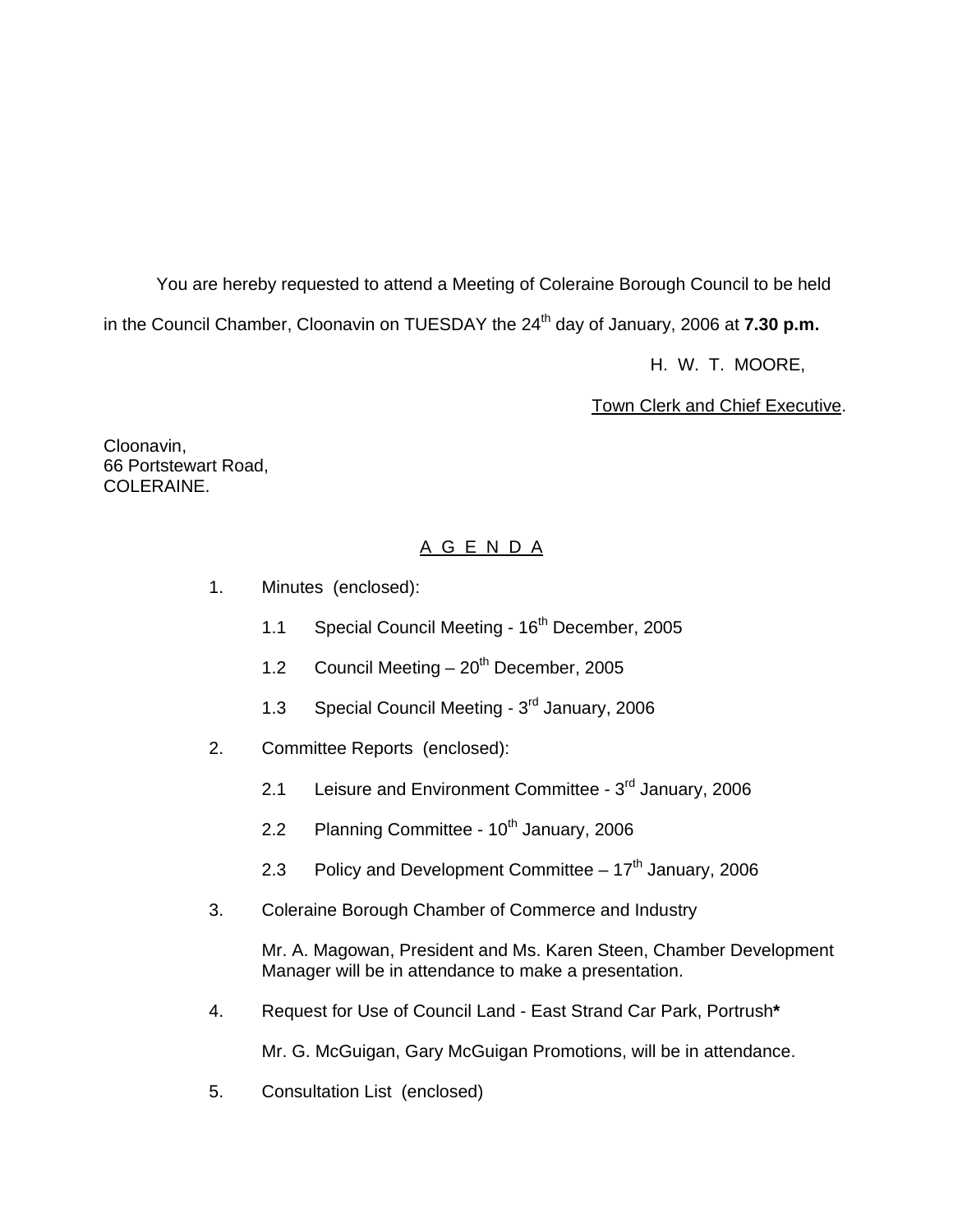- 6. Correspondence
- 7. Documents for Sealing

# **Enclosed for Information:**

Minutes of the Northern Health and Social Services Council dated 7th December, 2005

**\* Recommended for consideration "In Committee".** 

To: Each Member of Council. 20th January, 2006.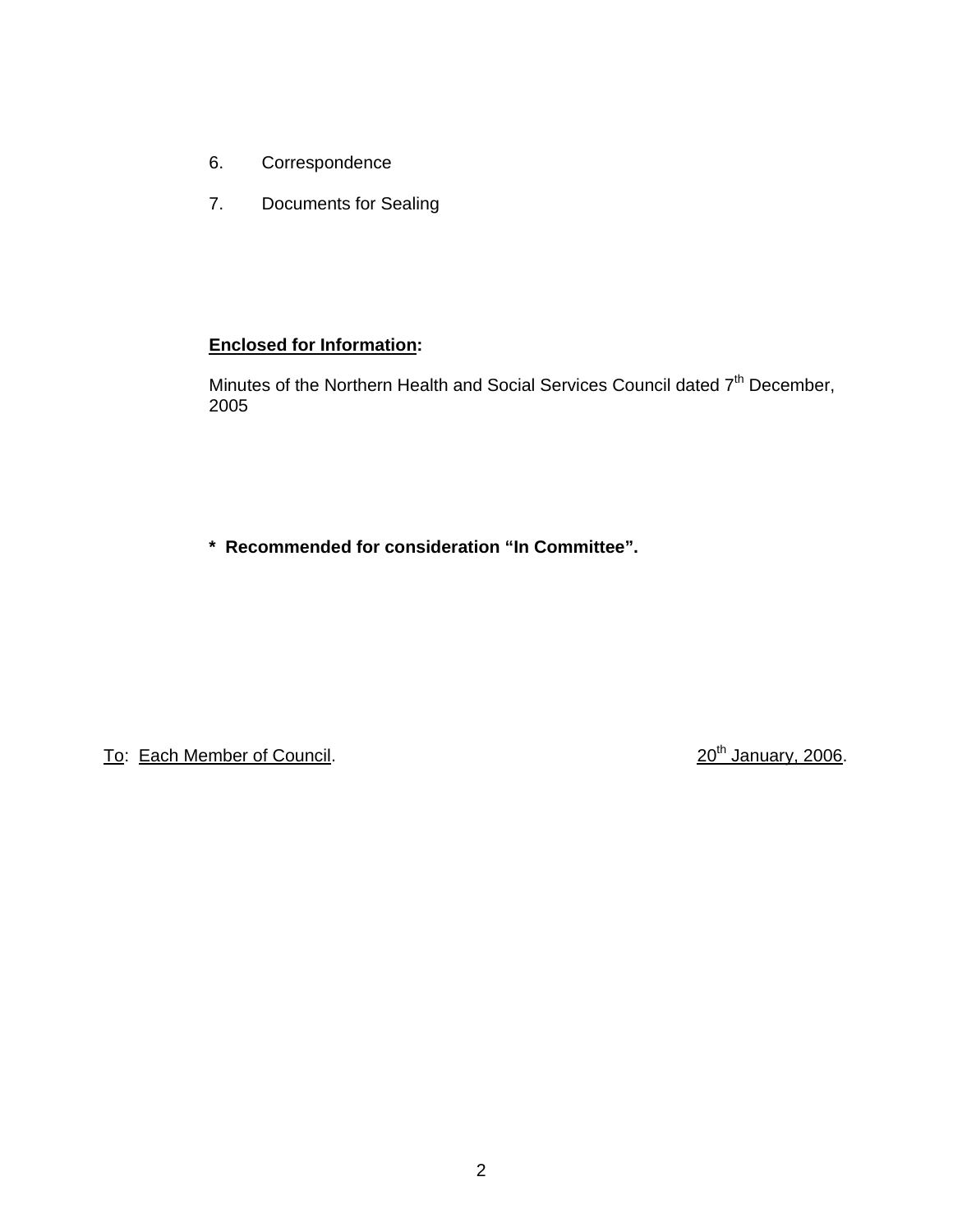## **SPECIAL MEETING**

# **"IN COMMITTEE"**

# **16th December, 2005.**

| Convened:       | To decide on the future operation of Juniper Hill<br>and Carrick Dhu Caravan Parks with effect from<br>$1st$ April, 2006 |                              |
|-----------------|--------------------------------------------------------------------------------------------------------------------------|------------------------------|
| <b>Present:</b> | The Mayor, Councillor T. J. Deans, in the Chair                                                                          |                              |
|                 | The Deputy Mayor, Alderman M. T. Hickey (Mrs.)                                                                           |                              |
|                 | <b>Aldermen</b>                                                                                                          |                              |
|                 | E. T. Black (Mrs.)<br>W. T. Creelman                                                                                     | D. McClarty<br>W. J. McClure |
|                 | <b>Councillors</b>                                                                                                       |                              |
|                 |                                                                                                                          |                              |

#### C. S. Alexander (Ms.) N. F. Hillis D. D. Barbour **E. A. Johnston (Mrs.)** J. M. Bradley W. A. King O. M. Church (Mrs.) B. Leonard A. S. Cole G. L. McLaughlin J. J. Dallat R. A. McPherson E. P. Fielding (Mrs.) A. McQuillan S. Gilkinson (Item 3.0) R. D. Stewart

# **Officers in**

 **Attendance:** Town Clerk and Chief Executive, Director of Leisure Services, Director of Corporate Services, Director of Technical Services, Head of Administrative Services, Leisure Services Officer (Facilities) and Administrative Assistant

#### **Also in Attendance:** Messrs. Peter Smyth and John Mitchell - HLL Humberts Leisure

# **1.0 WELCOME**

The Mayor welcomed everyone to the meeting.

## **2.0 TYPE OF MEETING**

Following discussion as to whether the meeting should be held "In Committee" or not it was proposed by Councillor Dallat and seconded by the Deputy Mayor:

That the meeting be held in public.

 On a request for a recorded vote the proposal was put to the meeting and members voted thus: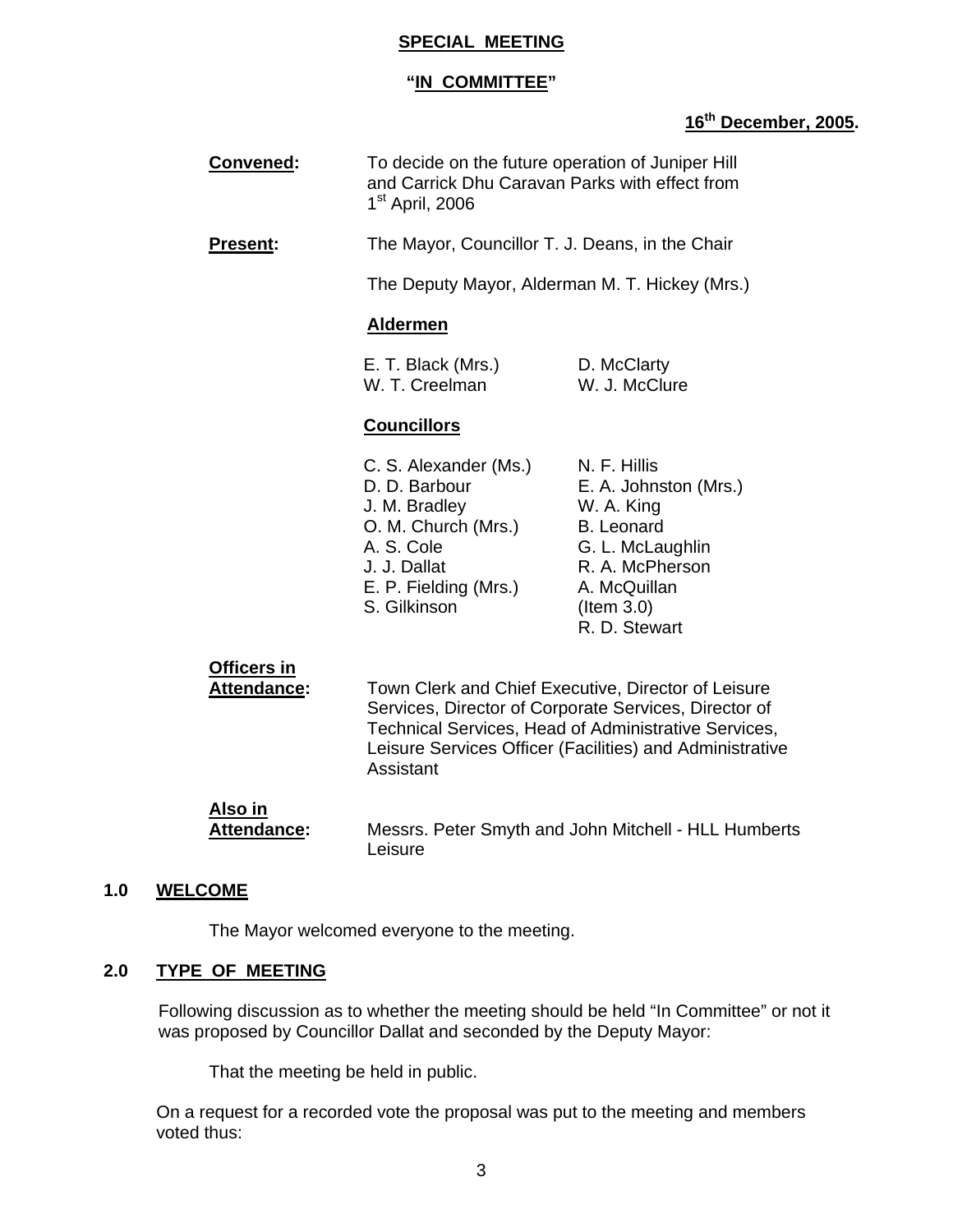- **For:** The Deputy Mayor Alderman Creelman Councillors Ms. Alexander, Bradley, Dallat, Mrs. Fielding, Gilkinson, Leonard and McLaughlin (9)
- **Against:** The Mayor Aldermen Mrs. Black, McClarty and McClure Councillors Barbour, Mrs. Church, Cole, Hillis, Mrs. Johnston, King, McPherson and Stewart (12)

The proposal was, therefore, lost with nine votes for and twelve votes against.

# **3.0 LEGAL ADVICE**

A full and lengthy discussion ensued as to whether Council should seek further legal advice regarding the future operation of caravan parks. The officers and consultants answered various members' questions. During this debate concern was expressed regarding the leaking of information on this topic to the press.

It was then proposed by Alderman McClure and seconded by Councillor Mrs. Fielding:

 That Senior Counsel opinion be sought on the specific issues of surcharging, compliance with equality legislation and the terminology used in the Expression of Interest Form.

On a request for a recorded vote the proposal was put to the meeting and the members voted thus:

| For: | The Deputy Mayor                             |
|------|----------------------------------------------|
|      | Aldermen Creelman and McClure                |
|      | Councillors Ms. Alexander, Barbour, Bradley, |
|      | Cole, Dallat, Mrs. Fielding, Gilkinson,      |
|      | Leonard, McLaughlin, McQuillan and           |
|      | Stewart (14)                                 |
|      |                                              |

**Against:** Aldermen Mrs. Black and McClarty Councillors Mrs. Church, Hillis, Mrs. Johnston, King and McPherson (7)

**Abstention:** The Mayor (1)

The proposal was, therefore, carried with fourteen votes for and seven votes against.

On the proposal of Councillor Dallat and seconded by Councillor Stewart members resolved themselves out of "Committee" and ratified the decisions made therein.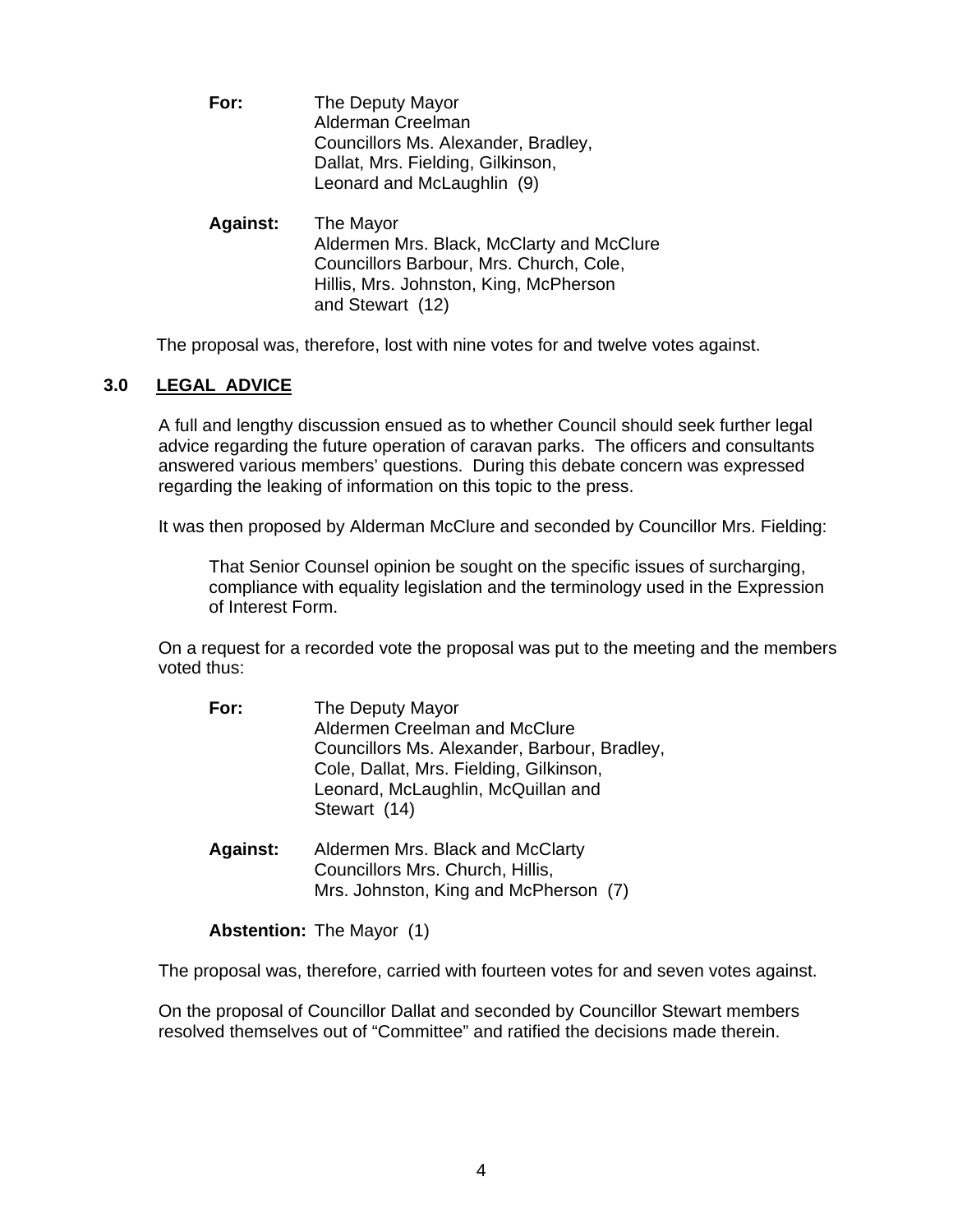#### **COUNCIL MEETING**

 Minutes of proceedings of Coleraine Borough Council held in the Council Chamber, Cloonavin on Tuesday, 20<sup>th</sup> December, 2005 at 7.30 p.m.

| <b>Convened:</b> | As per Notice attached |
|------------------|------------------------|
|------------------|------------------------|

**Present:** The Mayor, Councillor T. J. Deans, in the Chair

 The Deputy Mayor, Alderman M. T. Hickey (Mrs.) (Items 2.0 – 19.0)

#### **Aldermen**

| E. T. Black (Mrs.) | D. McClarty   |
|--------------------|---------------|
| W. T. Creelman     | W. J. McClure |

#### **Councillors**

C. S. Alexander (Ms.) N. F. Hillis  $($ ltems  $1.0 - 8.0$  $)$  E. A. Johnston  $(Mrs.)$ D. D. Barbour W. A. King (Items 5.2 – 19.0) (Items 2.0 – 19.0) J. M. Bradley B. Leonard O. M. Church (Mrs.) G. L. McLaughlin A. S. Cole R. A. McPherson J. J. Dallat R. D. Stewart S. Gilkinson

# **Officers in**

 **Attendance:** Town Clerk and Chief Executive, Director of Environmental Health, Director of Corporate Services, Director of Leisure Services, Director of Technical Services, Head of Development Services, Head of Administrative Services, Finance Officer, Community Development Officer and Administrative Assistant

**Apology: Councillor Mrs. Fielding** 

#### **1.0 WELCOME**

The Mayor welcomed everyone to the last Council meeting of 2005.

## **2.0 MAYOR'S CHRISTMAS RECEPTION**

The following proposal was made by Councillor Leonard and seconded by Councillor Dallat:

That the Mayor adopt an inclusive approach to the Mayoral reception to be held on 21<sup>st</sup> December, 2005 and issue an invitation to Sinn Féin.

Upon a request by Councillor Leonard for a recorded vote, members voted thus: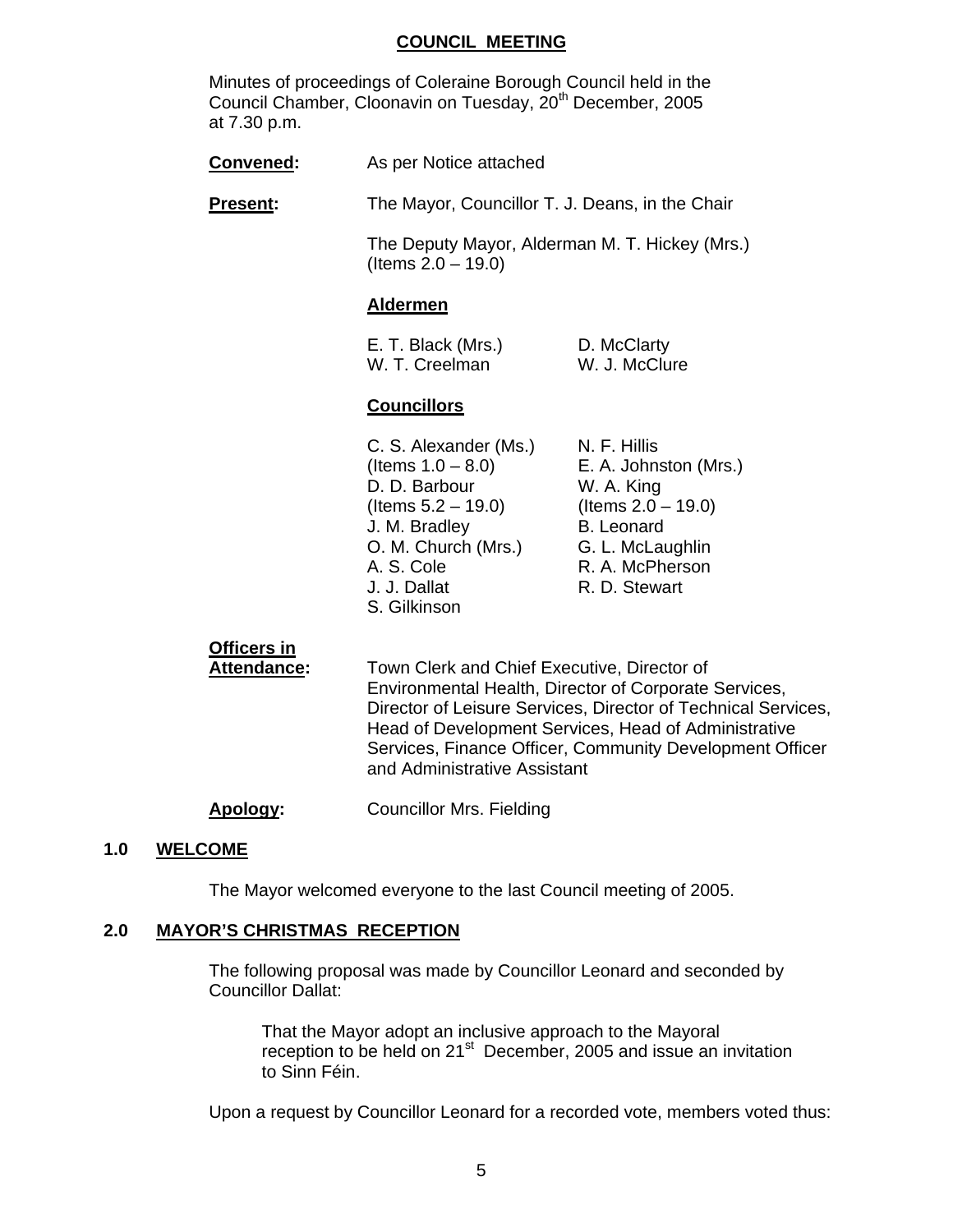- **For:** Alderman Mrs. Hickey and Councillors Ms. Alexander, Dallat, Leonard and McLaughlin (5).
- **Against:** The Mayor, Aldermen Creelman and McClure and Councillors Cole, Gilkinson, McPherson and Stewart (7).
- **Abstentions:** Aldermen Mrs. Black and McClarty and Councillors Bradley, Mrs. Church, Hillis, Mrs. Johnston and King (7)

The proposal was, therefore, lost by seven votes to five.

# **3.0 MINUTES**

The Minutes of the Council Meeting of 22<sup>nd</sup> November, 2005, the Special Meeting of 1<sup>st</sup> December, 2005 and the Special Meeting of 5<sup>th</sup> December, 2005 were confirmed and signed.

# **4.0 COMMITTEE REPORTS**

| 4.1 | Leisure and Environment<br>Committee | The Chairman, Councillor McLaughlin, moved<br>the adoption of the Leisure and Environment<br>Committee Report; this was duly seconded by<br>Councillor McPherson and agreed.               |
|-----|--------------------------------------|--------------------------------------------------------------------------------------------------------------------------------------------------------------------------------------------|
| 4.2 | North West '200' Committee           | The Chairman, Councillor Gilkinson, moved the<br>adoption of the North West '200' Committee<br>Report; this was duly seconded by Councillor<br>Stewart and agreed.                         |
| 4.3 | <b>Planning Committee</b>            | The Chairman, Councillor Stewart, moved the<br>adoption of the Planning Committee Report; this<br>was duly seconded by Councillor Mrs. Church.                                             |
|     | Matters arising:                     |                                                                                                                                                                                            |
|     | 4 Mount Royal, Portrush<br>4.3.1     | Councillor Ms. Alexander expressed concern<br>regarding the delay by Planning Service in<br>issuing an opinion on this application which had<br>been in the system in excess of two years. |

The Committee Report was agreed.

# **5.0 CORPORATE SERVICES REPORT**

The Report of the Director of Corporate Services was considered (previously supplied).

Matters arising:

5.1 Waste Management Charges

|  |                              | 5.1.1 Waste Disposal Charges It was agreed that Council increase the charges<br>for waste disposal to £60 per tonne (plus landfill<br>tax). |
|--|------------------------------|---------------------------------------------------------------------------------------------------------------------------------------------|
|  | 5.1.2 Trade Waste Collection | It was agreed that the following charges be                                                                                                 |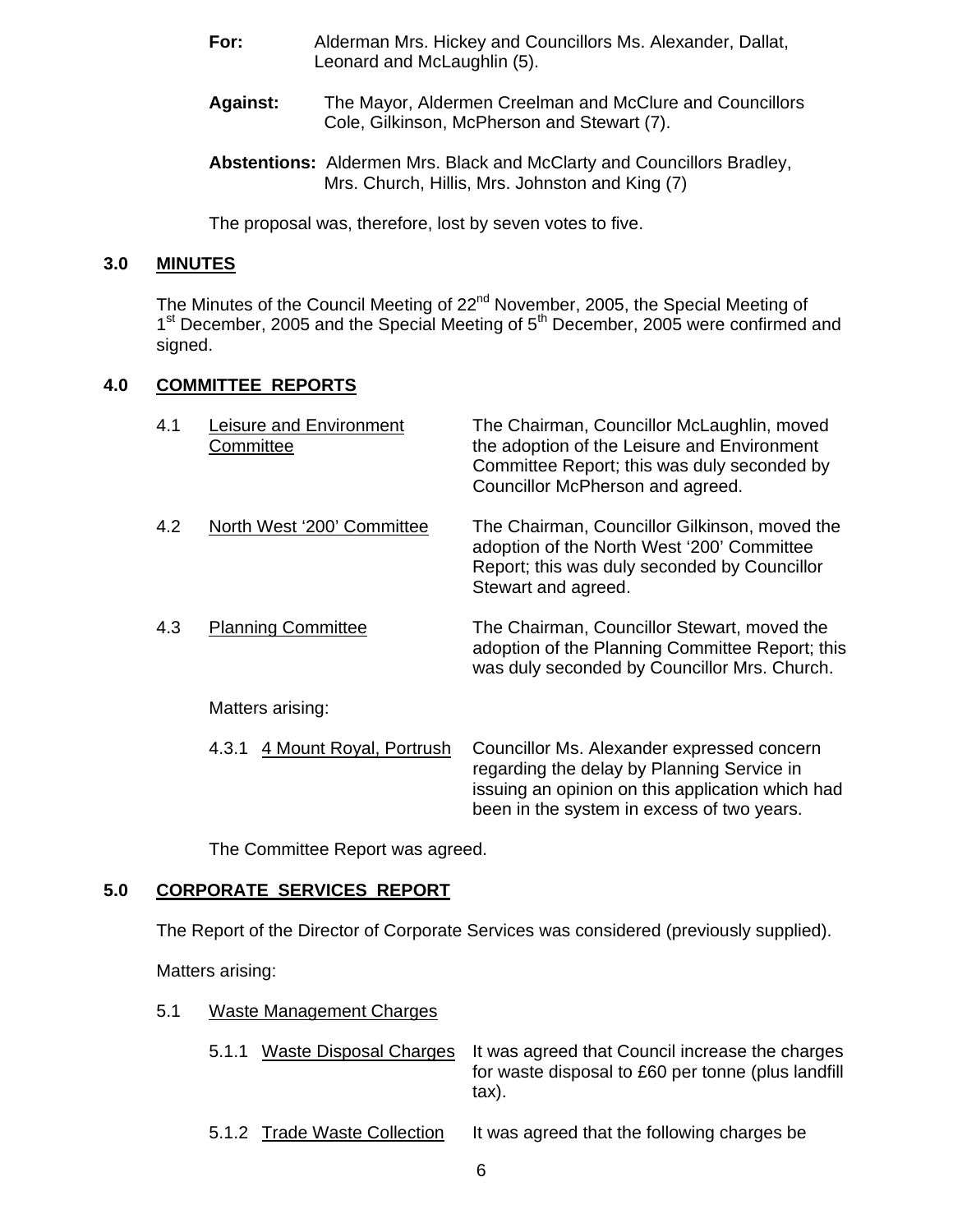Charges implemented for trade waste collection for the year commencing 1<sup>st</sup> April, 2006:

|                 | £     |
|-----------------|-------|
| <b>120L Bin</b> | 1.15  |
| 240L Bin        | 1.80  |
| <b>360L Bin</b> | 2.50  |
| 660L Bin        | 4.75  |
| 1100L Bin       | 8.40  |
| Bags (each)     | 0.83  |
| Tape (30m)      | 42.00 |

5.2 Audit Committee **Consideration was given to the letter dated 22<sup>nd</sup>** November, 2005 from the Local Government Auditor to Councillor Dallat. Following discussion, it was proposed by Councillor Ms. Alexander and seconded by Councillor Dallat:

> That Council nominate an equal number of all appointments for each Councillor.

It was then proposed, as an amendment, by Councillor Bradley, seconded by Councillor McPherson and agreed by fifteen votes to five:

> That this business be dealt with at the Annual Meeting of Council.

5.3 Checking of Accounts It was agreed that Councillors Hillis and Gilkinson inspect the monthly payments to creditors for the next three months.

5.4 Matters for Information

5.4.1 Election Expenses Members noted that costs incurred by Council in relation to the 2005 Local Government Election amounted to £66,600.

5.4.2 Financial Statement Members noted information on the Financial Statement as at 31<sup>st</sup> October, 2005.

5.4.3 Accounts Council noted that creditors' payments for November 2005, as per lists circulated, had been issued as follows:

| Revenue A/C    | $-$ £451,968.49 |
|----------------|-----------------|
| Capital A/C    | $-$ £339,003.18 |
| Petty Cash A/C | $-E 54,615.52$  |

In response to a query from Councillor Ms. Alexander, the Finance Officer agreed to provide her with a short report on payments to M. and E. Stothers Ltd.

5.4.4 New Appointments The following appointments had been made in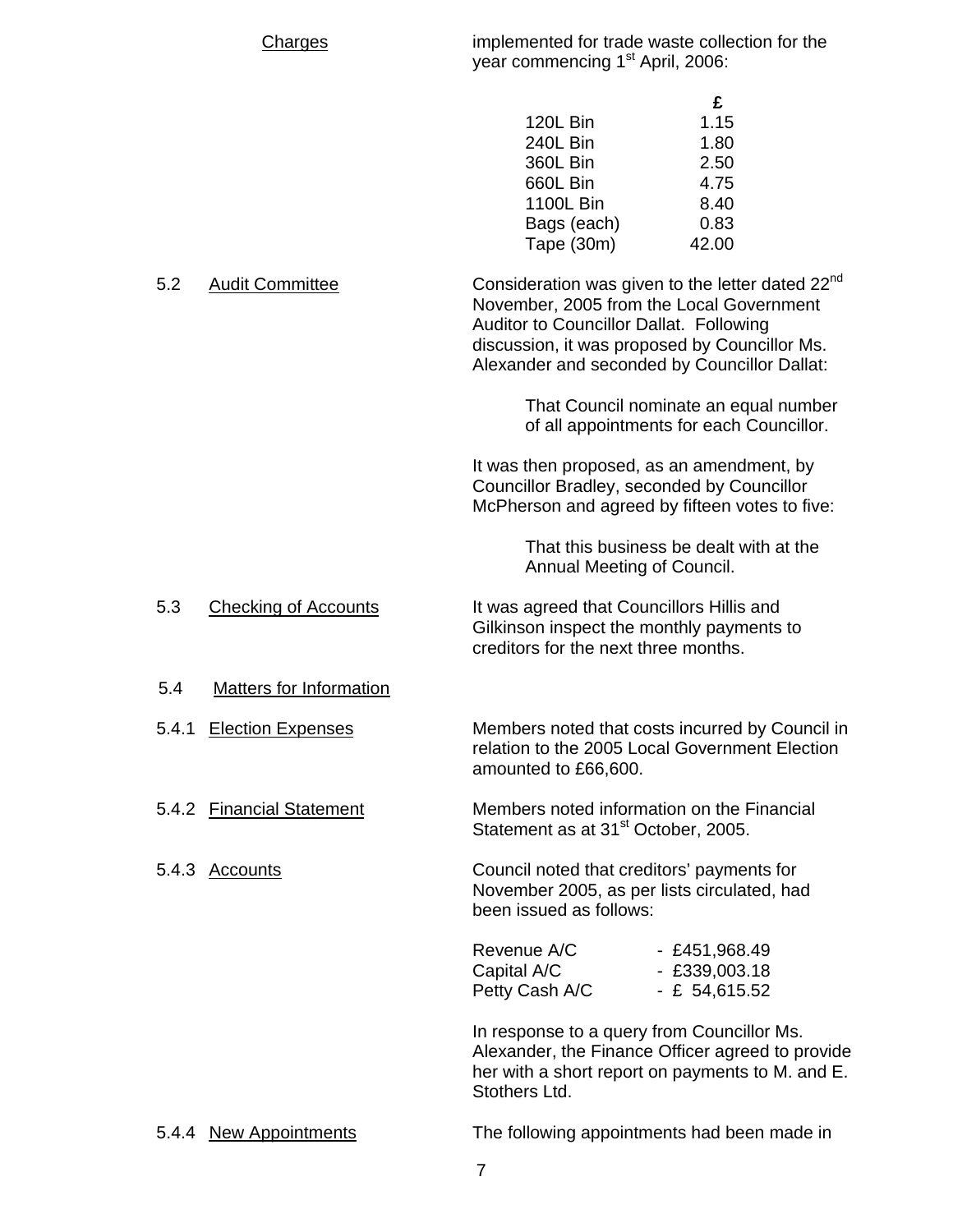accordance with the Local Government Staff Commission's Code of Procedures on Recruitment and Selection.

#### Technical Services Department

Civic Amenity Attendants – Two New Posts: Mr. C. Doey and Mr. G. R. Elder

# **6.0 DEVELOPMENT SERVICES REPORT**

The Report of the Head of Development Services was considered (previously supplied).

Matters arising:

| 6.1                                                                        | <b>Advice Centre Funding</b>                                            | Council noted information on an increase in<br>funding provided by the Department for Social<br>Development and it was agreed:                                      |                                                  |                                        |
|----------------------------------------------------------------------------|-------------------------------------------------------------------------|---------------------------------------------------------------------------------------------------------------------------------------------------------------------|--------------------------------------------------|----------------------------------------|
|                                                                            |                                                                         | That Council allocate the additional grant<br>aid for advice services 2005-06 using the<br>formula agreed at the March 2005 Policy<br>and Development meeting, viz: |                                                  |                                        |
|                                                                            |                                                                         | Age Concern Coleraine<br>Causeway Women's Aid<br><b>Citizens Advice Bureau</b>                                                                                      | 12.6%<br>20.0%<br>67.4%                          | £1,502.55<br>£2,385.00<br>£8,037.45    |
|                                                                            |                                                                         | It was also agreed, therefore, that funding<br>allocation for 2006-07 should be as follows:                                                                         |                                                  |                                        |
|                                                                            |                                                                         | Age Concern Coleraine<br>Causeway Women's Aid<br>Citizens Advice Bureau                                                                                             | 12.7%<br>15.0%<br>72.3%                          | £11,366.75<br>£13,425.30<br>£64,709.95 |
| 6.2<br><b>Coleraine Community Safety</b><br><b>Partnership Action Plan</b> |                                                                         | Consideration was given to a request for<br>Community Safety Partnership and it was<br>proposed by Councillor Dallat, seconded by<br>Councillor Bradley and agreed: | financial assistance received from the Coleraine |                                        |
|                                                                            |                                                                         | That Council support the Community<br>Safety Partnership Action Plan to the sum<br>of £25,192 over a two year period.                                               |                                                  |                                        |
|                                                                            |                                                                         | It was further agreed that the Community Safety<br>Partnership be invited to address a future<br>meeting of Committee.                                              |                                                  |                                        |
| 6.3                                                                        | <b>Tender for Business to</b><br><b>Business Mentoring</b><br>Programme | It was agreed that Council endorse the Business<br>to Business Mentoring Programme at a cost of<br>£15,000.                                                         |                                                  |                                        |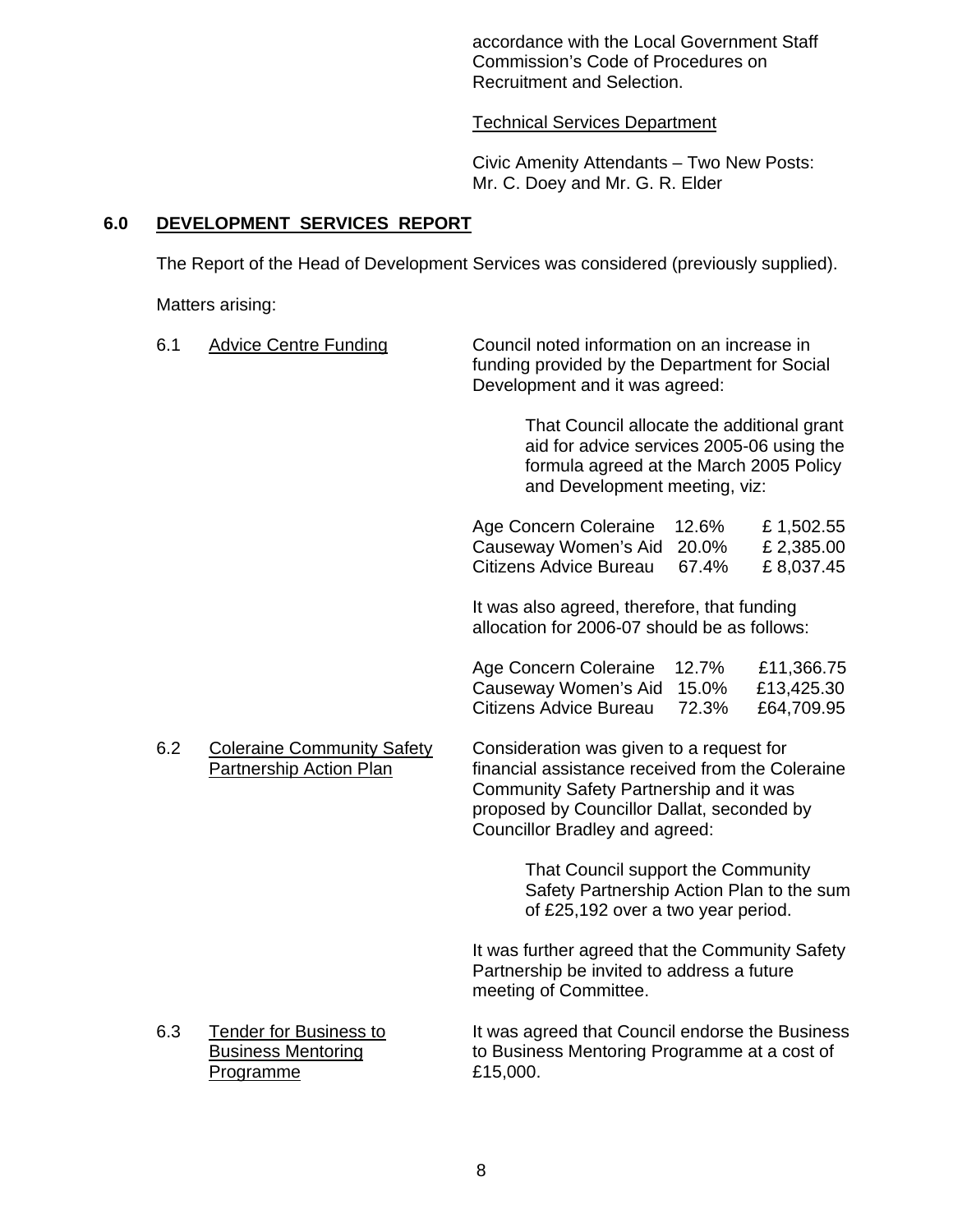| 6.4 | Tender for the delivery of<br>a Marketing Development<br>Programme | Due to the demand for this programme from local<br>businesses, it was agreed:                                                                                                                                              |
|-----|--------------------------------------------------------------------|----------------------------------------------------------------------------------------------------------------------------------------------------------------------------------------------------------------------------|
|     |                                                                    | That Council endorse provision of an extra<br>ten places for businesses on this<br>programme, to a total of forty places, at an<br>additional cost to Council of £8,595.                                                   |
| 6.5 | <b>Coleraine Borough Sales</b><br>Proposition                      | Consideration was given to information on<br>this topic, as contained in the report, and it was<br>agreed:                                                                                                                 |
|     |                                                                    | That Council endorse this project on the                                                                                                                                                                                   |
|     |                                                                    | basis that the cost to Council does not<br>exceed £22,750.                                                                                                                                                                 |
| 6.6 | <b>COLLAGE 'CAN' Rural</b><br><b>Business Awards</b>               | Consideration was given to information on this<br>new awards scheme, as detailed in the report,<br>and it was proposed by Councillor King,<br>seconded by Alderman McClure and agreed:                                     |
|     |                                                                    | That Council sponsor a category award in<br>the COLLAGE 'CAN' Rural Business<br>Awards at a cost of £1,200.                                                                                                                |
| 6.7 | <b>ICT Action Plan</b>                                             | Consideration was given to information on this<br>topic, as contained in the report, and it was<br>agreed:                                                                                                                 |
|     |                                                                    | That Council provide funding of £6,000 to<br>the ICT Cluster in support of this plan.                                                                                                                                      |
| 6.8 | For Information                                                    | Members noted information, as contained in the<br>report, on the following topics:                                                                                                                                         |
|     |                                                                    | Migrant Workers' Initiative<br><b>Tender Service Evaluation</b><br>Conference - 'Sharing Good Practice - Race,<br>Equality and Diversity' $-10^{th}$ 11 <sup>th</sup> January,<br>2006, 10.00am- 4.30pm in the Royal Court |

#### **7.0 TENDERS - REFURBISHMENT OF GARVAGH RECYCLING CENTRE**

The following tenders had been received for work on this scheme:

|       | Tenderer                                           | Total (£) |
|-------|----------------------------------------------------|-----------|
| (i)   | W. G. Killough, 31 Blackrock Road, Kilrea          | 66,858.18 |
| (ii)  | S. R. M. Developments, 23 Beaghbeg Road, Cookstown | 67,509.00 |
| (iii) | R. T. Boyd & Co. Ltd., 80 Lismoyle Road, Swatragh  | 69,002.93 |
| (iv)  | Scott Bros., 78 Drumsurn Road, Limavady            | 69,949.00 |
| (v)   | M. P. Coleman Ltd., Brigh Quarry, Stewartstown     | 73,884.00 |

Hotel, Portrush.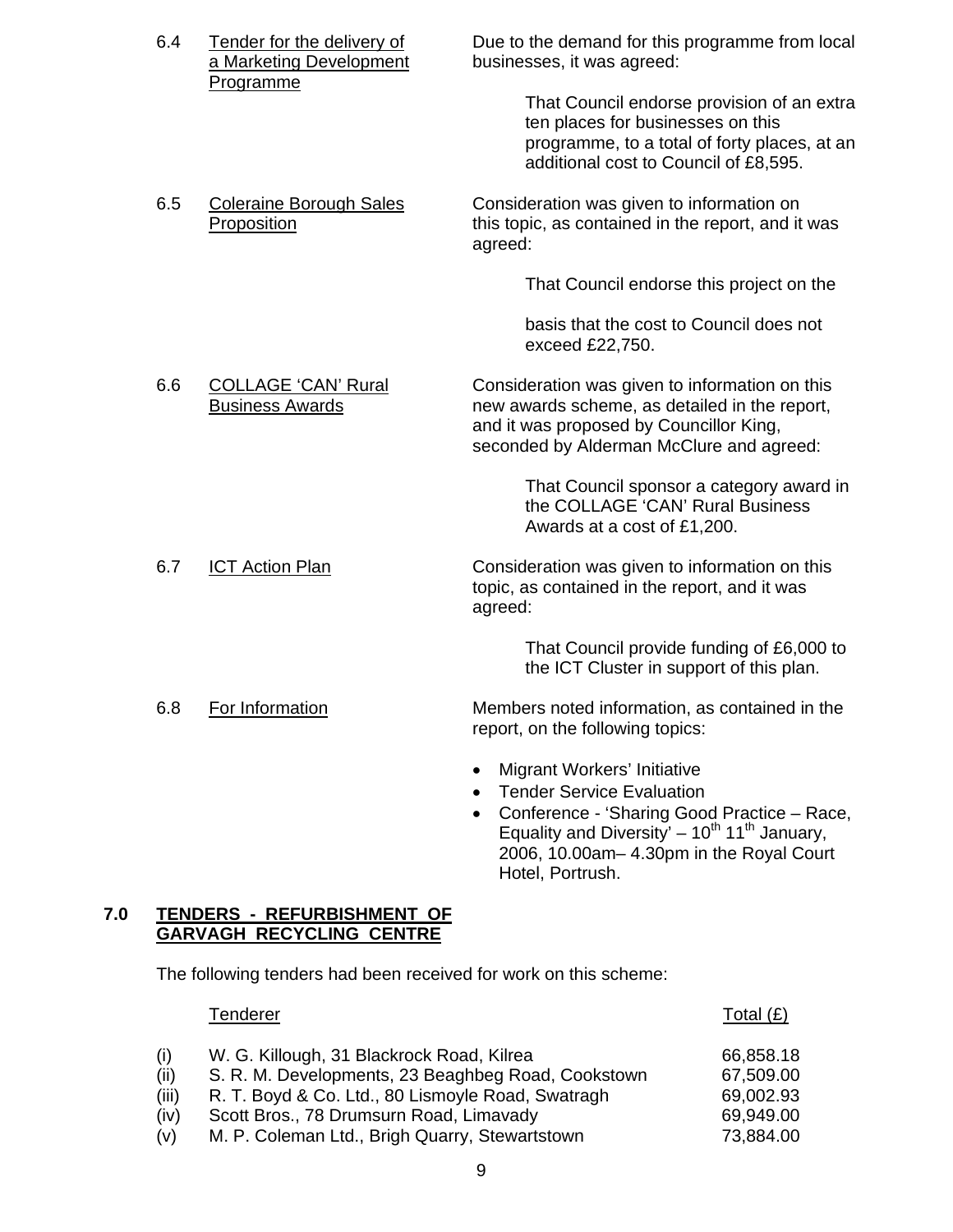| (vi)    | Kennedy Quarries Ltd., 1 Letterloan Road, Macosquin           | 73,960.53  |
|---------|---------------------------------------------------------------|------------|
| (vii)   | R. J. McKelvey Ltd., 17 Carrickadartans Road, Castlederg      | 75,138.22  |
| (viii)  | Northstone (NI) Ltd., 209 Bushmills Road, Coleraine           | 79,373.15  |
| (ix)    | B. Mullan & Sons Ltd., 11-13 Anderson Avenue, Limavady        | 79,416.80  |
| (x)     | Carnlough Developments Ltd., 68 Gortfad Road, Swatragh        | 81,842.66  |
| (xi)    | Leslie McGuckin, 36 Rusky Road, Cookstown                     | 83,457.05  |
| (xii)   | Higgins Construction Ltd., 34 Liscall Road, Garvagh           | 84,997.00  |
| (xiii)  | Stewart & McConnell, Site 30 Springtown Industrial Estate,    |            |
|         | Derry                                                         | 86,681.60  |
| (xiv)   | P. Scullion Construction Ltd., 296 Hillhead Road, Magherafelt | 88,560.21  |
| (xv)    | W. & H. Alexander Ltd., 2 Waterworks Road, Omagh              | 89,609.85  |
| (xvi)   | JPM Contracts Ltd., 79 Main Street, Dungiven                  | 89,766.20  |
| (xvii)  | W. O'Kane Civil Engineering, 761 Feeny Road, Dungiven         | 90,042.85  |
| (xviii) | F. P. McCann Ltd., 3 Drumard Road, Magherafelt                | 90,912.43  |
| (xix)   | R. Hogg & Sons Ltd., 60 Tobermore Road, Magherafelt           | 92,322.10  |
| (xx)    | T. D. McKane & Son, 35 Ednagee Road, Castlederg               | 93,190.60  |
| (xxi)   | Image Technical Services, Grove Street East, Belfast          | 114,985.00 |

#### Agreed:

 That Council accept the lowest tender from W. G. Killough in the sum of sixty six thousand, eight hundred and fifty eight pounds and eighteen pence (£66,858.18).

#### **8.0 NOTICE OF MOTION**

 The undernoted Notice of Motion was proposed by Councillor Mrs. Johnston, seconded by Alderman McClarty and agreed by eighteen votes to one:

"This Council is opposed to the Review of Public Administration's seven-council model for local government as it will inevitably create democratic deficit, limit local accountability and identity and, in the longer term, will negatively impact on community relations.

We call on the Secretary of State to recognise that the overwhelming majority of elected representatives are opposed to these plans and, as RPA has, therefore, failed to satisfy the test of public opinion, to immediately suspend its plans as a matter of urgency. We further call on the Secretary of State to engage with elected representatives in order to arrive at a conclusion which is acceptable to a majority of Parties in Northern Ireland and which is capable of enjoying cross-community support, unlike the current proposals."

## **9.0 COUNCIL/COMMITTEES: BUSINESS MANAGEMENT**

Consideration was given to the report of the Town Clerk and Chief Executive (previously supplied) and it was proposed by Alderman McClarty, seconded by Alderman Mrs. Black and agreed:

 That briefing slots be provided for presentations to Council/Committee in the hour before meetings.

It was further agreed:

That the recommendations of Venture International on the structure of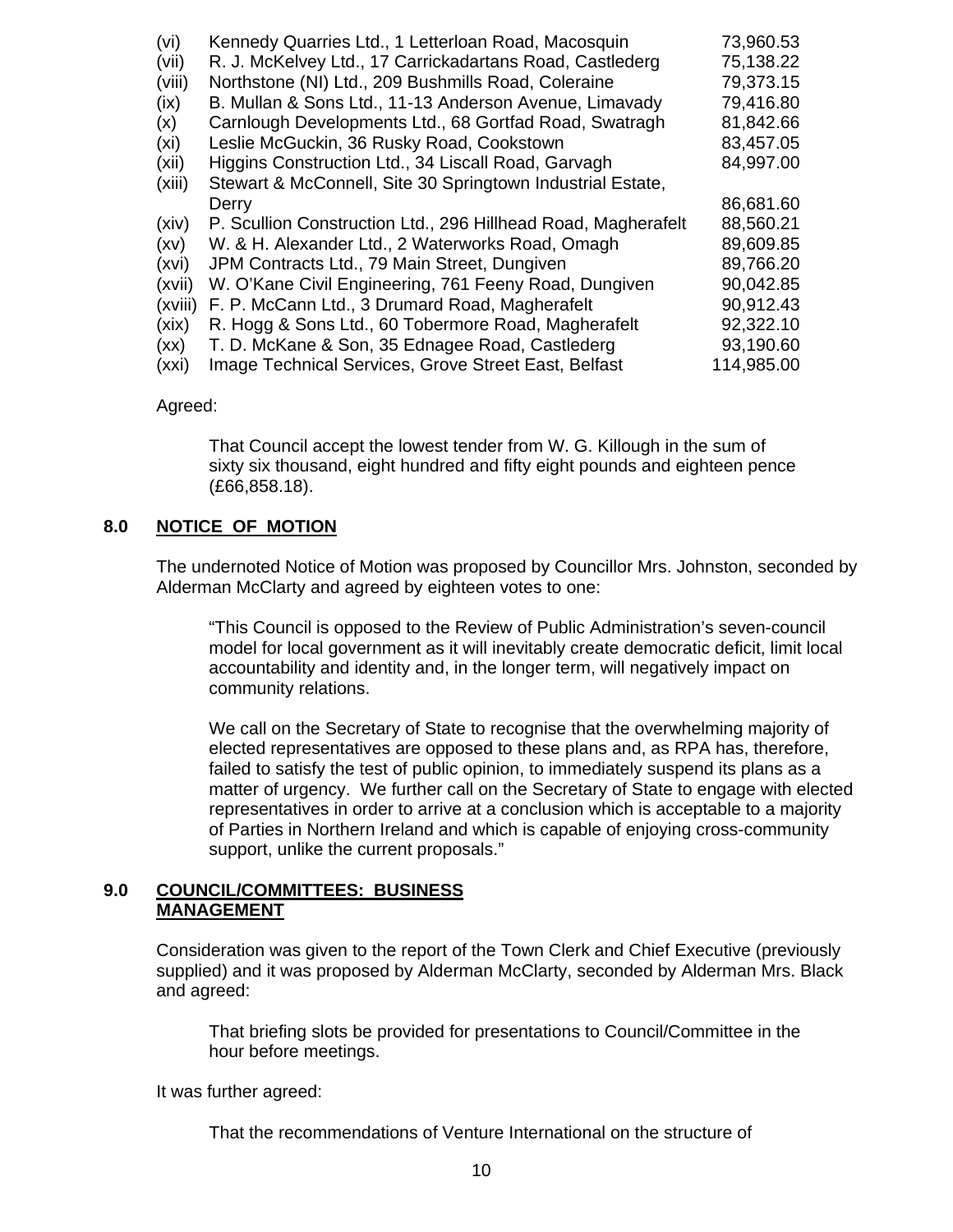Council/Committee meetings be re-presented to Committee for further consideration.

# **10.0 CONSULTATION DOCUMENTS**

The following consultation papers had been received and were available for members who wished to consider making a response:

**1.** Local Government Audit Office - Consultation on the Draft Code of Audit Practice for Local Government Bodies in Northern Ireland 2006

Comments due: 20<sup>th</sup> January, 2006

**2.** Department of the Environment - Driver and Vehicle Testing Agency Consultation - Certificates of Professional Competence for Professional Lorry and Bus Drivers

Comments due: 8<sup>th</sup> February, 2006

# **11.0 NILGA - PRIORITIES AND BUDGET 2006-08**

 Read letter from NILGA requesting an indication of Council's support for active participation in a protest against the cuts proposed for local government in the budget published on 14<sup>th</sup> December, 2005.

 Members interested in taking part in a protest were asked to advise the Town Clerk and Chief Executive before 13<sup>th</sup> January, 2006; transport to the event would then be arranged.

## **12.0 NILGA ANNUAL CONFERENCE AND EXHIBITION 2006 - 'MEETING THE CHALLENGES'**

 Read notice advising NILGA's Annual Conference would be held in the Slieve Donard Hotel, Co. Down on 16<sup>th</sup>/17<sup>th</sup> February, 2006.

Agreed:

 That Council's representatives on NILGA should attend this conference viz: Aldermen McClarty and McClure and Councillors Dallat, Mrs. Johnston and Stewart.

## **13.0 NILGA SEMINAR - 'ENGAGING WITH THE EUROPEAN UNION'**

 Read email inviting four representatives of Council to attend this seminar which would be held on Tuesday  $24^{th}$  January, 2006, 10.00 am  $-$  2.30 pm in Belfast City Hall.

Agreed:

 That Councillor Mrs. Johnston should attend the NILGA seminar along with an officer of Council.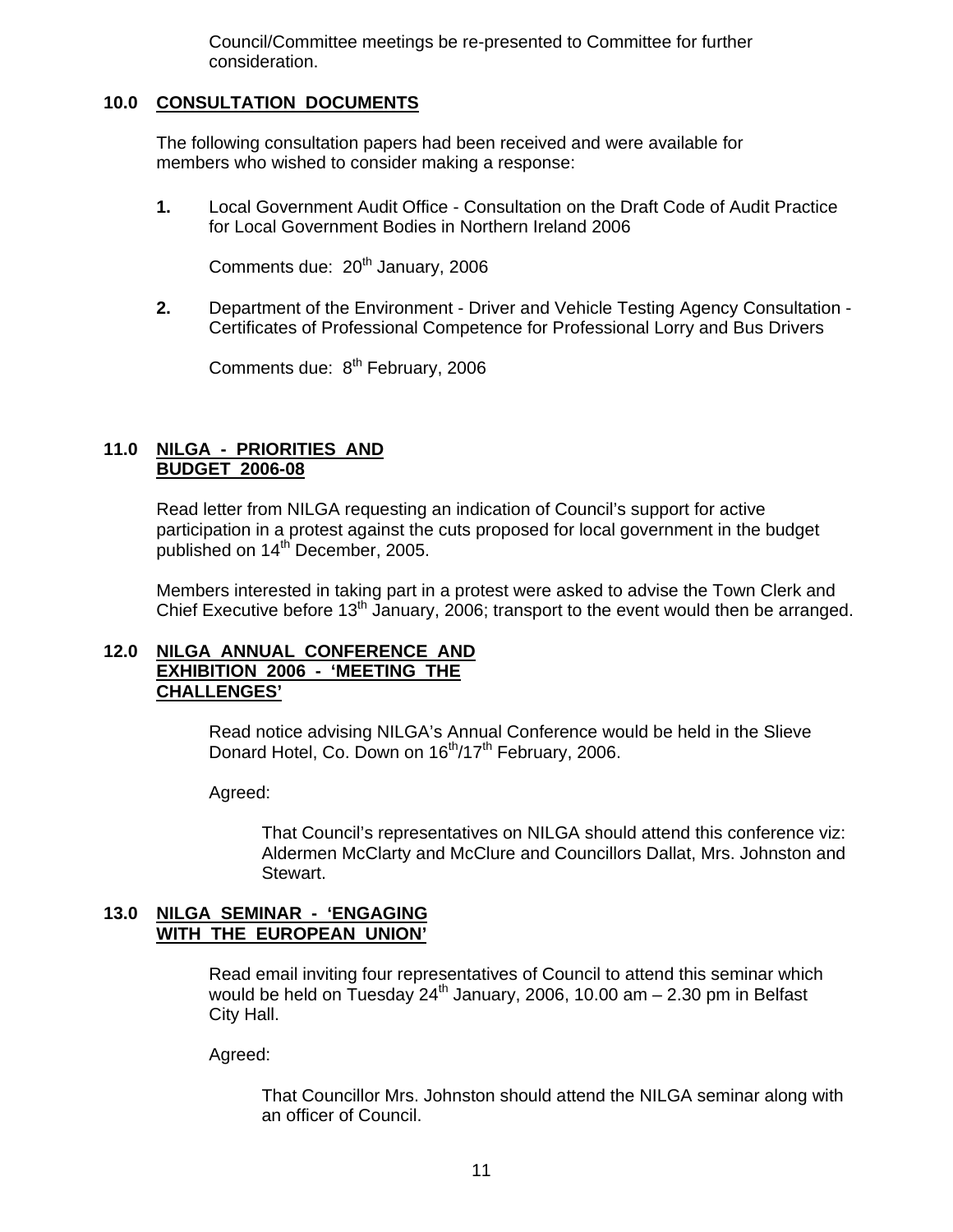Any other members interested in attending were asked to advise the Town Clerk and Chief Executive.

#### **14.0 UNIVERSITY OF ULSTER - PROVOST'S POSITION**

Read email from Professor Peter Roebuck advising that Mr. Alan Sharp had been appointed as Provost for the University of Ulster, to take up position in the New Year.

Agreed:

 That Council endorse plans for a function to mark Professor Roebuck's contribution to the Borough of Coleraine during his tenure as Provost of the University of Ulster.

# **15.0 DOCUMENTS TABLED**

- (i) Report of the Coleraine District Policing Partnership Public Meeting of  $24<sup>th</sup>$  October, 2005.
- (ii) Invest Northern Ireland Annual Report and Accounts 2004/05.
- (iii) Northern Ireland Parades Commission  $7<sup>th</sup>$  Annual Report 2004/05.
- (iv) Coleraine District Policing Partnership Public Consultation Report on Policing in Coleraine – November 2005.
- (v) Housing Executive Corporate and Business Plans 2006 2009 Consultation.
- (vi) NI Community Relations Council  $15<sup>th</sup>$  Annual Report 2004/05.
- (vii) Citizens Advice Bureau Annual Report 2004/05.
- (viii) NILGOSC Annual Report 2004/05.
- (ix) Fire Authority for Northern Ireland Annual Report and Statement of Accounts 2004/05.
- (x) Ordnance Survey of Northern Ireland Corporate Plan 2005/08 and Business Plan 2005/06.
- (xi) Equality Commission for Northern Ireland Report on the Implementation of the Section 75 Equality and Good Relations Duties by Public Authorities Based on Public Authority Annual Progress Reports – 2003/04.
- (xii) Report of the Independent Assessment Panel 'An Independent Assessment of the Northern Ireland Policing Board' – November 2005.
- (xiii) Inspection of the Office of the Police Ombudsman for Northern Ireland Report December 2005.

# **16.0 CARAVAN PARKS**

The Town Clerk and Chief Executive advised Council that legal advice had been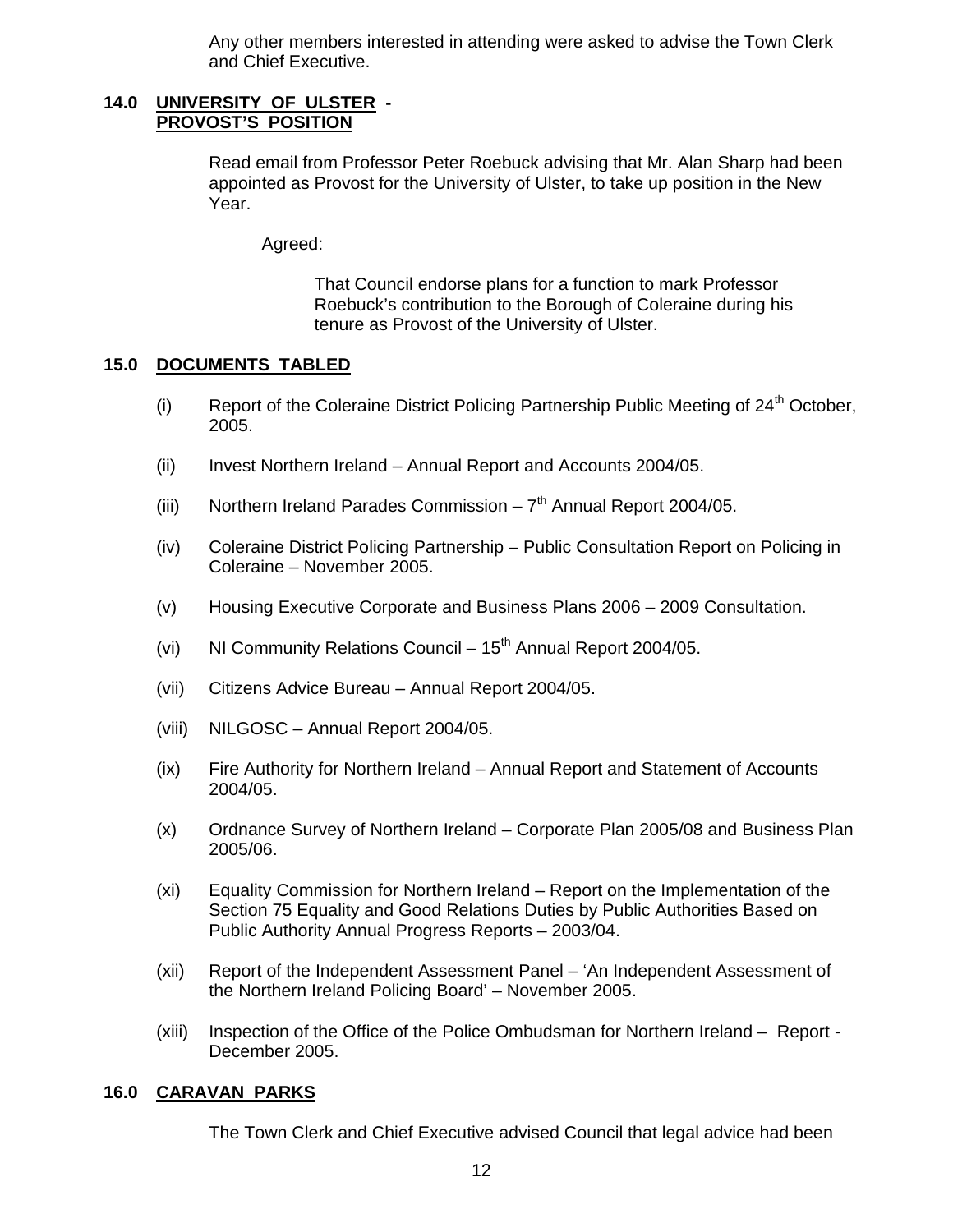sought on a number of points relating to caravan parks and that it was hoped to hold a Special Meeting of Council on either 12<sup>th</sup> or 19<sup>th</sup> January, 2006.

Noted.

# **17.0 DOCUMENTS FOR SEALING**

Resolved:

That the following documents be sealed:

| 1. Cemetery Titles | Grant of Right of Burial – Deeds      |
|--------------------|---------------------------------------|
|                    | Register Nos. 3172 – 3175 (inclusive) |
|                    |                                       |

| Agherton    | $\sim$         |
|-------------|----------------|
| Ballywillan | 3              |
| Coleraine   | 1              |
| Kilrea      | ۰              |
| Portstewart | $\blacksquare$ |
|             |                |

| 2. Licence | Council and Seahaven Homes Ltd.   |
|------------|-----------------------------------|
|            | (c/o Martin King French & Ingram  |
|            | Solicitors, Limavady) - Lands off |
|            | Rockview Lane, Portstewart        |

## **18.0 SUMMER THEATRE COMMITTEE**

 Alderman Mrs. Black, on behalf of Mr. Mac Pollock, Summer Theatre Committee, extended thanks to Council officers for their support of the Summer Programme and to Council for its annual financial support.

## **19.0 THANKS**

 The Mayor thanked all members and Council officers for their support during the year.

 The Town Clerk and Chief Executive thanked members for their positive comments, on behalf of all Council staff.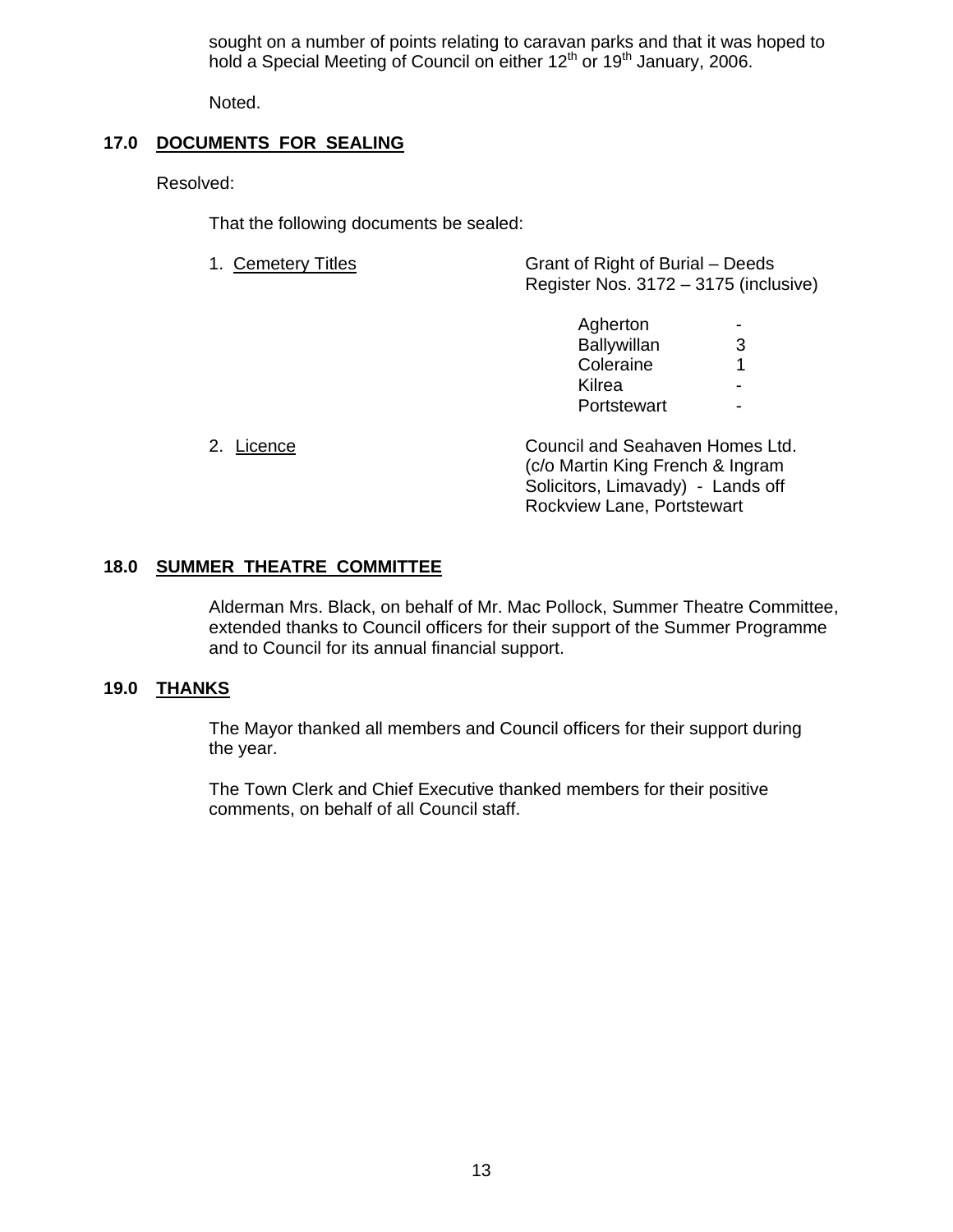# **SPECIAL MEETING**

# **"IN COMMITTEE"**

# **3rd January, 2006.**

| Convened:                         | In accordance with Standing Order 1.3(1) - to be<br>advised regarding an application for Leave to apply<br>for Judicial Review by Councillor B. Leonard (as<br>detailed in the Notice) |                                                                                                         |  |
|-----------------------------------|----------------------------------------------------------------------------------------------------------------------------------------------------------------------------------------|---------------------------------------------------------------------------------------------------------|--|
| <b>Present:</b>                   | The Mayor, Councillor T. J. Deans, in the Chair                                                                                                                                        |                                                                                                         |  |
|                                   |                                                                                                                                                                                        | The Deputy Mayor, Alderman M. T. Hickey (Mrs.)                                                          |  |
|                                   | <b>Aldermen</b>                                                                                                                                                                        |                                                                                                         |  |
|                                   | E. T. Black (Mrs.)<br>W. T. Creelman                                                                                                                                                   | D. McClarty<br>W. J. McClure                                                                            |  |
|                                   | <b>Councillors</b>                                                                                                                                                                     |                                                                                                         |  |
|                                   | C. S. Alexander (Ms.)<br>J. M. Bradley<br>A. S. Cole<br>E. P. Fielding (Mrs.)<br>N. F. Hillis<br>E. A. Johnston (Mrs.)                                                                 | W. A. King<br><b>B.</b> Leonard<br>G. L. McLaughlin<br>R. A. McPherson<br>A. McQuillan<br>R. D. Stewart |  |
| <b>Officers in</b><br>Attendance: | Assistant                                                                                                                                                                              | Town Clerk and Chief Executive and Administrative                                                       |  |
| Apologies:                        | Councillors Barbour, Mrs. Church, Dallat and<br>Gilkinson                                                                                                                              |                                                                                                         |  |

## **1.0 WELCOME**

The Mayor welcomed everyone to the first Council meeting of 2006.

## **2.0 "IN COMMITTEE"**

It was proposed by Alderman McClarty, seconded by Councillor Stewart and agreed that the meeting be held "In Committee".

# **3.0 APPLICATION FOR LEAVE TO APPLY FOR JUDICIAL REVIEW BY COUNCILLOR B. LEONARD**

The Town Clerk and Chief Executive's report outlining the background to this matter was circulated to members together with a Statement pursuant to the rules of the Supreme Court (Northern Ireland) Order 53 Rule 3(2) setting out the core basis for the application.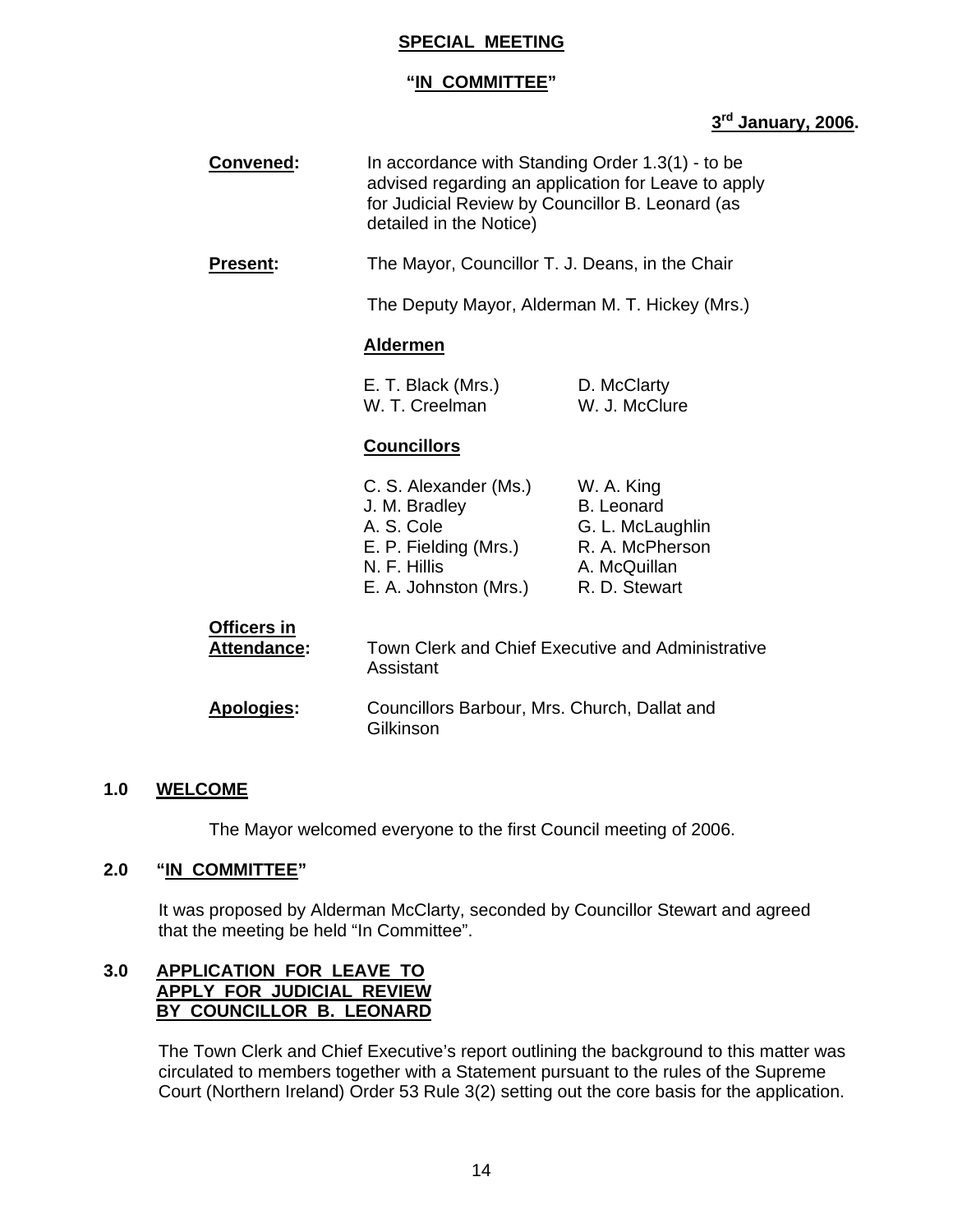The Town Clerk and Chief Executive advised against substantive debate on the matter until legal advice was to hand.

It was then proposed by Alderman McClure and seconded by Councillor Stewart:

 That Council formally approve the engagement of legal Counsel for this continuing matter.

On a request for a recorded vote the proposal was put to the meeting and members voted thus:

| For:              | The Mayor<br>Aldermen Creelman and McClure<br>Councillors Bradley, Cole, Mrs. Fielding,<br>McQuillan and Stewart (8) |
|-------------------|----------------------------------------------------------------------------------------------------------------------|
| <b>Against:</b>   | The Deputy Mayor<br>Councillors Ms. Alexander and McLaughlin (3)                                                     |
| <b>Abstained:</b> | Aldermen Mrs. Black and McClarty<br>Councillors Hillis, Mrs. Johnston, King,<br>Leonard and McPherson (7)            |

The proposal was, therefore, carried with eight votes for and three votes against.

On the proposal of Alderman McClure, seconded by Councillor Stewart members resolved themselves out of "Committee" and ratified the decision made therein.

The Mayor subsequently declared the meeting closed.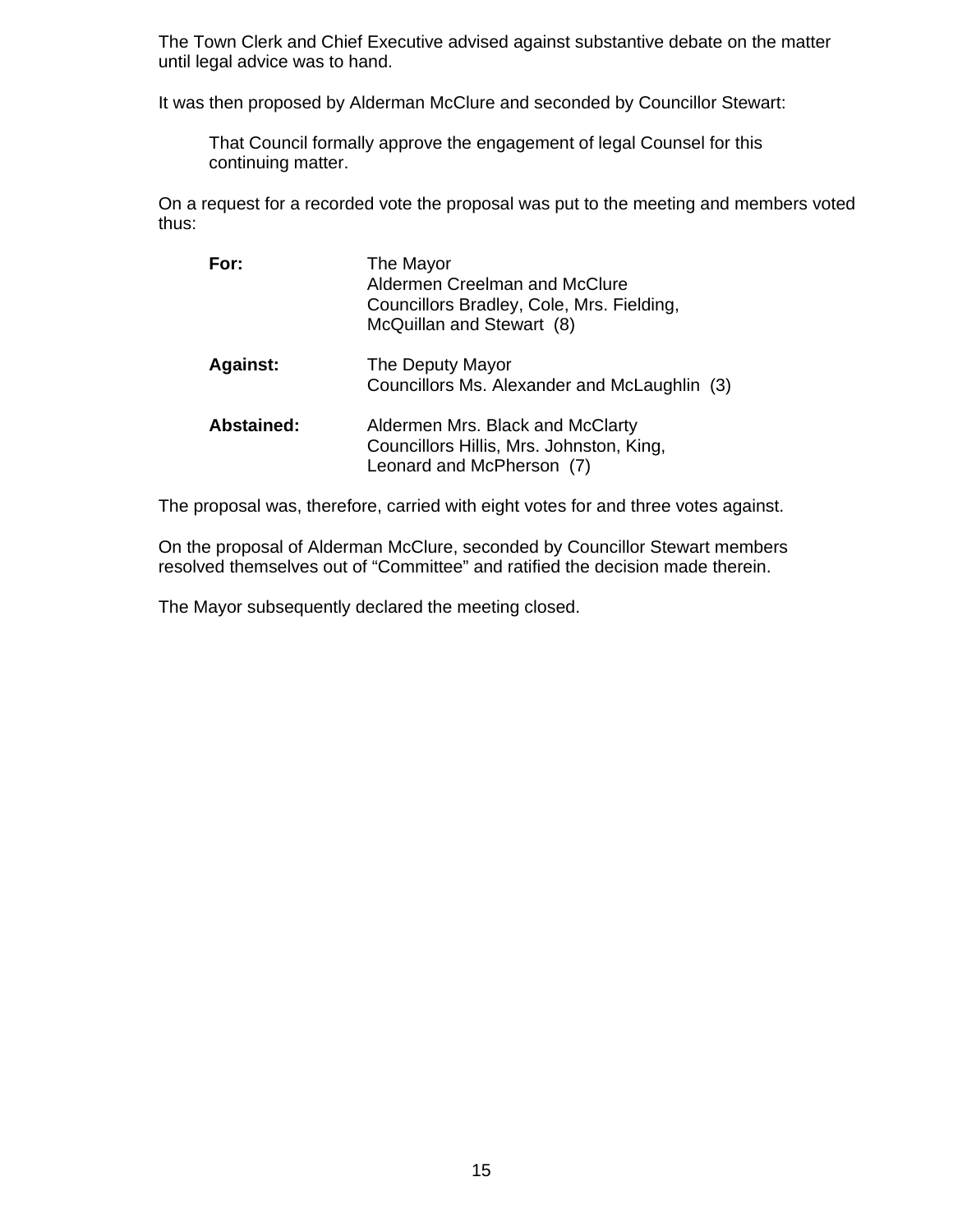#### **LEISURE AND ENVIRONMENT COMMITTEE**

# **3rd January, 2006.**

| <b>Present:</b>                   | Councillor G. L. McLaughlin, in the Chair                                                                                                                       |                                                                                                                                                                                                                                          |  |
|-----------------------------------|-----------------------------------------------------------------------------------------------------------------------------------------------------------------|------------------------------------------------------------------------------------------------------------------------------------------------------------------------------------------------------------------------------------------|--|
|                                   | The Mayor, Councillor T. J. Deans (Items 1.0 - 4.2)                                                                                                             |                                                                                                                                                                                                                                          |  |
|                                   | The Deputy Mayor, Alderman M. T. Hickey (Mrs.)                                                                                                                  |                                                                                                                                                                                                                                          |  |
|                                   | <b>Aldermen</b>                                                                                                                                                 |                                                                                                                                                                                                                                          |  |
|                                   | E. T. Black (Mrs.)<br>W. T. Creelman                                                                                                                            | W. J. McClure                                                                                                                                                                                                                            |  |
|                                   | <b>Councillors</b>                                                                                                                                              |                                                                                                                                                                                                                                          |  |
|                                   | C. S. Alexander (Ms.)<br>(Items 1.0 - 9.1.1)<br>D. D. Barbour<br>(Items 2.3 - 4.5)<br>J. M. Bradley<br>A. S. Cole<br>E. P. Fielding (Mrs.)<br>(Items 1.0 - 4.2) | N. F. Hillis<br>E. A. Johnston (Mrs.)<br>W. A. King<br><b>B.</b> Leonard<br>R. A. McPherson<br>A. McQuillan<br>R. D. Stewart                                                                                                             |  |
| Officers in<br><b>Attendance:</b> | 2.5.1), Leisure Services Officer (Facilities), Head of                                                                                                          | Director of Technical Services, Director of Corporate<br>Services (Items 3.6 - 9.3), Director of Environmental<br>Health, Principal Building Control Officer (Items 1.0 -<br><b>Administrative Services and Administrative Assistant</b> |  |
| <b>Apologies:</b>                 | Alderman McClarty, Councillors Mrs. Church, Dallat<br>and Gilkinson and Director of Leisure Services                                                            |                                                                                                                                                                                                                                          |  |
|                                   |                                                                                                                                                                 |                                                                                                                                                                                                                                          |  |

# **1.0 WELCOME**

 The Chairman welcomed everyone to the meeting and also extended best wishes for the New Year.

# **2.0 TECHNICAL SERVICES REPORT**

The report of the Director of Technical Services was considered (previously supplied).

Matters arising:

| Consideration was given to the Northern Ireland |
|-------------------------------------------------|
| Local Government Association's (NILGA's)        |
| response, as detailed in the report, to the     |
| consultation document entitled "Towards"        |
| Resource Management". The six main strands      |
|                                                 |
|                                                 |

(a) Waste Prevention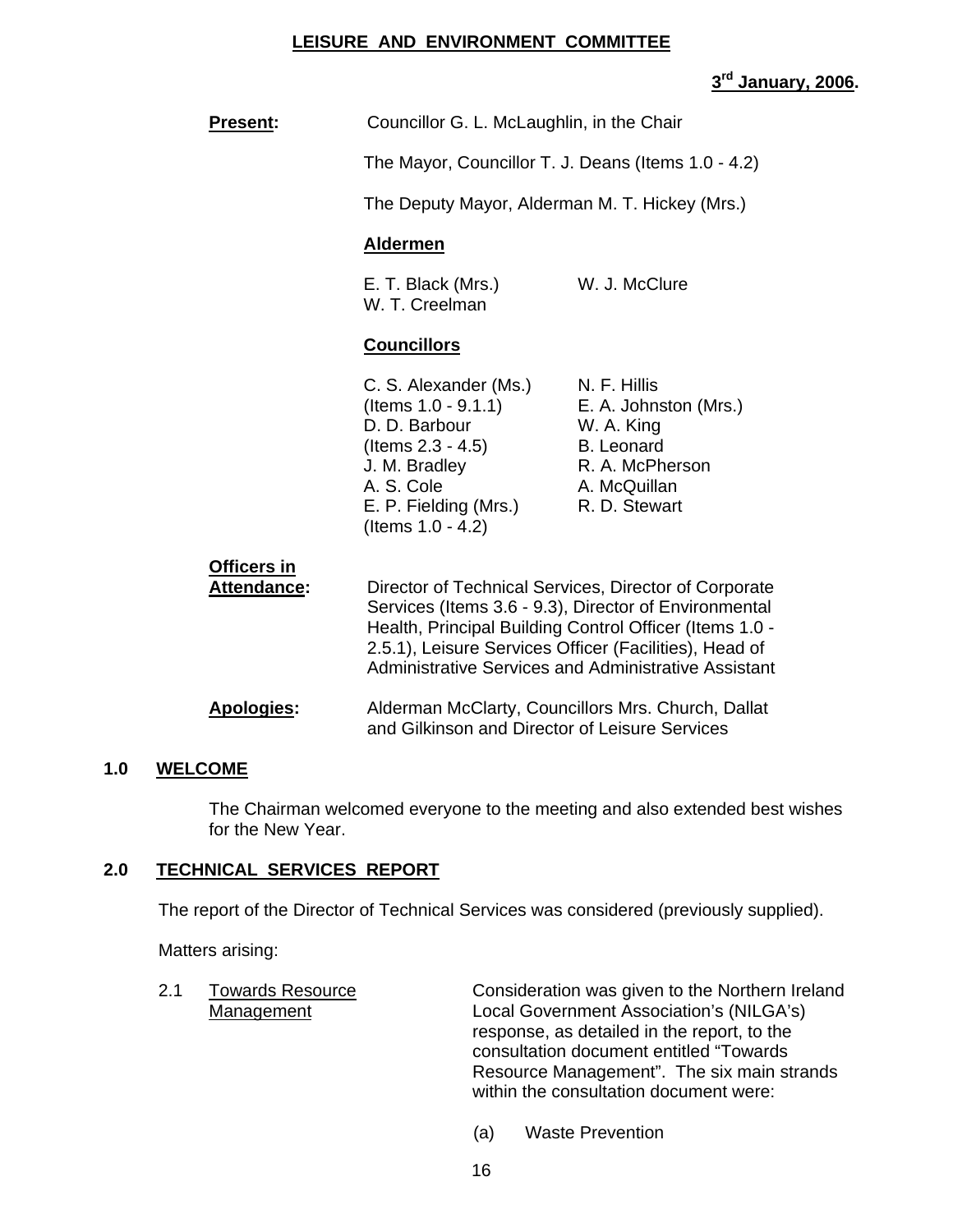- (b) Recycling and Recovery
- (c) Waste Planning
- (d) Data and Research
- (e) Legislation and Enforcement
- (f) Learning and Communication

Following discussion it was proposed by Councillor McPherson, seconded by Alderman Mrs. Black and recommended:

> That Council support NILGA's response to the consultation document.

 The Director of Technical Services' letter to NILGA would incorporate various matters raised by members regarding this topic.

2.2 Northern Ireland Community Committee noted that a partnership had been Energy (NICE) Project formed with Antrim Borough Council, Ballymena Borough Council, The Energy Saving Trust Advice Centre, University of Ulster and NILGA to operate a pilot scheme to:

- (a) Enhance the knowledge of energy saving initiatives within local communities;
- (b) Identify sources of grants and funding for local projects.

Funding for the pilot scheme, which would last for one year, was currently being sought but Council's only contribution would be officer's time. The Director of Technical Services would keep Committee informed of future developments regarding this project.

2.3 Request for use of A request had been received from Ballymoney Craigahulliar Landfill Site Borough Council seeking the availability and terms on which waste generated within its area might be accommodated in Craigahulliar.

> Discussion ensued on this topic during which concerns were expressed by members regarding increased traffic flows on Ballymacrea Road, Portrush and waste deterioration at existing waste holding centres.

It was proposed by Councillor McQuillan and seconded by Councillor McPherson:

> That Council be recommended to agree, in principle, to Ballymoney Borough Council's request.

On being put to the meeting, the proposal was carried by thirteen votes to three.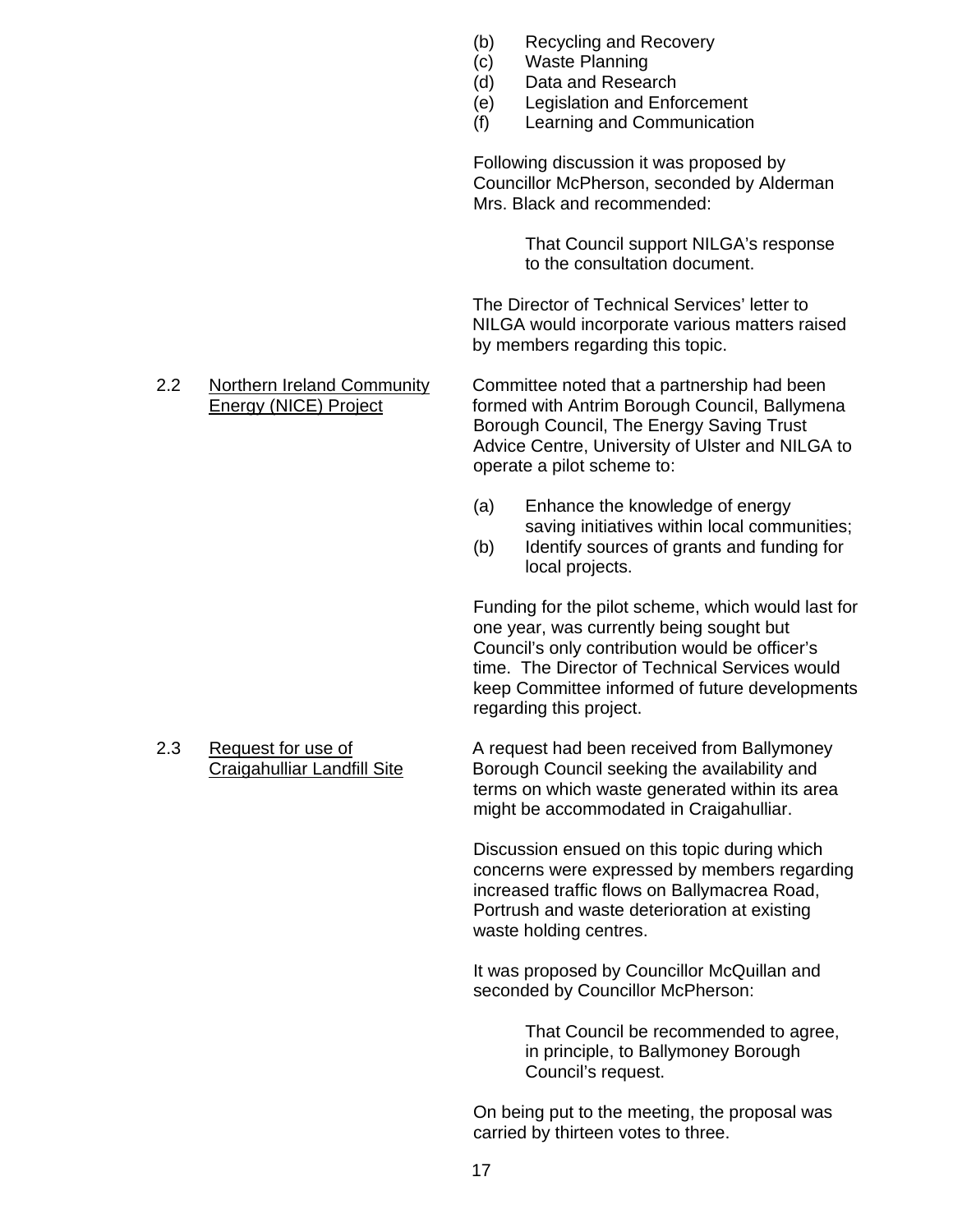2.4 Integrated Coastal Zone Consideration was given to information, as Management (ICZM) detailed in the report, regarding this consultation Draft Strategy for Northern document which had been issued by the Ireland (2006/26) Department of the Environment.

> A letter from the Department of the Environment advising of a series of public meetings to be held on this topic was circulated for members' information. The Head of Administrative Services advised members that a Council meeting had been scheduled for  $19<sup>th</sup>$  January, 2006 (the same evening as the public meeting to be held in Portrush Town Hall).

The Director of Technical Services would make available a copy of the consultation document in the Members' Room for information. Committee recommended that Council favour a fifth option regarding this topic which would offer a more localised input from the north coastal area.

## 2.5 Building Control

 2.5.1 Approvals Approval had been granted for forty-four applications.

# **3.0 LEISURE SERVICES REPORT**

The report of the Director of Leisure Services was considered (previously supplied).

In the absence of the Director of Leisure Services the Leisure Services Officer (Facilities) presented the report.

Matters arising:

| 3.1              | Proposed Ice Arena                                                                 | It was proposed by Councillor Bradley,<br>seconded by Councillor Mrs. Johnston and<br>agreed:                                                                                                                                                                                                                                          |
|------------------|------------------------------------------------------------------------------------|----------------------------------------------------------------------------------------------------------------------------------------------------------------------------------------------------------------------------------------------------------------------------------------------------------------------------------------|
|                  |                                                                                    | That this matter be considered<br>"In Committee" at the end of the<br>meeting.                                                                                                                                                                                                                                                         |
| 3.2 <sub>2</sub> | North Derry Area of<br><b>Outstanding Natural Beauty</b><br>(AONB) Boundary Review | Committee noted information, as detailed in<br>the report, regarding the review of the Boundary<br>of the North Derry Area of Outstanding Natural<br>Beauty (AONB). Any additional points members<br>wished to raise regarding this matter were to be<br>forwarded to the Director of Leisure Services by<br>the end of February 2006. |
| 3.3              | North Coast Beach Safety<br>Review                                                 | Committee noted information, as detailed in the<br>report, regarding the North Coast Beach Safety<br>Review.                                                                                                                                                                                                                           |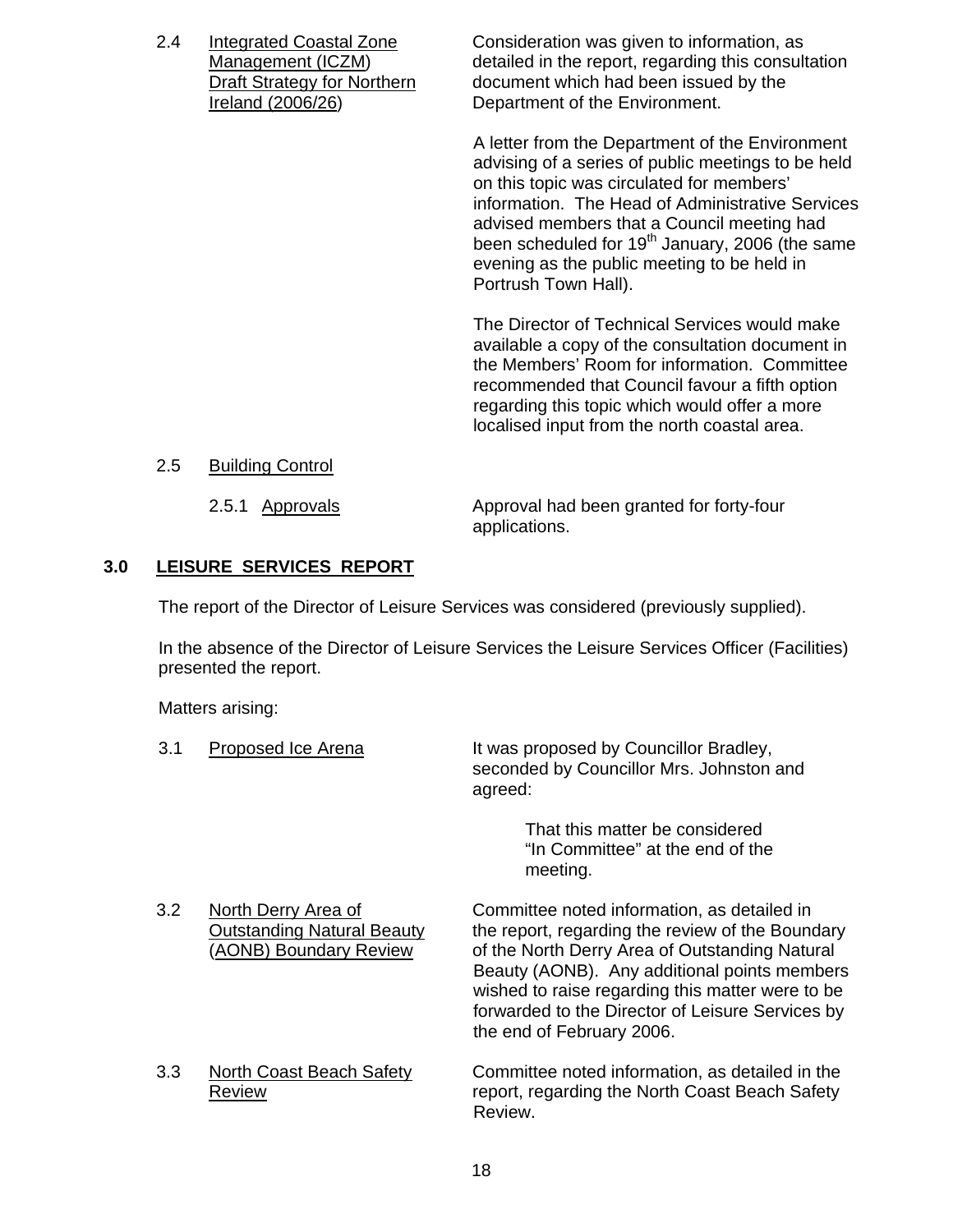The Plan would be presented to Council prior to implementation.

3.4 The Crescent, Portstewart As part of the Capital Programme for 2006/7 Council had agreed to refurbish The Crescent Complex, Portstewart which was first developed in 1988.

> It was proposed by Alderman McClure, seconded by Councillor Mrs. Johnston and agreed:

> > That a small Working Group comprising of the Skerries Councillors be formed to oversee the development and refurbishment of The Crescent.

 3.5 Causeway Museum Service - Committee congratulated the Causeway COMMA Project Museum Service for having secured funding through the Northern Ireland Museums Service for the COMMA Project as detailed in the report.

 3.6 For Information The Director of Leisure Services included information in his report on the following:

- (a) Causeway Museum Service
- (i) Age Concern Project
	- (ii) Their Past Your Future Commemorating 60 years since the end of World War II
	- (iii) P7 Citizenship
	- (iv) Irish Museums Association Annual Conference 24<sup>th</sup> - 26<sup>th</sup> February, 2006
- (b) Flowerfield Arts Centre Spring Courses

# **4.0 ENVIRONMENTAL HEALTH REPORT**

The report of the Director of Environmental Health was considered (previously supplied).

| 4.1 | The Pollution Control and<br>Local Government (N.I.)<br>Order 1978 - Domestic Noise<br>Complaints | It was proposed by Councillor McPherson,<br>seconded by Councillor Mrs. Johnston and<br>agreed:<br>That these matters be considered<br>"In Committee" at the end of the<br>meeting. |
|-----|---------------------------------------------------------------------------------------------------|-------------------------------------------------------------------------------------------------------------------------------------------------------------------------------------|
| 4.2 | <b>Consultation Document -</b><br>Liquor Licensing - The Way<br>Forward                           | Consideration was given to the consultation<br>document, as detailed in the report, entitled<br>"Liquor Licensing - The Way Forward".                                               |
|     |                                                                                                   | A full discussion ensued during which many                                                                                                                                          |

19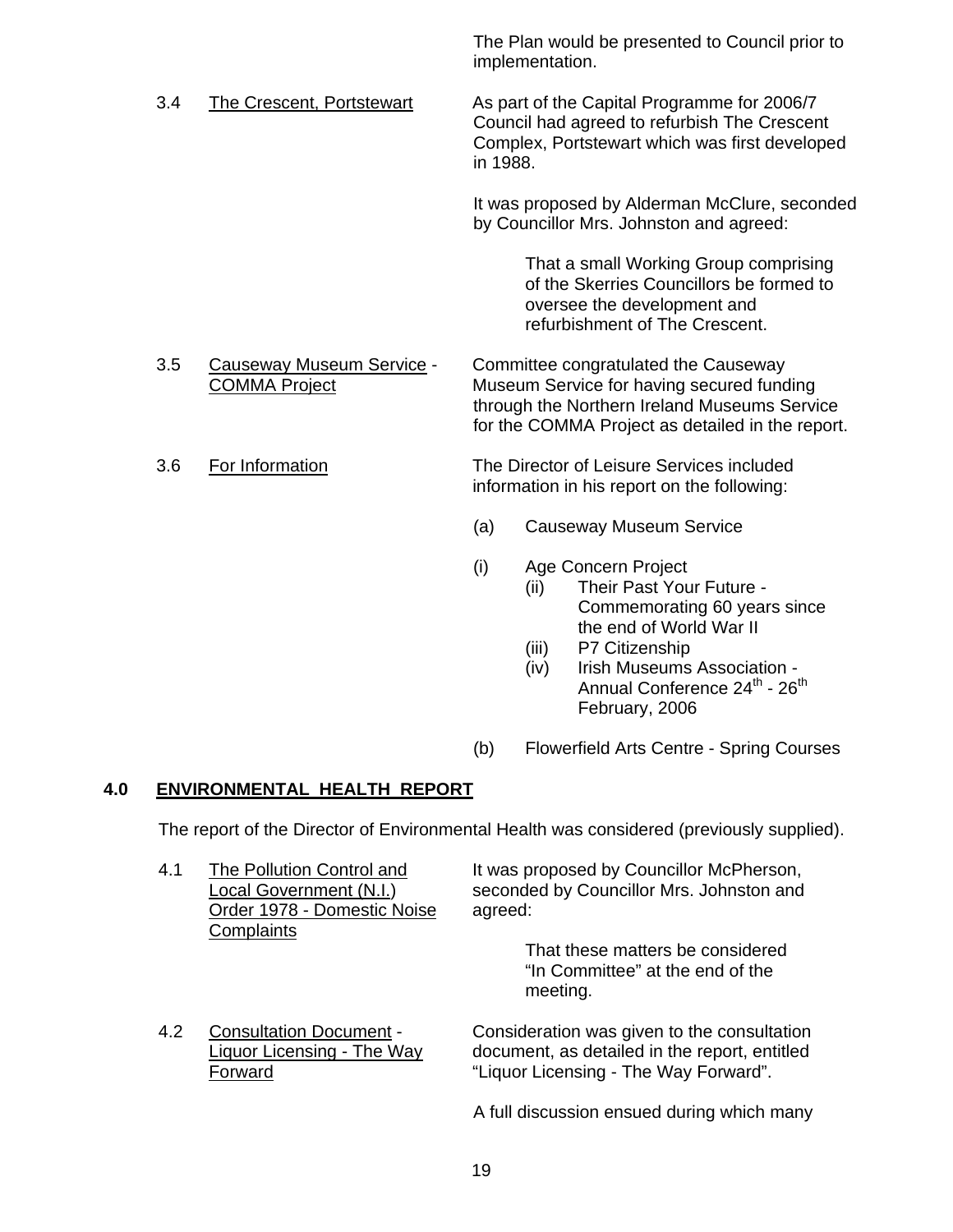members expressed general dissatisfaction with Government's proposals for reform and modernisation of the law for the sale and supply of alcohol.

Council is recommended to agree to the following:

#### Phase I Proposals

- (a) New Opening Hours object to any extension regarding current opening hours. However, if extended hours are granted the requirement for an "operating plan" should be incorporated in Phase I rather than Phase II of the proposals;
- (b) New Enforcement Powers to be welcomed, particularly in providing flexibility to the PSNI to, for example, close premises for a specified period;
- (c) Children and Young People Council should object to open ended proposals to extend the times when children accompanied by an adult can be permitted on licensed premises; any application should be supported by an "operating plan";
- (d) Registered Clubs Existing financial controls should be retained;

#### Phase II Proposals

- (e) Licensing Function to transfer to District Council - Council should support this proposal;
- (f) Surrender of Licence This proposal should be phased in over a longer period than proposed or a compensation package agreed;
- (g) Children's Certificates as (c) above.

# Order 1983 as amended in the report, viz:

 4.3 Dog Kennelling Service Two tenders had been received in response to 2006 - 2009 - The Dogs (N.I.) public advertisement for this service as detailed

| Tenderer              | Amount     | <b>Period of Contract</b>                           |
|-----------------------|------------|-----------------------------------------------------|
| <b>USPCA, Belfast</b> | £23,332.32 | 3 years with an<br>option of one<br>additional year |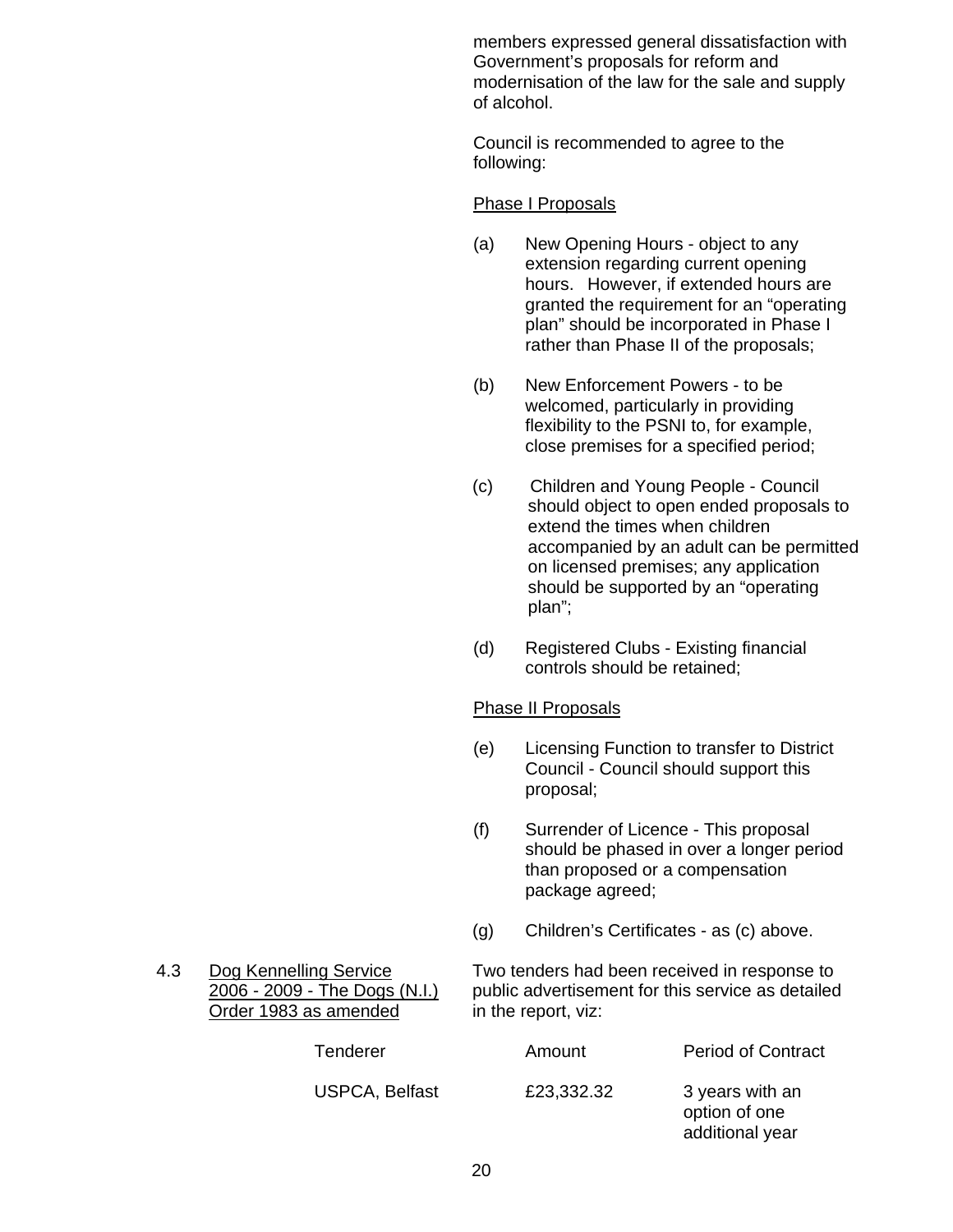Mr. J. McGarvey,  $£30,000.00$  3 years with an 914 Rockmount Gardens, The Control option of one Articlave, and the contract of the contract and additional year Coleraine Council is recommended to accept the lowest tender from USPCA, Belfast for £23,332.32. The Director of Environmental Health answered various members' questions regarding the dog kennelling service. 4.4 Smoke-Free Workplaces Committee noted that it was proposed to formally launch Council's Smoke-Free Policy on National No Smoking Day, Wednesday, 8<sup>th</sup> March, 2006. From that date onwards smoking in all enclosed spaces, including Council vehicles, would cease. This would result in the various smoking rooms throughout Council facilities, as detailed in the report, being taken out of service. Discussion ensued as to an alternative use for the members' smoking room adjoining the members' lounge. It was proposed by Councillor Ms. Alexander and seconded by Councillor Hillis: That no further expenditure be spent in converting the usage of this room. As an amendment it was proposed by Councillor McPherson and seconded by Councillor Mrs. Johnston: That the room be converted into a members' library.

> On being put to the meeting, the amendment was carried by eight votes to three.

4.5 Environmental Health Members viewed a short powerpoint

Conference - Making the presentation which illustrated the wider view of Difference - November 2005 Environmental Health and some of the issues that faced the public on both the global and local stage.

# **5.0 NORTH EASTERN EDUCATION AND LIBRARY BOARD - LIBRARY SERVICE**

Read letter from the Director of Library and Corporate Services advising that the North Eastern Education and Library Board will be reducing the opening hours of all small branches of the Library Service within its area. This was to facilitate longer opening hours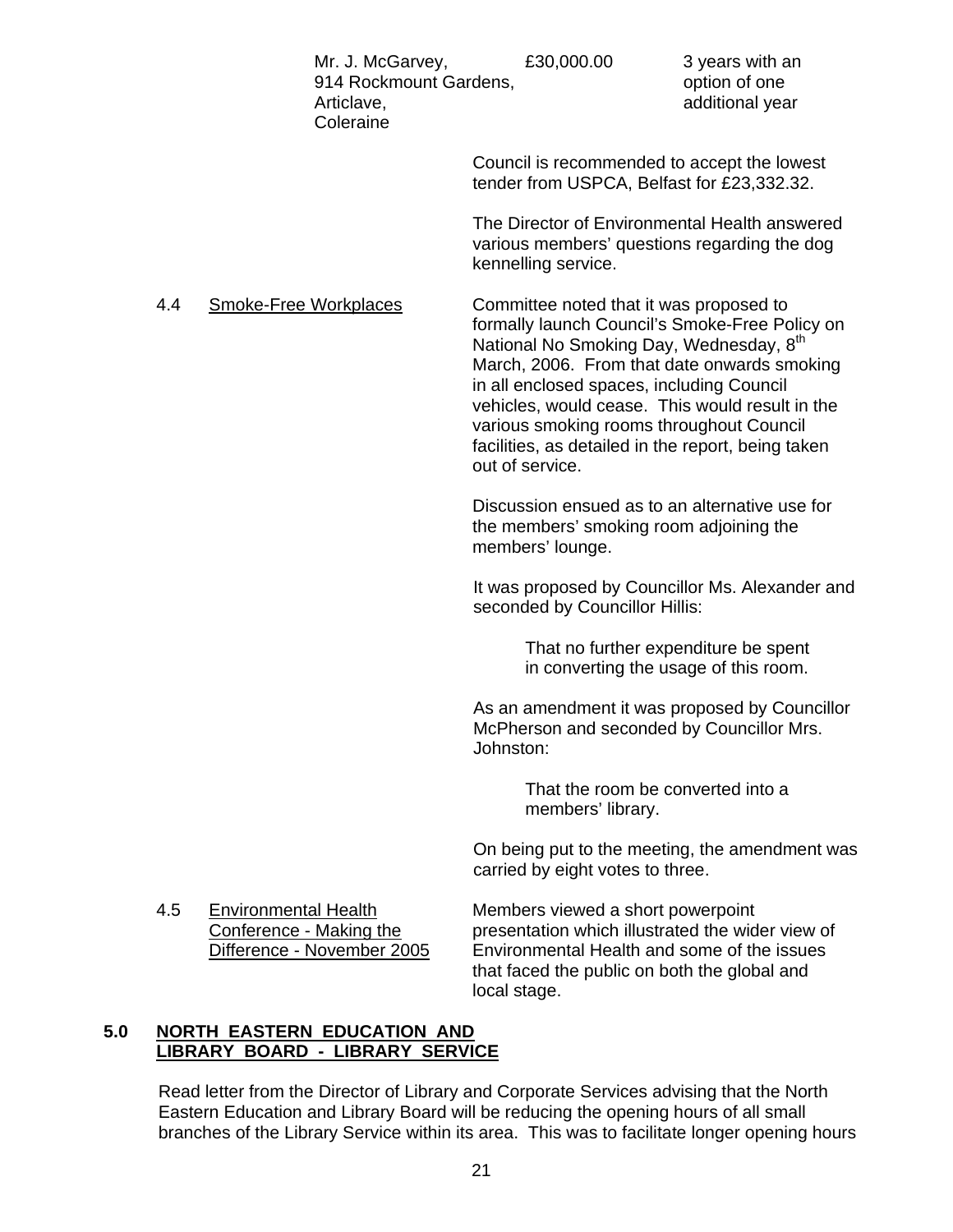in their major branch libraries e.g. Coleraine Library. From  $1<sup>st</sup>$  April, 2006, Garvagh and Kilrea Libraries would be open for 18 hours per week.

Noted.

#### **6.0 DEPARTMENT FOR REGIONAL DEVELOPMENT**

Tabled:

 Report on the Integrated Impact Assessment Consultation on the Reform of Water and Sewerage Services in Northern Ireland.

# **7.0 CARAVAN PARKS**

The Head of Administrative Services reported that a Special Meeting of Council to reach a decision on caravan parks had been scheduled for Thursday,  $19<sup>th</sup>$  January, 2006 at 7.30 p.m. Members also noted that the Carrick Dhu and Juniper Hill Caravan Committee would be holding a meeting at the Lodge Hotel, Coleraine on Wednesday, 18<sup>th</sup> January, 2006.

# **8.0 PROVOST PETER ROEBUCK**

The Head of Administrative Services reported that a dinner to mark the retirement of Provost Peter Roebuck had been arranged for Monday, 16<sup>th</sup> January, 2006 at 7.00 p.m. in the Lodge Hotel, Coleraine. Members were requested to forward replies to the Administrative Officer as soon as possible.

Noted.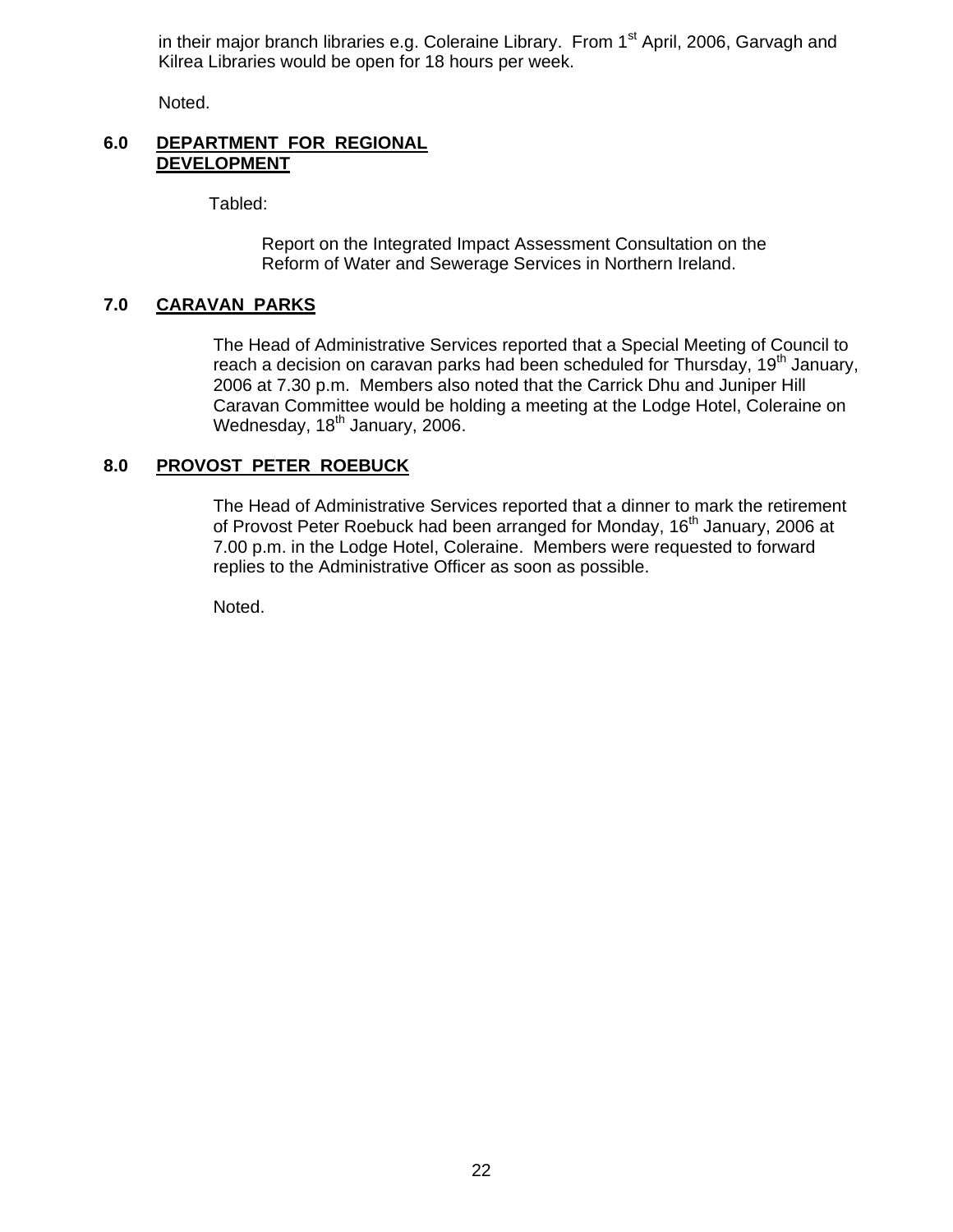# **PLANNING COMMITTEE**

**10th January, 2006.** 

| <b>Present:</b>                   | Councillor R. D. Stewart in the Chair                                                                                        |                                                                                                             |
|-----------------------------------|------------------------------------------------------------------------------------------------------------------------------|-------------------------------------------------------------------------------------------------------------|
|                                   | The Mayor, Councillor T. J. Deans                                                                                            |                                                                                                             |
|                                   | <b>Aldermen</b>                                                                                                              |                                                                                                             |
|                                   | E. T. Black (Mrs.)                                                                                                           | W. T. Creelman                                                                                              |
|                                   | <b>Councillors</b>                                                                                                           |                                                                                                             |
|                                   | C. S. Alexander (Ms.)<br>D. D. Barbour<br>J. M. Bradley<br>O. M. Church (Mrs.)<br>A. S. Cole<br>J. J. Dallat<br>S. Gilkinson | N. F. Hillis<br>E. A. Johnston (Mrs.)<br>W. A. King<br><b>B.</b> Leonard<br>R. A. McPherson<br>A. McQuillan |
| Also in<br>Attendance:            | Representatives from the Planning Service -<br>Mr. P. Duffy and Mr. G. McGuinness                                            |                                                                                                             |
| Officers in<br><b>Attendance:</b> | Administrative Officer and Administrative Assistant                                                                          |                                                                                                             |
| <b>Apologies:</b>                 | The Deputy Mayor, Aldermen McClarty and McClure,<br>Councillors Mrs. Fielding and McLaughlin                                 |                                                                                                             |

#### **1.0 COUNCIL CHAMBER**

 The Administrative Officer reported that the meeting was being held in the Bann View Committee Room due to problems regarding a window in the Council Chamber and apologised for any inconvenience caused.

## **2.0 DIRECTORS - BEST WISHES**

The Chairman extended best wishes to Mr. K. Doherty, Director of Environmental Health, who had sustained a serious hand injury at the weekend and was in Dundonald Hospital.

 He also extended best wishes to Mr. J. Curry, Director of Leisure Services, who had been in hospital but was now recovering at home.

Members asked to be associated with the comments.

## **3.0 NEW YEAR'S HONOURS LIST**

Congratulations were extended to Mr. R. A. Platt, President, Bann Rowing Club, on being awarded the M.B.E. in the New Year's Honours List.

It was agreed that a letter be forwarded to Mr. Platt.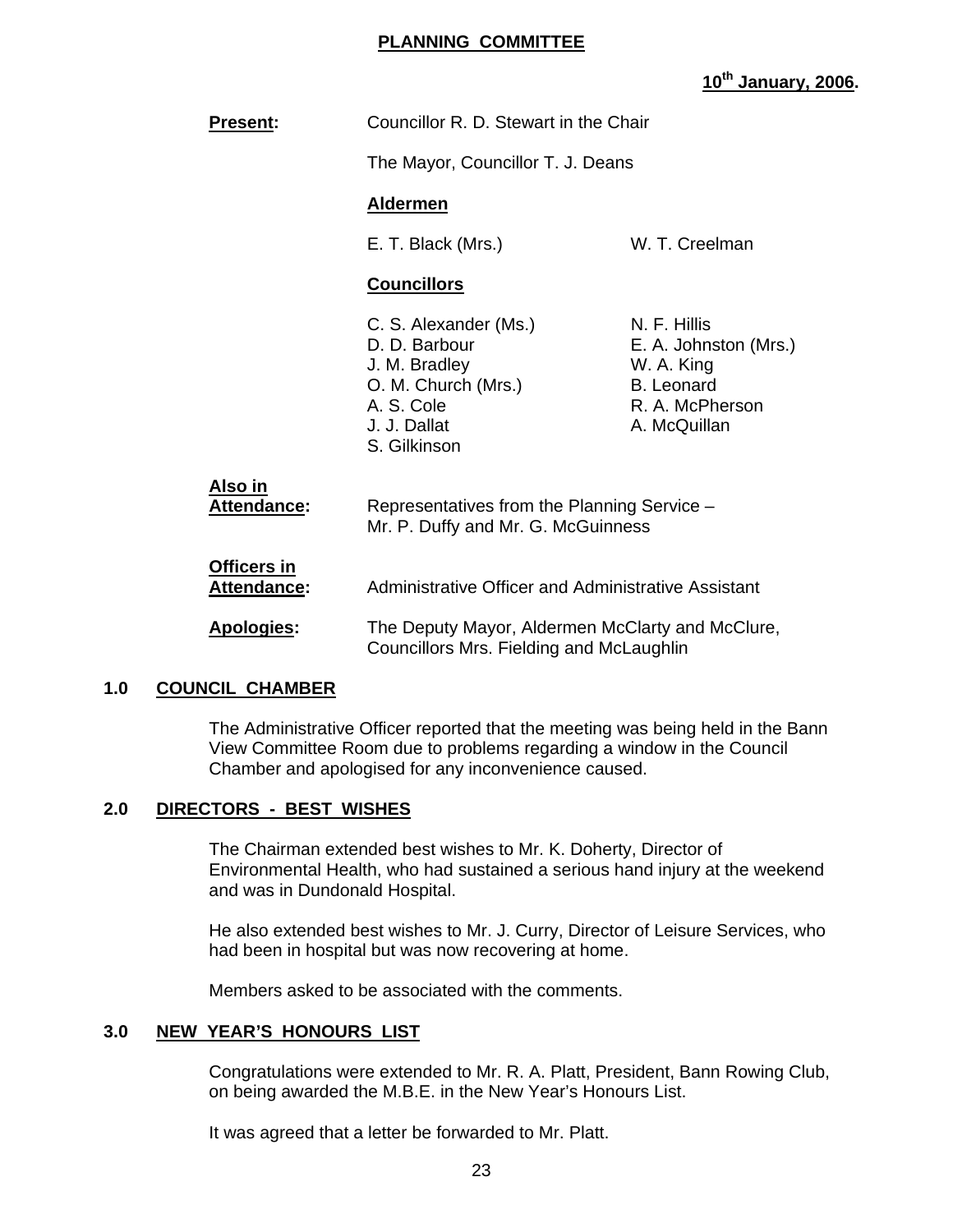# **4.0 PLANNING APPLICATIONS**

A list of one hundred and ten applications was considered (previously supplied).

# **Applications Deferred from Previous Meeting**

- 4.1 Application No. D1 C/2004/1136/O Site for replacement dwelling east of 49 Ballyrashane Road, Coleraine for Mr. and Mrs. **McCollum**
- 4.2 Application No. D2 C/2004/1380/F 2 no. townhouses and 4 no. apartments at 102 Union Street, Coleraine for GM Design Associates Ltd.
- 4.3 Application No. D3 C/2005/0136/F Proposed dwelling and detached garage adjacent to No. 11 Drumcroon Road, Garvagh for Mr. M. Holmes

4.4 Application No. D4

C/2005/0146/O

Mr. J. Hunter

Proposed dwelling at Shinny Road,

The opinion of the Planning Service was to refuse.

It was reported that revised plans had been received and the application would be reconsidered by the Planning Service.

The opinion of the Planning Service was to refuse.

It was agreed that the application be refused.

The opinion of the Planning Service was to refuse.

It was proposed by Councillor Mrs. Church, seconded by Councillor Dallat and unanimously agreed:

> That the application be approved.

The opinion of the Planning Service was to refuse.

It was proposed by Councillor King, seconded by Councillor Barbour and unanimously agreed:

> That the application be approved.

4.5 Application No. D5 C/2005/0168/O Site for dwelling and garage 120m south east of 87 Grove Road, Swatragh for Mrs. D. Devlin

Macosquin, Coleraine for

4.6 Application No. D6 C/2005/0232/O Site for dwelling and garage off Oldtown Road, 220m south east of 43 Kilmoyle Road, Ballybogey for Mr. Campbell

The opinion of the Planning Service was to approve.

It was agreed that the application be approved.

The opinion of the Planning Service was to refuse.

It was proposed by Councillor Ms. Alexander, seconded by Councillor Dallat and unanimously agreed: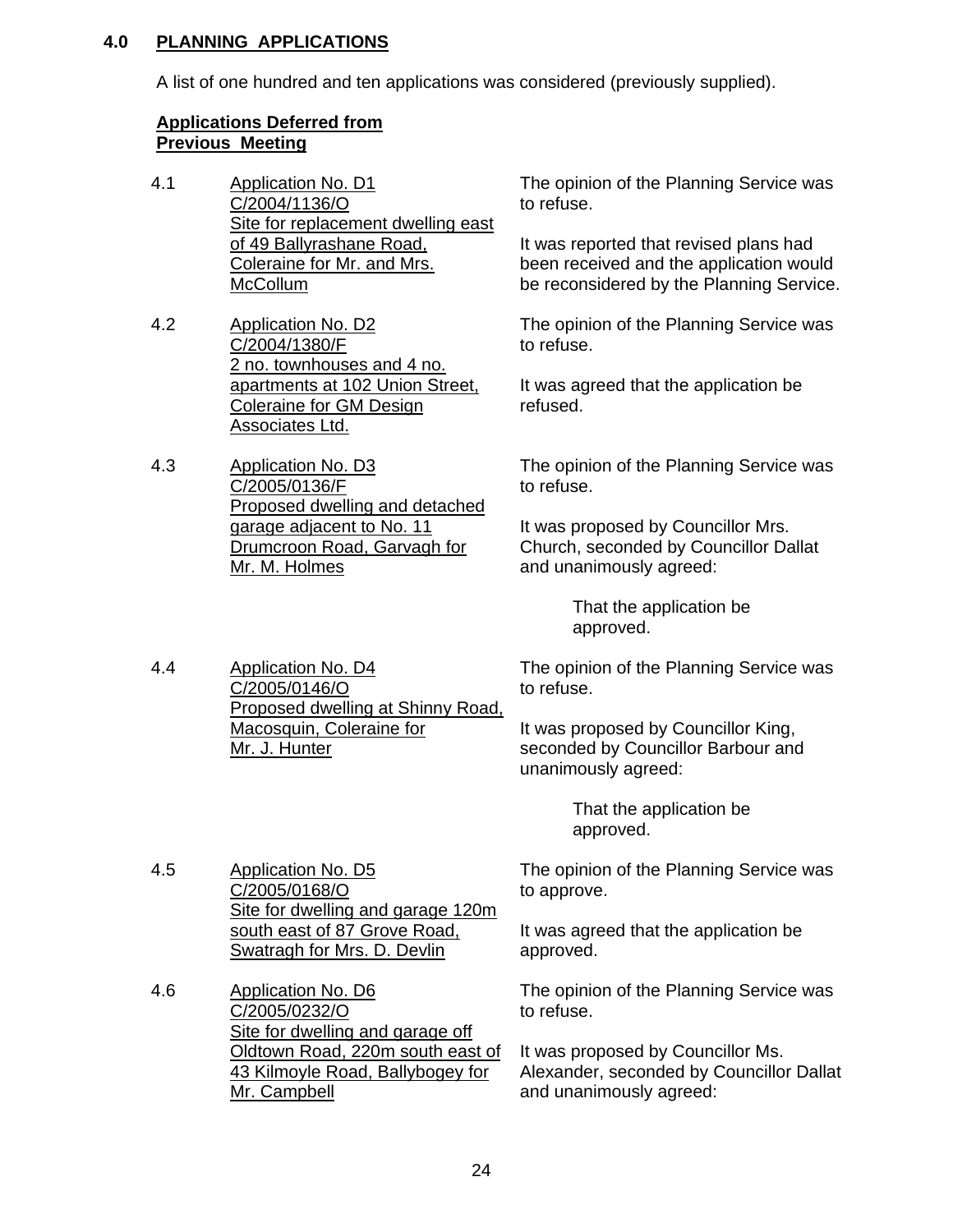- 4.7 Application No. D7 C/2005/0246/O Site for dwelling 240m east of junction of Plantation Road and Ballyrogan Road, Garvagh for Mr. Conway
- 4.8 Application No. D8 C/2005/0276/O Proposed dwelling opposite 19 Liscall Road, Garvagh for Mr. S. Mullan

4.9 Application No. D9

C/2005/0325/O

 That the application be approved.

The opinion of the Planning Service was to refuse.

The application had now been withdrawn.

The opinion of the Planning Service was to refuse.

It was proposed by Councillor Dallat, seconded by Councillor Leonard and unanimously agreed:

> That the application be approved.

The opinion of the Planning Service was to refuse.

Councillor McQuillan indicated that the application would be withdrawn. If the application was not withdrawn it would be refused.

The opinion of the Planning Service was to refuse.

It was proposed by Councillor McQuillan, seconded by Councillor Dallat and unanimously agreed:

> That the application be approved.

The opinion of the Planning Service was to refuse.

It was agreed that the application be held for two weeks to facilitate further discussions with the applicant.

It was proposed by Councillor Mrs. Johnston, seconded by Councillor Ms. Alexander and agreed:

> That if there was no change of opinion the application be approved.

The opinion of the Planning Service was to refuse.

4.10 Application No. D10 C/2005/0361/O Proposed site for bungalow approximately 50m north of

Mr. and Mrs. R. Shiels

88 Mettican Road, Garvagh for Mr. D. McKay

Shop sign at  $4 - 6$  Queen Street,

Coleraine for Mr. Shirlow

Proposed single dwelling adjacent to 88 Edenbane Road, Garvagh for

4.12 Application No. D12 C/2005/0390/O

4.11 Application No. D11 C/2005/0362/A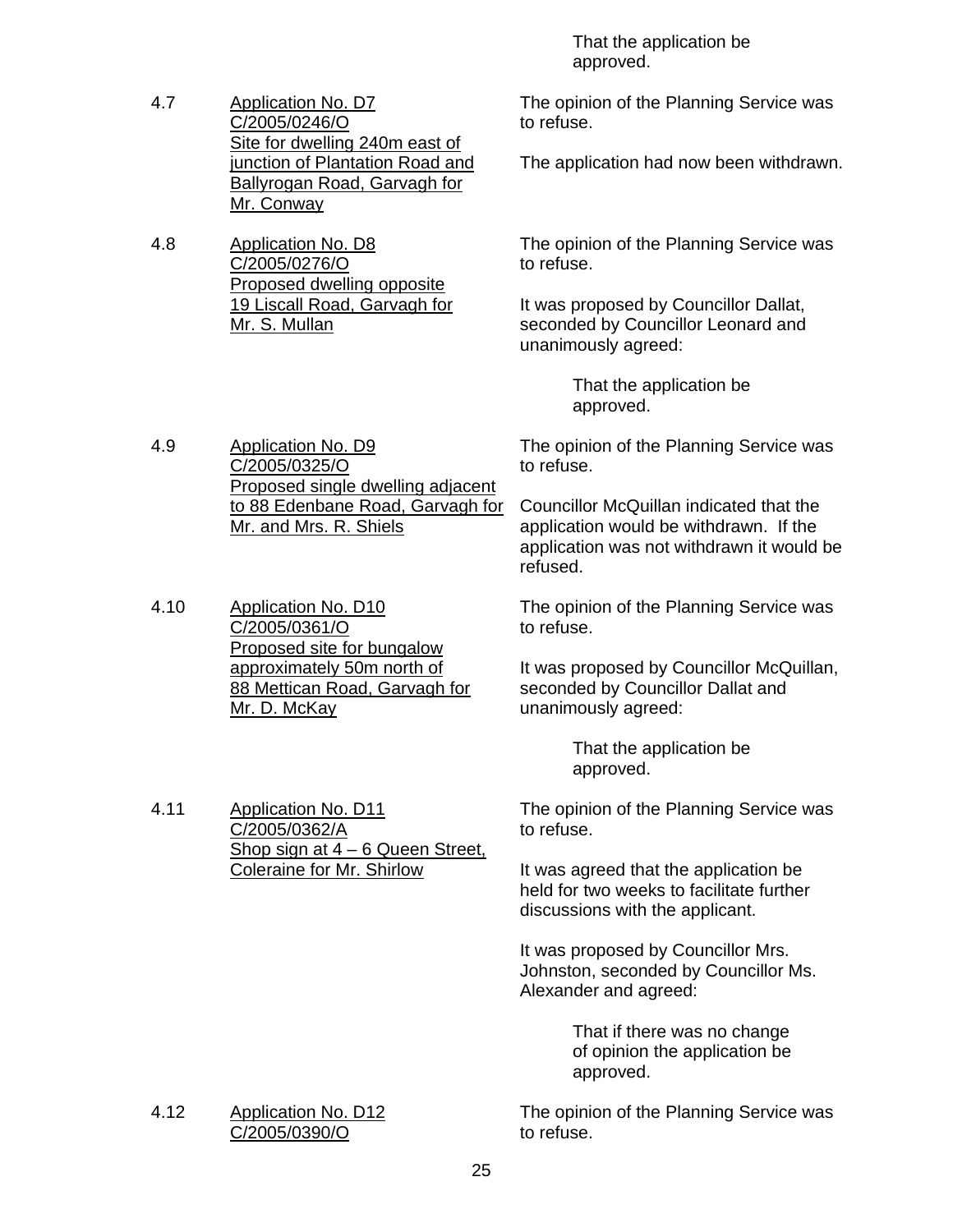Site for dwelling adjacent to 52 Ballyagan Road, Coleraine for Mr. S. McClarty

approximately 160m east of 110 Edenbane Road, Kilrea for

4.13 Application No. D13 C/2005/0400/O Dwelling and garage

Mr. V. Church

Mr. V. Church

4.14 Application No. D14 C/2005/0401/O Dwelling and garage approximately 70m east of 110 Edenbane Road, Kilrea for It was proposed by Councillor McQuillan, seconded by Councillor Mrs. Church and unanimously agreed:

> That the application be approved.

The opinion of the Planning Service was to refuse.

Councillor Mrs. Church indicated that the application would be withdrawn. If the application was not withdrawn it would be refused.

The opinion of the Planning Service was to refuse.

It was proposed by Councillor Mrs. Church, seconded by Councillor Mrs. Johnston and unanimously agreed:

> That the application be approved.

The opinion of the Planning Service was to approve.

It was agreed that the application be approved.

The opinion of the Planning Service was to refuse both applications.

The applications had both been withdrawn.

Application No. D17 C/2005/0447/O Site for dwelling and garage adjacent to 110 Edenbane Road, Kilrea for Mr. Armstrong

4.17 Application No. D18 C/2005/0456/O New dwelling and garage adjacent to 77 Moneydig Road, Garvagh for Mr. A. Craig

The opinion of the Planning Service was to refuse.

It was proposed by Councillor McQuillan, seconded by Councillor Dallat and unanimously agreed:

> That the application be approved.

4.15 Application No. D15

# C/2005/0429/F Proposed site for bungalow and garage adjacent to No. 2 Gortmacrane Road, Kilrea for Mr. Dunne

4.16 Application No. D16 C/2005/0445/O Site for dwelling and garage adjacent to 110 Edenbane Road, Kilrea for Mr. Armstrong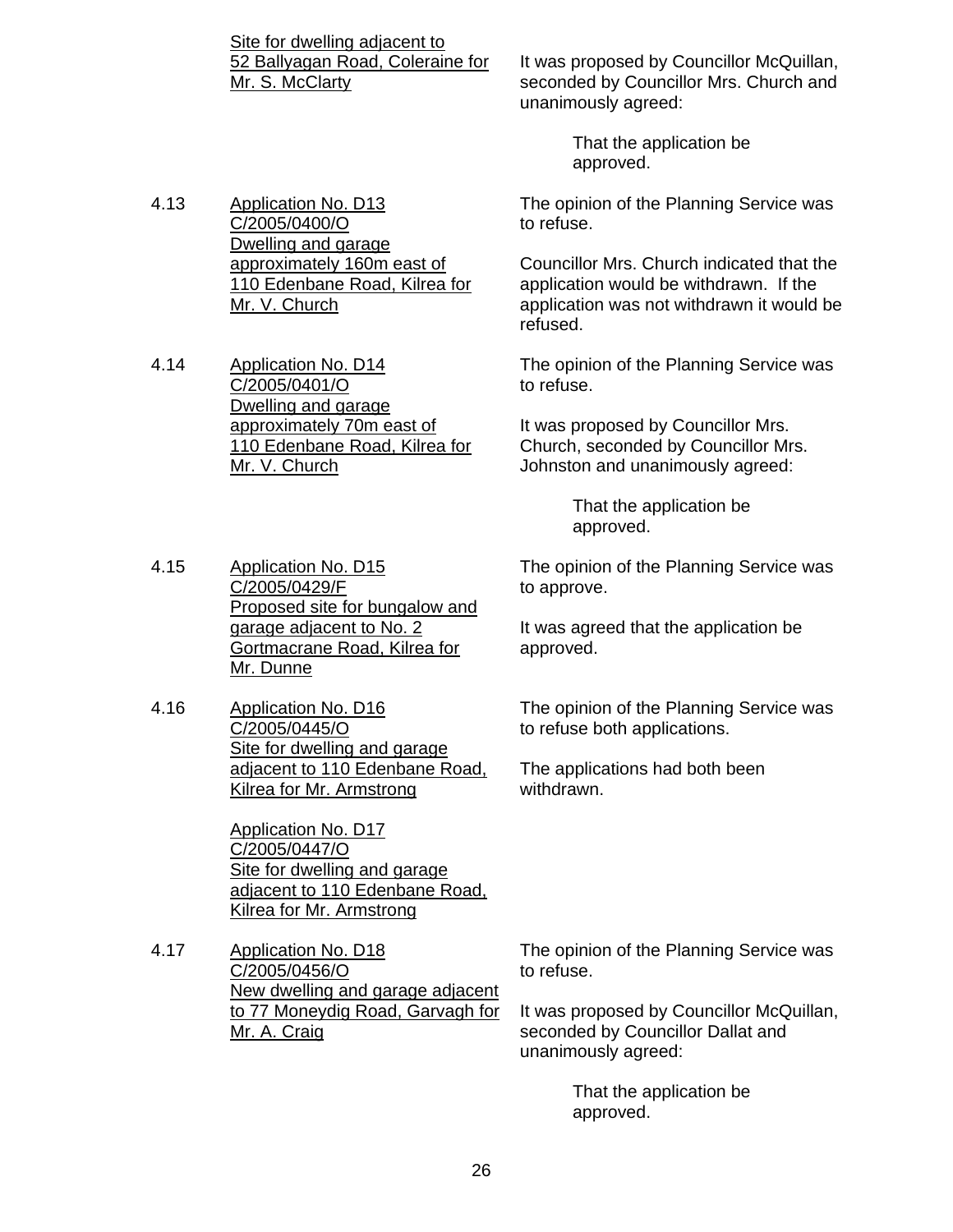- 4.18 Application No. D19 C/2005/0498/O New dwelling and garage 400m south of 23 Lisnamuck Road, Aghadowey, Coleraine for Mr. Anderson
- 4.19 Application No. D20 C/2005/0499/O Site for dwelling and garage adjacent to 154 Lisnamuck Park, Lisnamuck Road, Aghadowey, Coleraine for Mr. Anderson
- 4.20 Application No. D21 C/2005/0521/O Proposed bungalow adjacent to 89 Kurin Road, Garvagh for Mrs. S. Thompson
- 4.21 Application No. D22 C/2005/0643/O Site for dwelling and garage approximately 70m north east of 35 Rusky Park, Aghadowey for Mr. H. Robinson
- 4.22 Application No. D23 C/2005/0659/O Dwelling and garage 60m north west of 89 Moneydig Road, Garvagh for R. McIlrath
- 4.23 Application No. D24 C/2005/0668/O Site for dwelling and garage adjacent to 162 Carrowreagh Road, Garvagh for Mr. McNeill
- 4.24 Application No. D25 C/2005/0681/O Dwelling and garage 25m east of 72 Killyvally Road, Garvagh for Mr. D. Crockett
- 4.25 Application No. D26 C/2005/0684/O Site for dwelling and garage 240m north west of 10 Brockagh Road, Garvagh for Mr. Mullan

The opinion of the Planning Service was to approve.

It was agreed that the application be approved.

The opinion of the Planning Service was to approve.

It was agreed that the application be approved.

The opinion of the Planning Service was to refuse.

Councillor Mrs. Church indicated that the application would be withdrawn. If the application was not withdrawn it would be refused.

The opinion of the Planning Service was to refuse.

The application had now been withdrawn.

The opinion of the Planning Service was to refuse.

The application had now been withdrawn.

The opinion of the Planning Service was to approve.

It was agreed that the application be approved.

The opinion of the Planning Service was to approve.

It was agreed that the application be approved.

The opinion of the Planning Service was to refuse.

It was proposed by Councillor Dallat, seconded by Councillor McQuillan and unanimously agreed:

That the application be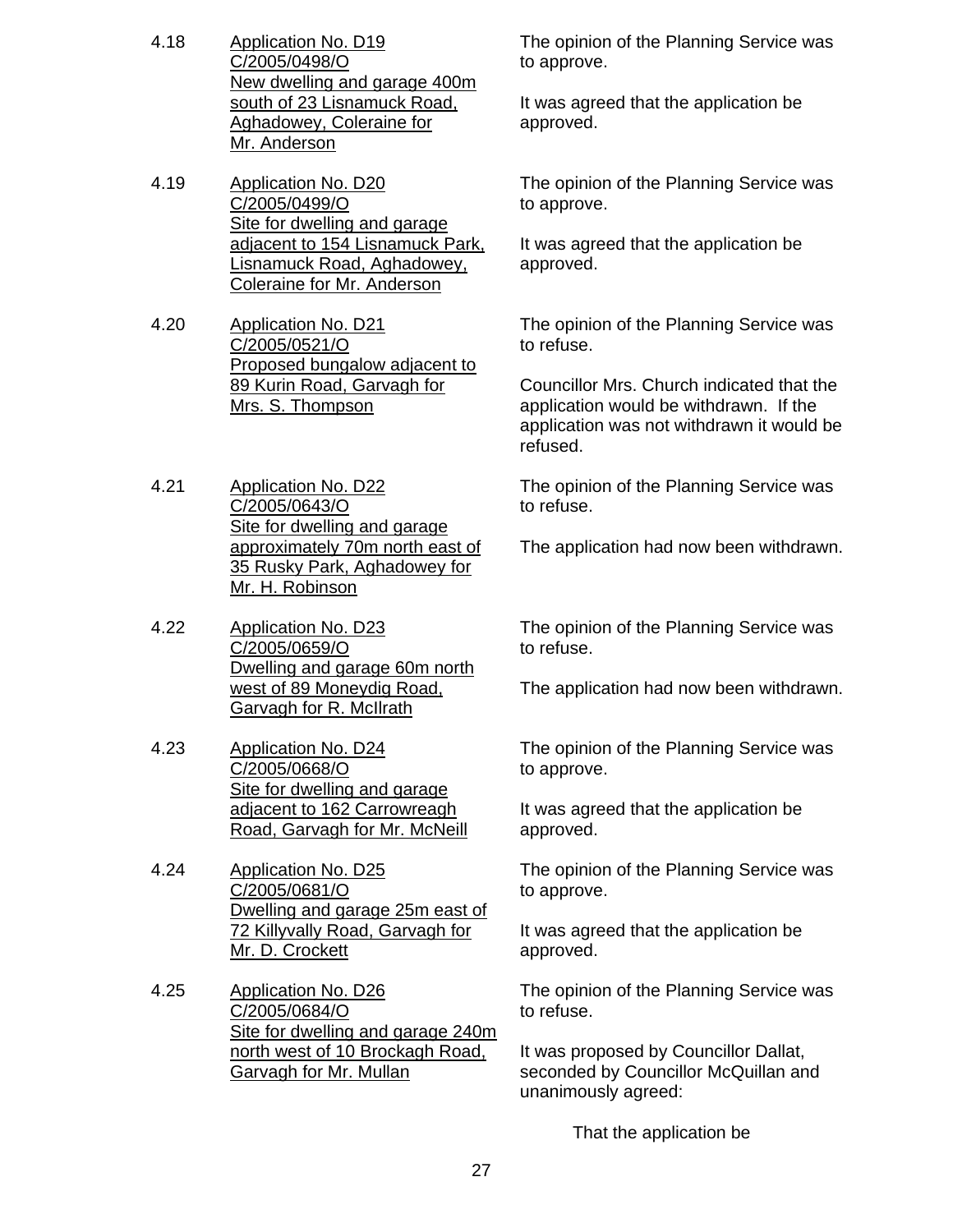approved.

4.26 Application No. D27 C/2005/0685/O Site for dwelling and garage 70m south of 10 Brockagh Road, Garvagh for Mr. Mullan

> Site for dwelling and garage opposite 21 – 23 Magheramore Road, Garvagh for Mr. McKeefrey

4.27 Application No. D28 C/2005/0693/O

The opinion of the Planning Service was to refuse.

It was proposed by Councillor Dallat, seconded by Councillor King and unanimously agreed:

> That the application be approved.

The opinion of the Planning Service was to refuse.

It was proposed by Councillor Dallat, seconded by Councillor Leonard and unanimously agreed:

> That the application be approved.

The opinion of the Planning Service was to refuse.

It was proposed by Councillor Dallat, seconded by Councillor Leonard and unanimously agreed:

> That the application be approved.

The opinion of the Planning Service was to refuse.

It was proposed by Councillor Dallat, seconded by Councillor King and unanimously agreed:

> That the application be approved.

The opinion of the Planning Service was to refuse.

It was agreed that the application be held for one week to facilitate withdrawal. If the application was not withdrawn it would be refused.

The opinion of the Planning Service was to refuse both applications.

It was proposed by Councillor Dallat, seconded by Councillor Leonard and

4.28 Application No. D29 C/2005/0706/O Site for dwelling approximately 290m north west of No. 10 Gortmacrane Road, Kilrea for Mr. V. McAteer

4.29 Application No. D30 C/2005/0759/O Site for dwelling 520m north east of 10 Cam Road, Macosquin for Mr. O'Kane

C/2005/0795/F 2 no. additional units to provide four apartments (site Nos. 48 – 51) at housing development at Ballycastle Road, Coleraine for Fairview Developments

4.30 Application No. D31

4.31 Application No. D32 C/2005/0811/O Site for dwelling and garage 110m north west of 10 Brockagh Road, Garvagh for Mr. B. Mullan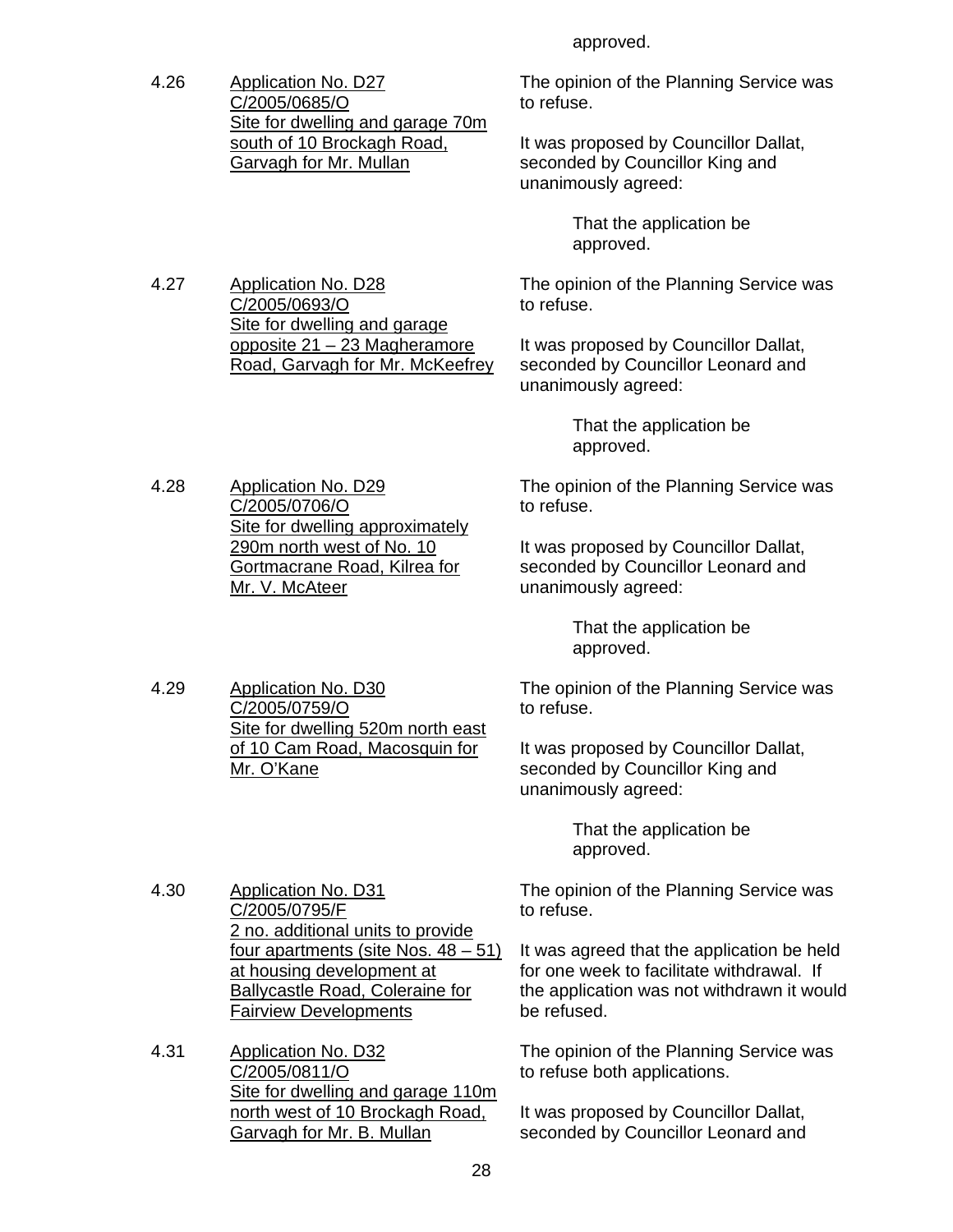Application No. D33 C/2005/0812/O Site for dwelling and garage 60m south west of 10 Brockagh Road, Garvagh for Mr. B. Mullan

4.32 Application No. D34 C/2005/0918/F Erection of dwelling and garage at Edenbane Road, Kilrea (340m east of No. 110) for Mr. Hamilton

# **NEW APPLICATIONS**

4.33 Application No. 8 C/2005/0056/F Proposed extension to existing furniture manufacturing store to provide retail sales area at 98 Drumcroon Road, Blackhill, Coleraine for Rooms Dynamic Furniture Ltd.

unanimously agreed:

 That the applications be approved.

The opinion of the Planning Service was to approve.

It was agreed that the application be approved.

The opinion of the Planning Service was to refuse.

It was proposed by Councillor King, seconded by Councillor Dallat and agreed:

> That the application be deferred for one month to facilitate an office meeting on the grounds that all material planning considerations had not been assessed.

It was further agreed that a representative from Roads Service be requested to attend.

The opinion of the Planning Service was to refuse.

It was proposed by Councillor Dallat, seconded by Councillor Leonard and agreed:

> That the application be deferred for one month to facilitate an office meeting on the grounds that all material planning considerations had not been assessed.

The opinion of the Planning Service was to refuse.

It was proposed by Alderman Mrs. Black, seconded by Councillor Ms. Alexander and agreed:

4.34 Application No. 10 C/2005/0245/O Site for dwelling and garage at No. 1 Tamneyrankin Road, Swatragh for Mr. O'Kane

4.35 Application No. 14

C/2005/0360/O

Site for dwelling at Gateside Road,

Coleraine for Mr. G. Neely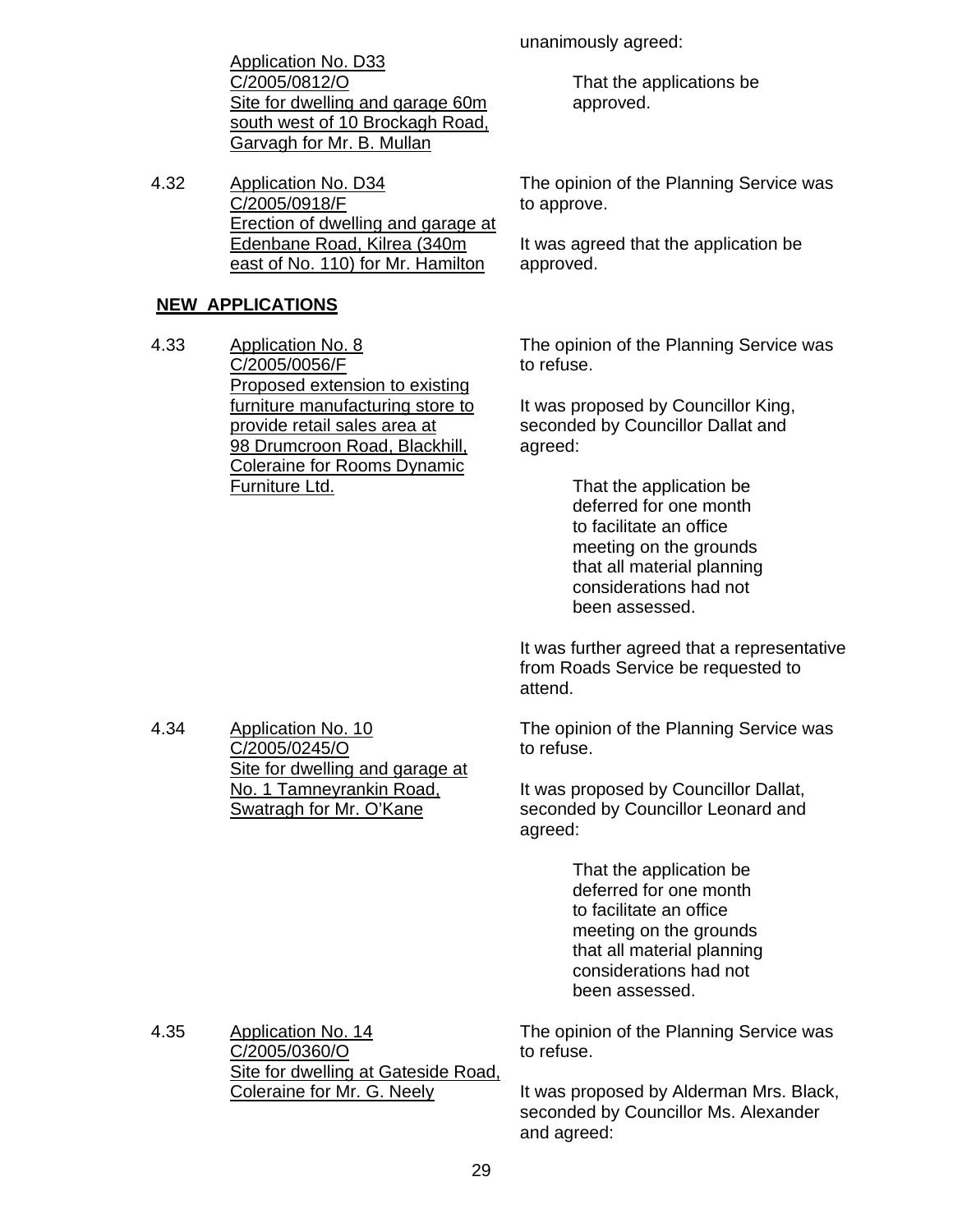That the application be deferred for one month to facilitate an office meeting on the grounds that all material planning considerations had not been assessed.

4.36 Application No. 16 C/2005/0378/O Site for dwelling and garage 500m south east of 9 Carragh Road, Bushmills for Mr. McGrotty

> Application No. 17 C/2005/0379/O Site for dwellilng and garage 50m north west of 9 Carragh Road, **Bushmills for Mr. McGrotty**

Application No. 18 C/2005/0380/O Site for dwelling and garage 210 m south east of 9 Carragh Road, Bushmills for Mr. McGrotty

Application No. 19 C/2005/0381/O Site for dwelling and garage 250m south west of 9 Carragh Road, Bushmills for Mr. McGrotty

Application No. 20 C/2005/0382/O Site for dwelling and garage 330m south west of 9 Carragh Road, Bushmills for Mr. McGrotty

Application No. 21 C/2005/0383/O Site for dwelling and garage 320m south east of Ballyrock Primary School, Carragh Road, Bushmills for Mr. McGrotty

Application No. 22 C/2005/0384/O Site for dwelling and garage 150m south west of Ballyrock Primary School, Carragh Road, Bushmills for Mr. McGrotty

4.37 Application No. 24 C/2005/0496/O

The opinion of the Planning Service was to refuse the seven applications.

Consideration was given to letters dated 11<sup>th</sup> April, 2005 from Mr. and Mrs. S. Keys and Mr. and Mrs. J. Askin (previously supplied).

It was proposed by Councillor McQuillan, seconded by Councillor Mrs. Johnston and agreed:

> That the applications be deferred for one month to facilitate an office meeting on the grounds that all material planning considerations had not been assessed.

The opinion of the Planning Service was to refuse.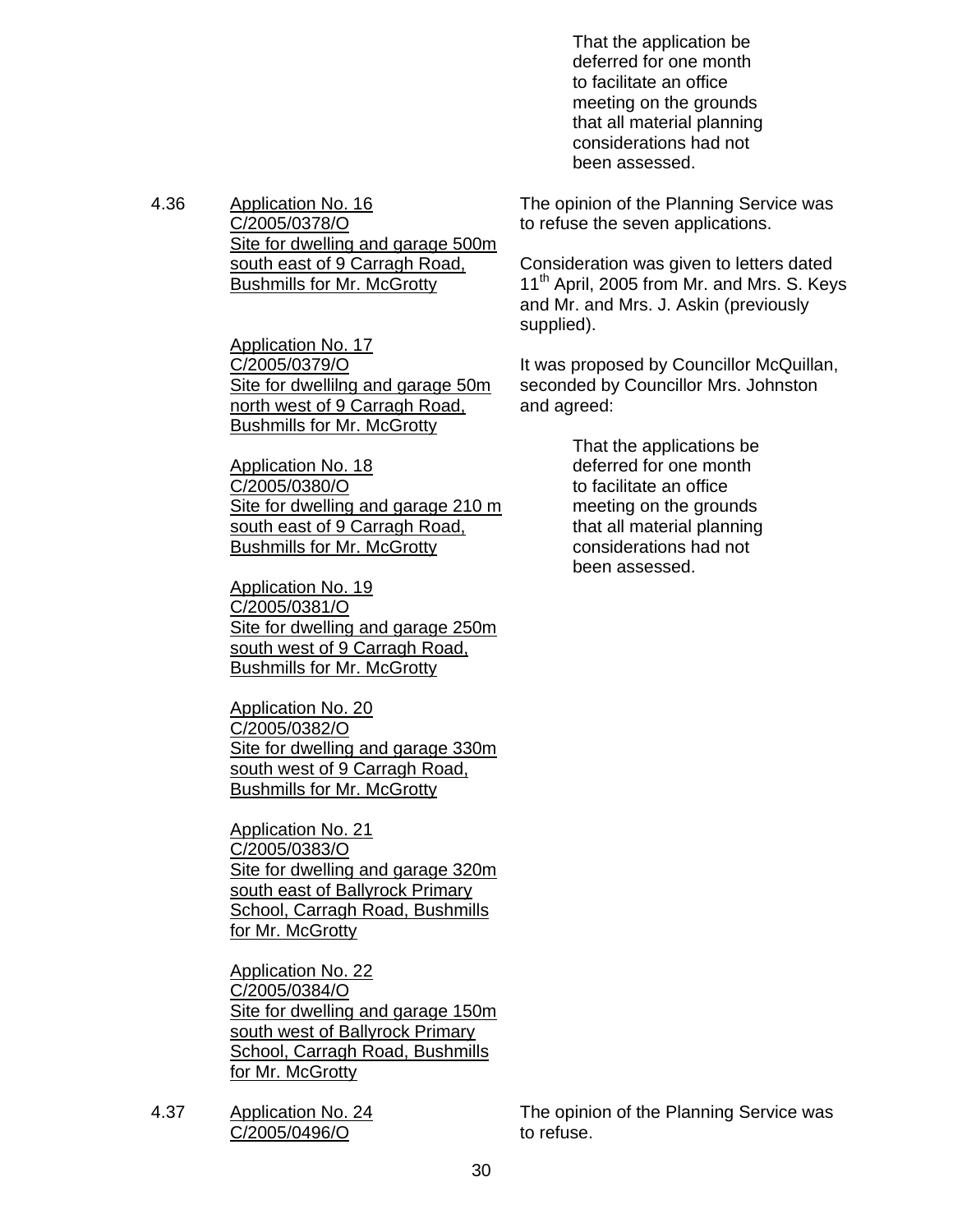| Replacement dwelling adjacent to |
|----------------------------------|
| 161 Carrowreagh Road, Garvagh    |
| for Mr. G. Wilson                |

It was proposed by Councillor McQuillan, seconded by Councillor Mrs. Church and agreed:

> That the application be deferred for one month to facilitate an office meeting on the grounds that all material planning considerations had not been assessed.

The opinion of the Planning Service was to refuse.

It was proposed by Councillor McQuillan, seconded by Councillor Mrs. Johnston and agreed:

> That the application be deferred for one month to facilitate an office meeting on the grounds that all material planning considerations had not been assessed.

The opinion of the Planning Service was to refuse.

It was proposed by Councillor McQuillan, seconded by Councillor Mrs. Church and agreed:

> That the application be deferred for one month to facilitate an office meeting on the grounds that all material planning considerations had not been assessed.

The opinion of the Planning Service was to refuse the five applications.

It was proposed by Councillor Mrs. Church, seconded by Councillor Mrs. Johnston and agreed:

> That the applications be deferred for one month to facilitate an office meeting on the grounds that all material planning considerations had not

4.38 Application No. 25 C/2005/0515/O Erection of dwelling house and garage 160m north north east of 38 Mettican Road, Garvagh for M. J. McAneaney

4.39 Application No. 27 C/2005/0523/F New two storey dwelling and garage adjacent to 161 Carrowreagh Road, Garvagh for Mr. Wilson

4.40 Application No. 28

C/2005/0558/O

Application No. 29 C/2005/0559/O

Proposed site for dwelling, lake and tree planting off Brone Road, Garvagh (50m north of No. 34 Brone Road) for Mr. M. Holmes

Proposed site for dwelling, lake and tree planting off Brone Road, Garvagh (20m north of No. 34 Brone Road) for Mr. M. Holmes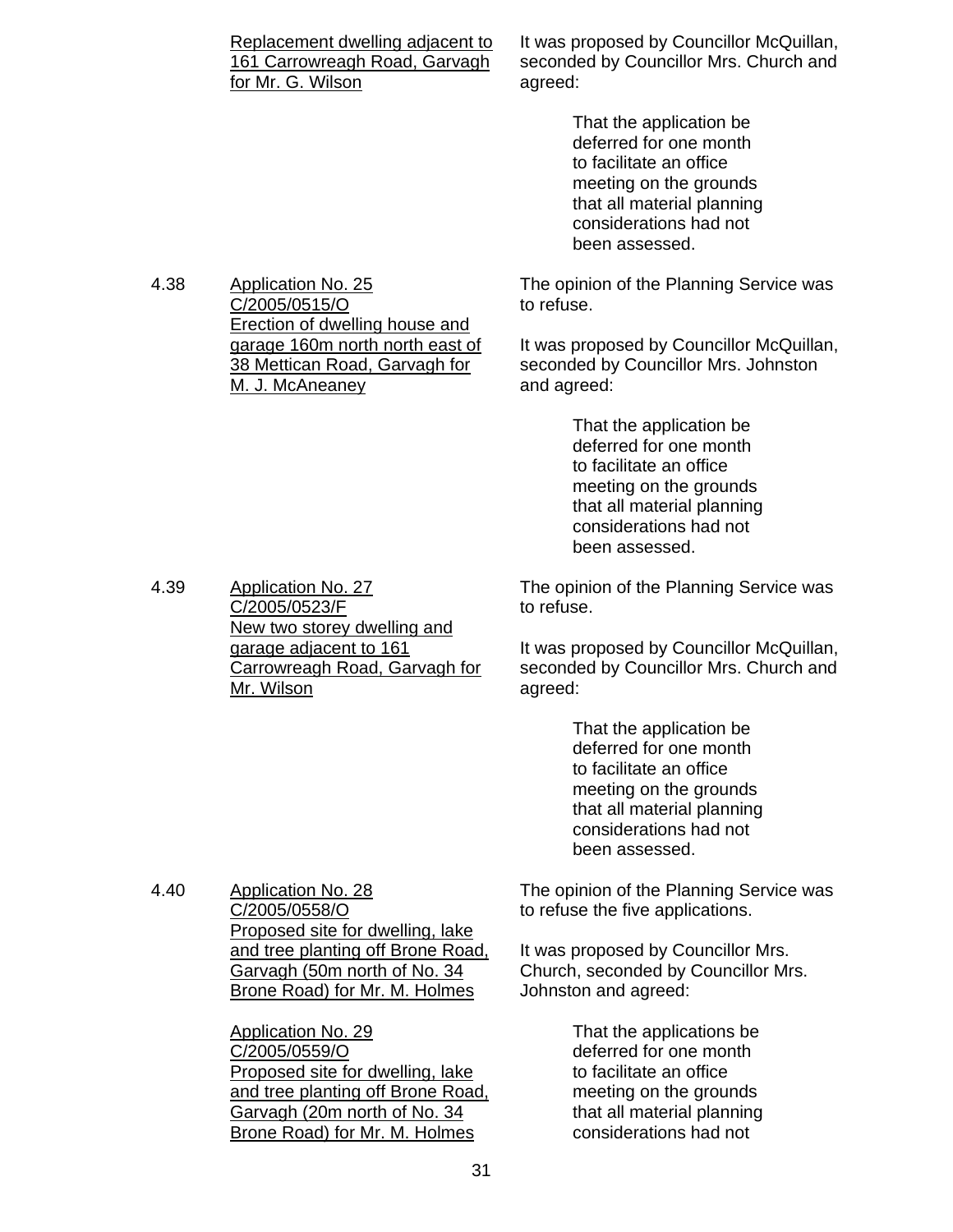Application No. 30 C/2005/0565/F Proposed 2 no. dwellings 40m north east of 34 Brone Road, Garvagh for Mr. E. Holmes

Application No. 31 C/2005/0566/F Proposed dwelling and access laneway off Brone Road, Garvagh (370m north north east of No. 34 Brone Road) for Mr. Spahn

Application No. 32 C/2005/0567/F Proposed dwelling off Brone Road, Garvagh (220m north of No. 34 Brone Road) for Mr. E. Holmes

4.41 Application No. 35 C/2005/0602/O Site for one and a half storey dwelling and garage 150m east of 94 Old Carhill Road, Garvagh for Mr. White

The opinion of the Planning Service was to refuse.

It was proposed by Councillor McQuillan, seconded by Councillor Dallat and agreed:

> That the application be deferred for one month to facilitate an office meeting on the grounds that all material planning considerations had not been assessed.

4.42 Application No. 41 C/2005/0665/F Dwelling house adjacent to 15 Hillhead Road, Kilrea for Mr. Fergus

> Application No. 42 C/2005/0666/F Dwelling house adjacent to 15 Hillhead Road, Kilrea for P. Fergus

The opinion of the Planning Service was to refuse both applications.

It was proposed by Councillor Dallat, seconded by Councillor Mrs. Church and agreed:

> That the applications be deferred for one month to facilitate an office meeting on the grounds that all material planning considerations had not been assessed.

The opinion of the Planning Service was to refuse.

It was proposed by Councillor Ms. Alexander, seconded by Councillor

4.43 Application No. 45 C/2005/0723/F Proposed change of use and extension to No. 6 Greenmount Park to facilitate new chemist and been assessed.

It was further agreed that a representative from Roads Service be requested to attend.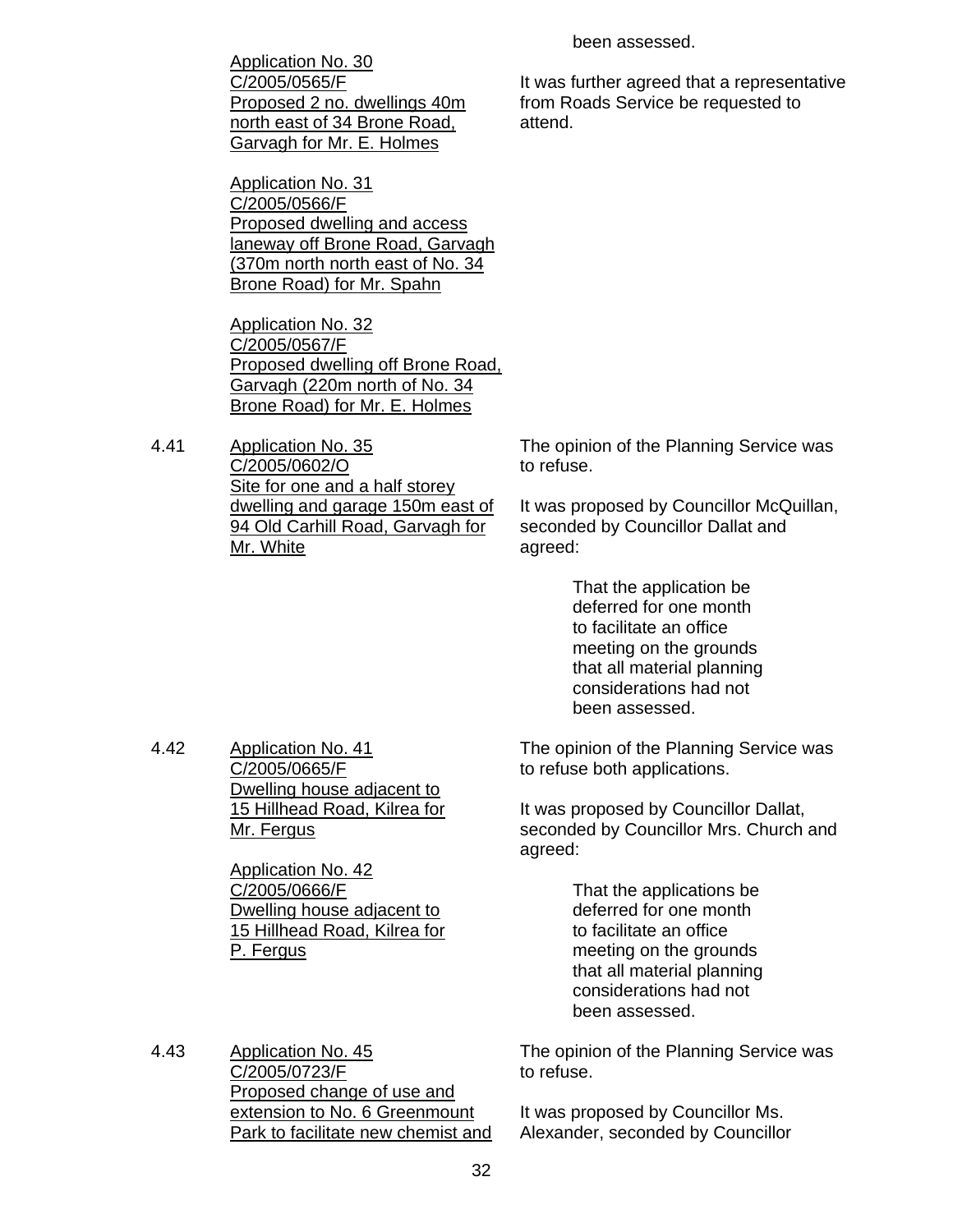Leonard and agreed:

butchers at Nos.  $3 - 5$ Greenmount Avenue, Coleraine for Mr. Henderson

 That the application be deferred for one month to facilitate an office meeting on the grounds that all material planning considerations had not been assessed.

The opinion of the Planning Service was to refuse.

It was proposed by The Mayor, seconded by Councillor King and agreed:

> That the application be deferred for one month to facilitate an office meeting on the grounds that all material planning considerations had not been assessed.

The opinion of the Planning Service was to refuse.

> Following discussion it was agreed that the application be referred to the Divisional Planning Manager for further consideration.

It was proposed by The Mayor, seconded by Councillor Dallat and unanimously agreed:

> That if there was no change of opinion the application be approved.

The opinion of the Planning Service was to refuse.

It was proposed by Councillor Mrs. Johnston, seconded by Alderman Mrs. Black and agreed:

> That the application be deferred for one month to facilitate an office meeting on the grounds that all material planning considerations had not been assessed.

Change of use from retail unit with accommodation over to 3 no. dwelling units at 12 Main Street, Castlerock for E. Campbell

4.44 Application No. 46

C/2005/0727/F

4.45 Application No. 53 C/2005/0867/O Site for bungalow, renewal of outline planning permission adjacent to No. 2 Kiltinny Park, Coleraine for Mr. S. J. McCandless

4.46 Application No. 55

C/2005/0890/F

A. J. M. Properties

2 no. dwellings at 10 Strand Crescent, Portstewart for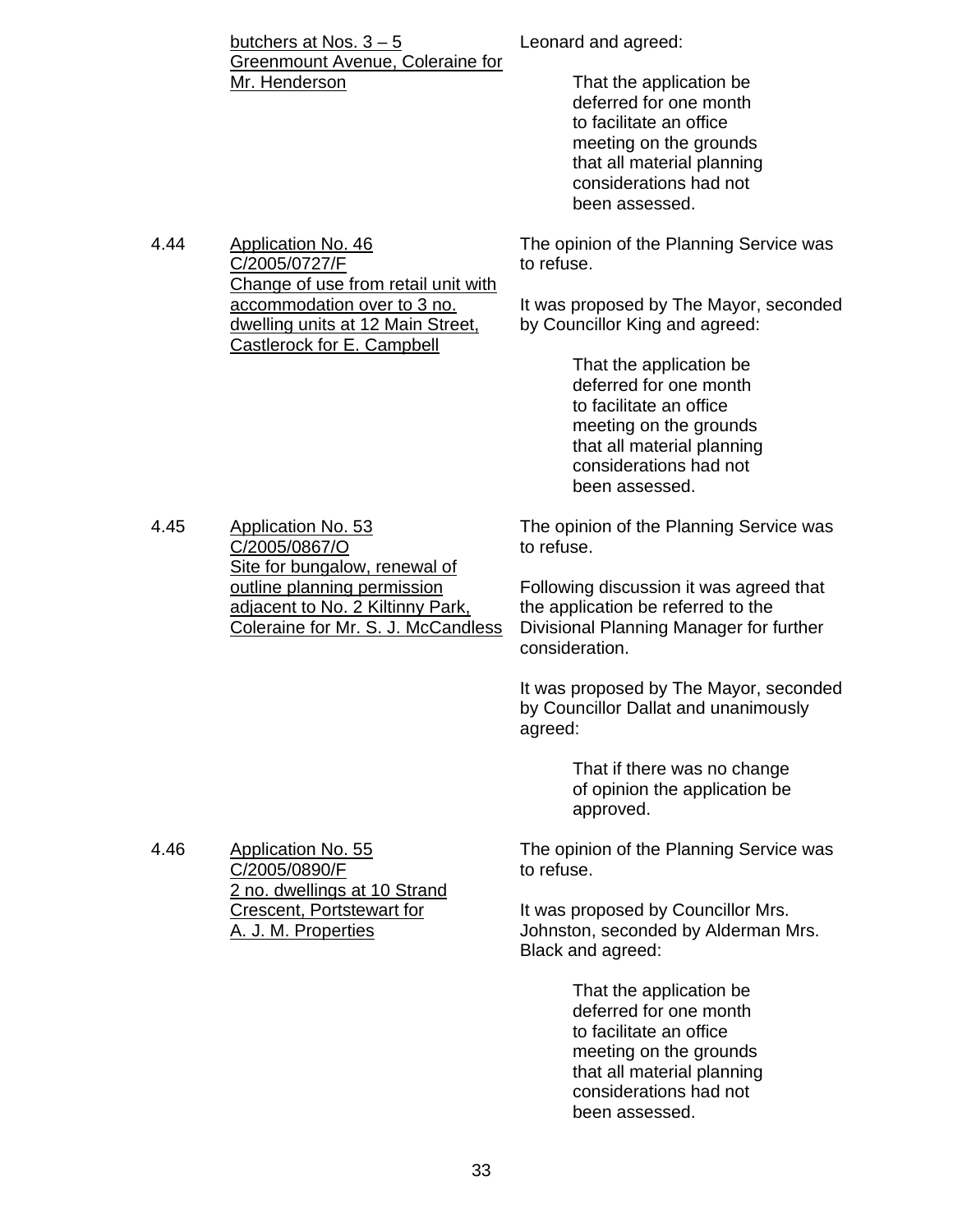4.47 Application No. 65 C/2005/1131/F Additional guest bedrooms and service stores within existing hotel premises at The Comfort Hotel, 73 Main Street, Portrush for North Coast Hotels Ltd.

The opinion of the Planning Service was to approve.

It was proposed by Councillor Ms. Alexander, seconded by Councillor Bradley and agreed:

> That the application be deferred for one month to facilitate an office meeting on the grounds that all material planning considerations had not been assessed.

4.48 Application No. 76 C/2005/1228/F Storage units at 14 Portstewart Road, Coleraine for Mr. Alauijeh The opinion of the Planning Service was to refuse.

It was proposed by Councillor Mrs. Johnston, seconded by Councillor Mrs. Church and agreed:

> That the application be deferred for one month to facilitate an office meeting on the grounds that all material planning considerations had not been assessed.

# **5.0 GENERAL PLANNING ISSUES**

| 5.1 | Application - Coolyvenny Road,<br>Coleraine - Connor                            | Reported that the decision had been<br>issued on 19 <sup>th</sup> December, 2005.                                                          |
|-----|---------------------------------------------------------------------------------|--------------------------------------------------------------------------------------------------------------------------------------------|
| 5.2 | Application – Eglinton Street,<br>Portrush - Fletcher                           | Reported that some matters were still<br>outstanding but the application should<br>be presented at the February meeting of<br>Committee.   |
| 5.3 | Application for Nirvana Health Spa                                              | Reported that additional information had<br>been received and the application would<br>be presented to Committee as soon as<br>possible.   |
| 5.4 | Houses in Multiple Occupation -<br>Definitive Timetable for HMO<br>Subject Plan | Reported that there was no definitive<br>timetable available.                                                                              |
| 5.5 | 4 Mount Royal, Portrush                                                         | Reported that various concerns were<br>being addressed and the application<br>should be presented at the February<br>meeting of Committee. |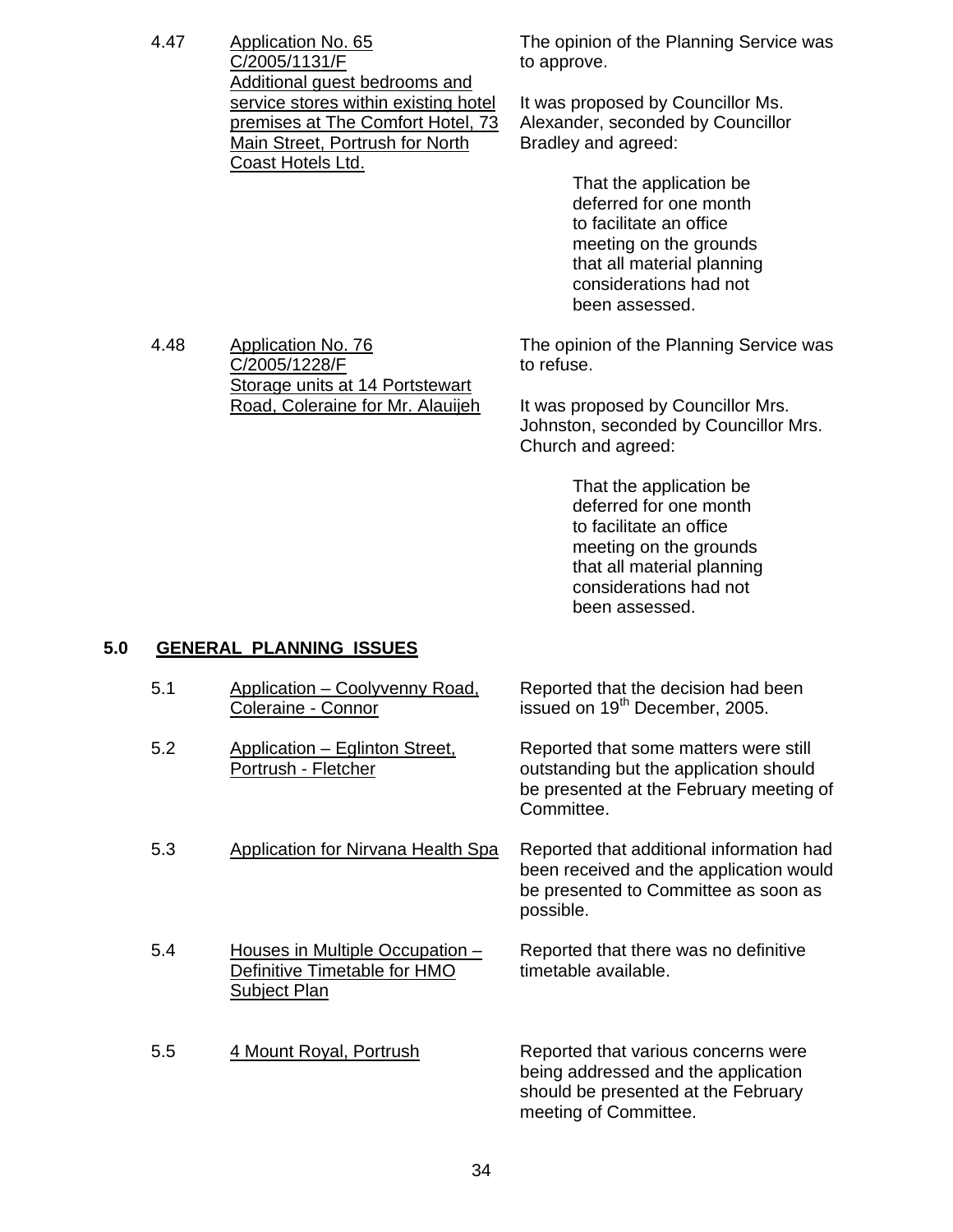### **6.0 PLANNING APPLICATION - PROPOSED ENCLOSURE OF EXISTING CHILDREN'S ENTERTAINMENT CENTRE, KIDDIELAND, PORTRUSH**

Consideration was given to the Head of Development Services' Report on the above planning application (circulated to each member).

 Following discussion it was proposed by Councillor McPherson, seconded by Councillor Hillis and agreed:

 That Council object to the application and that Mr. Fleming, BDP Planning, represent Council on the issue.

# **7.0 LEGAL OPINION - APPLICATIONS REFUSED ON THE GROUNDS OF THE JOINT MINISTERIAL STATEMENT/PREMATURITY**

Consideration was given to letter dated  $10<sup>th</sup>$  December, 2005 from Mr. S. Shaw QC regarding the question of applications refused on the grounds of the Joint Ministerial Statement/Prematurity (previously supplied).

 Mr. Shaw concluded that the proper forum for challenge was the Planning Appeals Commission rather than the High Court.

Noted.

# **8.0 LISTING OF BUILDINGS OF SPECIAL ARCHITECTURAL OR HISTORIC INTEREST - 5 LARAGH LANE, MAGHERA**

 Read letter from the Environment and Heritage Service seeking Council's views on the proposed listing of 5 Laragh Lane, Maghera.

Following discussion it was agreed that the listing of the property be supported.

### **9.0 PLANNING APPEALS COMMISSION - 63 BEACH ROAD, PORTBALLINTRAE N M DEVELOPMENTS**

 Read letter from the Planning Appeals Commission advising Council that an informal hearing for the above planning appeal would be held in Coleraine Town Hall on 3<sup>rd</sup> February, 2006 at 10.30 a.m.

Noted.

## **10.0 CARAVAN PARKS**

 Following discussion it was agreed that the Special Meeting scheduled for Thursday, 19<sup>th</sup> January, 2006 to consider the future operation of the caravan parks commence at 7.30 p.m.

## **11.0 PLANNING ISSUES RAISED BY MEMBERS**

11.1 C/2004/1020 Concern was expressed regarding the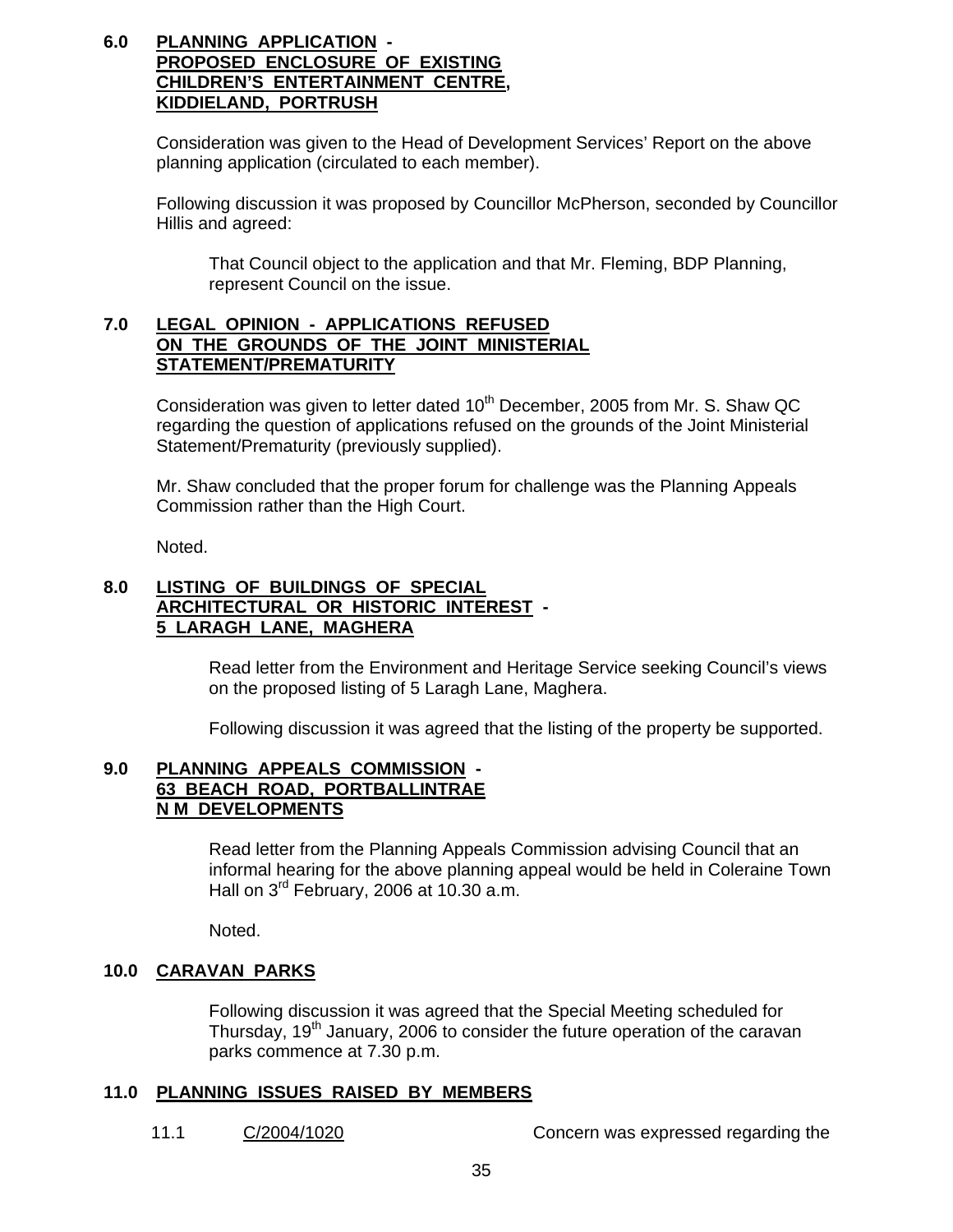|      | 61 Mountsandel Road, Coleraine -<br><b>Blair</b> | applicant still not having received the<br>decision relating to this application.                                                                                                                    |
|------|--------------------------------------------------|------------------------------------------------------------------------------------------------------------------------------------------------------------------------------------------------------|
|      |                                                  | Planning Service would investigate and<br>notify Councillor Ms. Alexander.                                                                                                                           |
| 11.2 | Ringrash Road, Macosquin                         | Concern was expressed regarding<br>rubble being dumped at Ringrash Road,<br>Macosquin.                                                                                                               |
|      |                                                  | Reported that this matter was being<br>investigated by the Enforcement<br>Section.                                                                                                                   |
| 11.3 | New dwelling - Drumslade                         | Reference was again made to a new<br>dwelling built at Drumslade.                                                                                                                                    |
|      |                                                  | Planning Service would investigate the<br>matter.                                                                                                                                                    |
| 11.4 | <b>Rock Castle</b>                               | Following a query relating to the<br>information request in respect of Rock<br>Castle it was reported that an<br>acknowledgement had been received<br>from the Information Commissioner's<br>office. |
| 11.5 | <b>Agents - Names and Addresses</b>              | It was again requested that the names<br>and addresses of Agents be listed on<br>the planning schedule.                                                                                              |

# **12.0 SYMPATHY**

The Chairman referred to the sudden death of Mr. Nigel Wilson, Manager, Kelly's Nightclub. Mr. Wilson had been involved with Council's Safer Dancing and Door Supervisors' schemes.

The sympathy of Council was extended to Mr. Wilson's family.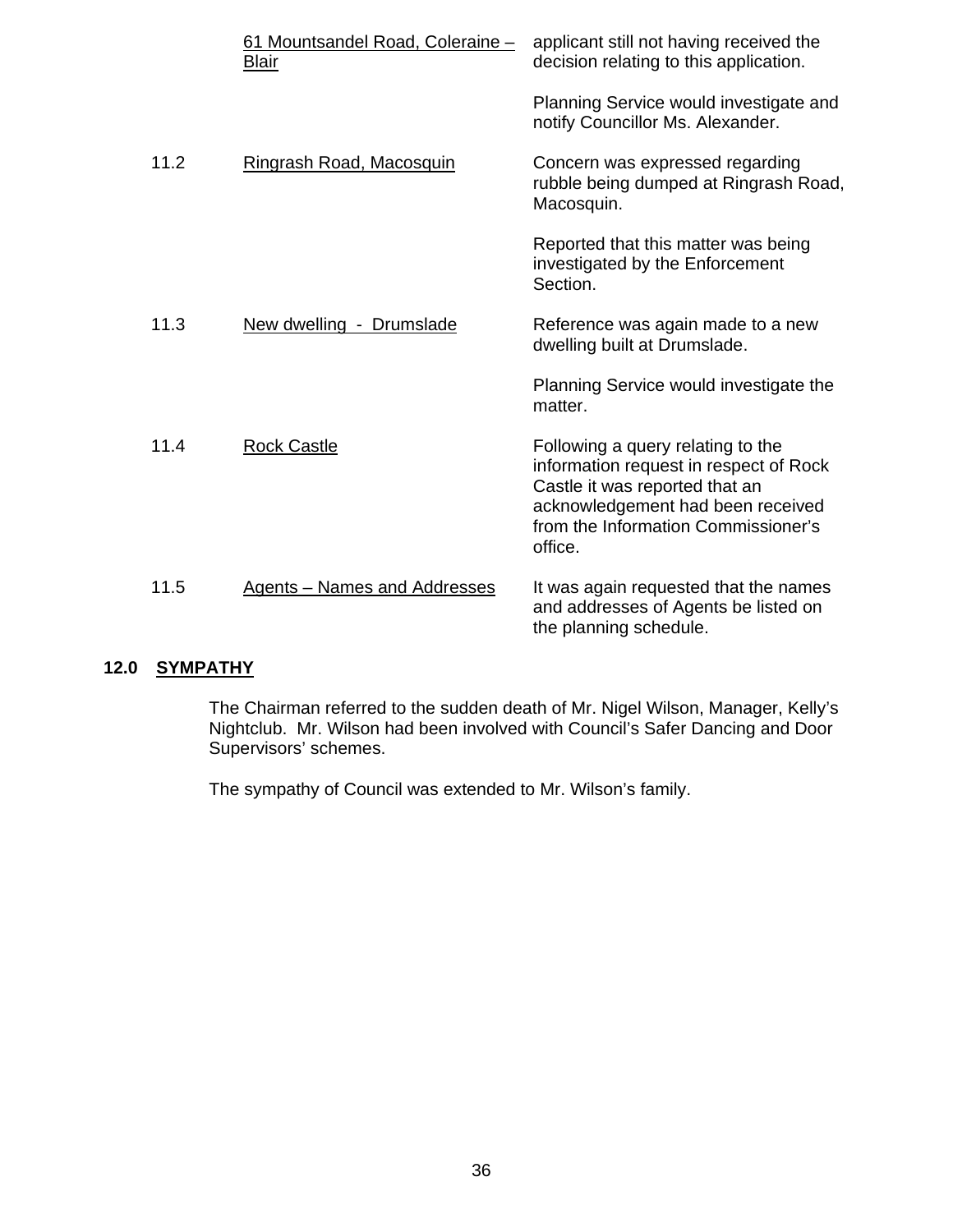# **POLICY AND DEVELOPMENT COMMITTEE**

**17th January, 2006**

**Present:** Alderman W. J. McClure, in the Chair

The Mayor, Councillor T. J. Deans

The Deputy Mayor, Alderman M. T. Hickey (Mrs.)

# **Aldermen**

E. T. Black (Mrs.) W. T. Creelman

# **Councillors**

C. S. Alexander (Ms.) S. Gilkinson  $($  Items  $1.0 - 2.4)$  N. F. Hillis D. D. Barbour **E. A. Johnston (Mrs.)**  $($  Items  $1.0 - 2.3)$  W. A. King J. M. Bradley B. Leonard O. M. Church (Mrs.) R. A. McPherson A. S. Cole R. D. Stewart J. J. Dallat (Items 1.0 - 3.0)

# **Officers in**

 **Attendance:** Town Clerk and Chief Executive, Director of Corporate Services, Head of Development Services, Head of Administrative Services, Personnel Officer (Items 1.0 – 1.2.3), Finance Officer, Community Development Officer (Items  $1.0 - 2.2$ ) and Administrative Assistant

**Apology:** Alderman McClarty

# **1.0 CORPORATE SERVICES REPORT**

The Report of the Director of Corporate Services was considered (previously supplied).

Matters arising:

| 1.1 | <b>Waste Disposal Charges</b> | Consideration was given to information on waste<br>disposal charges, as contained in the report, and<br>it was proposed by Councillor Ms. Alexander and<br>seconded by Councillor Bradley: |
|-----|-------------------------------|--------------------------------------------------------------------------------------------------------------------------------------------------------------------------------------------|
|     |                               | That Council retain the agreed rate of £42<br>per tonne and allow Moyle to source a<br>more favourable rate elsewhere.                                                                     |
|     |                               | On being put to a vote the motion was lost with<br>four votes for and eight votes against.                                                                                                 |
|     |                               | It was then proposed by Councillor Stewart,<br>seconded by Councillor Dallat and<br>recommended:                                                                                           |
|     |                               |                                                                                                                                                                                            |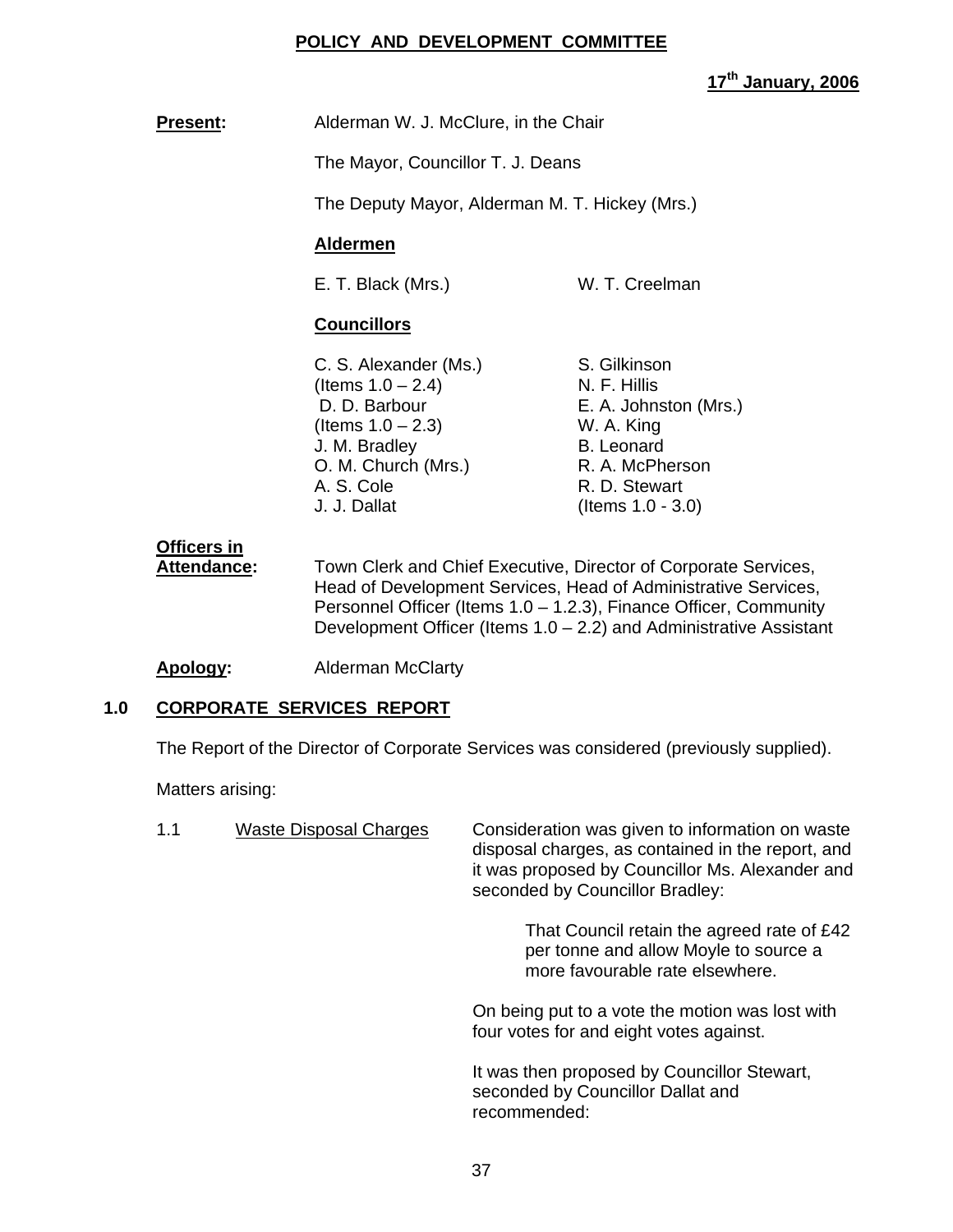That Council adopt the recommendation of the Director of Corporate Services to discount the full charge from £42 to £38 per tonne for customers who deposit over 9,000 tonnes per annum.

 On a request for further information by Councillor Bradley, the Director of Corporate Services agreed to ask the Director of Technical Services to supply same for the Council meeting on  $24<sup>th</sup>$  January, 2006.

 1.2 Rate Estimates 2006/07 Consideration was given to information on this topic, as contained in the report, and it was proposed by Councillor Dallat, seconded by Councillor Leonard and recommended by sixteen votes to one:

> That Council seek an urgent meeting with the Minister regarding the changes in waste management grant.

It was further recommended:

 That a Special Meeting of Council be held on Monday  $6<sup>th</sup>$  February, 2006 to consider the estimates and strike a rate for the year ending 31<sup>st</sup> March, 2007.

 1.2.1 NILGA – Local Government Read letter from NILGA advising of a protest to Budget Protest be held at the Main Gates of the Stormont Estate on Thursday 26<sup>th</sup> January, 2006, commencing at 11.45 am, to highlight to the Minister and the public the implications of the Local Government Budget.

> Members expressed support for this planned protest.

1.3 Consultation Paper on the Draft Consideration was given to information on this<br>Local Government (Accounts & topic, as contained in the report, and it was topic, as contained in the report, and it was Audit) Regulations (Northern proposed by Councillor Dallat and seconded by Ireland) 2006 **Alderman Mrs. Hickey:** 

> That Council requests the Department to establish, as a mandatory requirement, a Register of Interests and Hospitality Register relating to members.

 On being put to a vote the motion was lost with four votes for and seven against.

It was, therefore, recommended:

That Council endorse the comments of the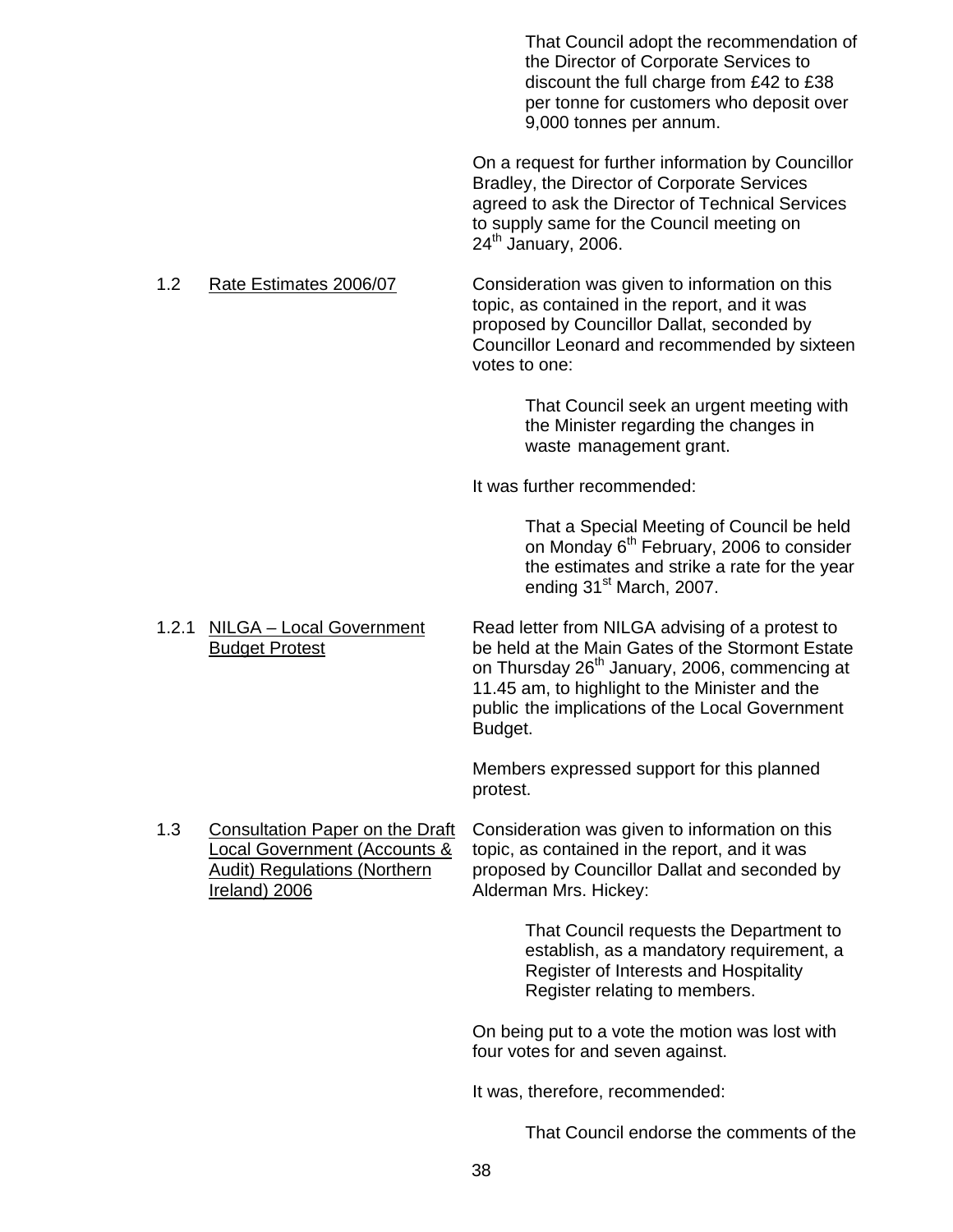contained in the report. 1.4 Women in Local Councils Consideration was given to the Declaration of Principles in relation to the role of women in local authorities, produced by the Local Government Staff Commission, as contained in the report and it was proposed by Councillor Dallat, seconded by Councillor Ms. Alexander and recommended: That Council adopt the principles drawn up by the Local Government Staff Commission and display them on Council's website. 1.5 Matters for Information 1.5.1 Award of Tender for Seasonal/ Committee noted that this account had been Temporary Employees awarded to Riada Recruitment. 1.5.2 Article 55 Review Committee noted the response of the Equality Commission to members' request for clarification, as contained in the report.

1.5.3 Accounts Committee noted that creditors' payments for December 2005, as per lists circulated, had been issued as follows:

Director of Corporate Services, as

| Revenue A/C      | $\sim$ $-$    | £ 300,313.82 |
|------------------|---------------|--------------|
| Capital A/C      | $\sim$ $\sim$ | £ 196,129.83 |
| Petty Cash A/C - |               | £ 91,600.01  |

# **2.0 DEVELOPMENT SERVICES REPORT**

The Report of the Head of Development Services was considered (previously supplied).

Matters arising:

| 2.1           | <b>Community Development Grant</b><br>Estimates 2006-07 | Committee noted information on the proposed<br>budget for community development and social<br>inclusion grant funding for 2006-07 and it was<br>proposed by Councillor Bradley, seconded by<br>Alderman Creelman and recommended:<br>That Council approve the proposed budget<br>for 2006/07 viz: |                    |  |
|---------------|---------------------------------------------------------|---------------------------------------------------------------------------------------------------------------------------------------------------------------------------------------------------------------------------------------------------------------------------------------------------|--------------------|--|
|               |                                                         | <b>Community Development Grant Fund</b><br><b>Social Inclusion Grant</b>                                                                                                                                                                                                                          | £28,000<br>£16,000 |  |
| $2.2^{\circ}$ | <b>Coleraine Youth Forum</b>                            | The Chairman welcomed Mr. Brendan Patterson,<br>Manager, Coleraine Youth Forum to the meeting,<br>along with his colleagues.                                                                                                                                                                      |                    |  |
|               |                                                         | Mr. Patterson updated Committee on the work of                                                                                                                                                                                                                                                    |                    |  |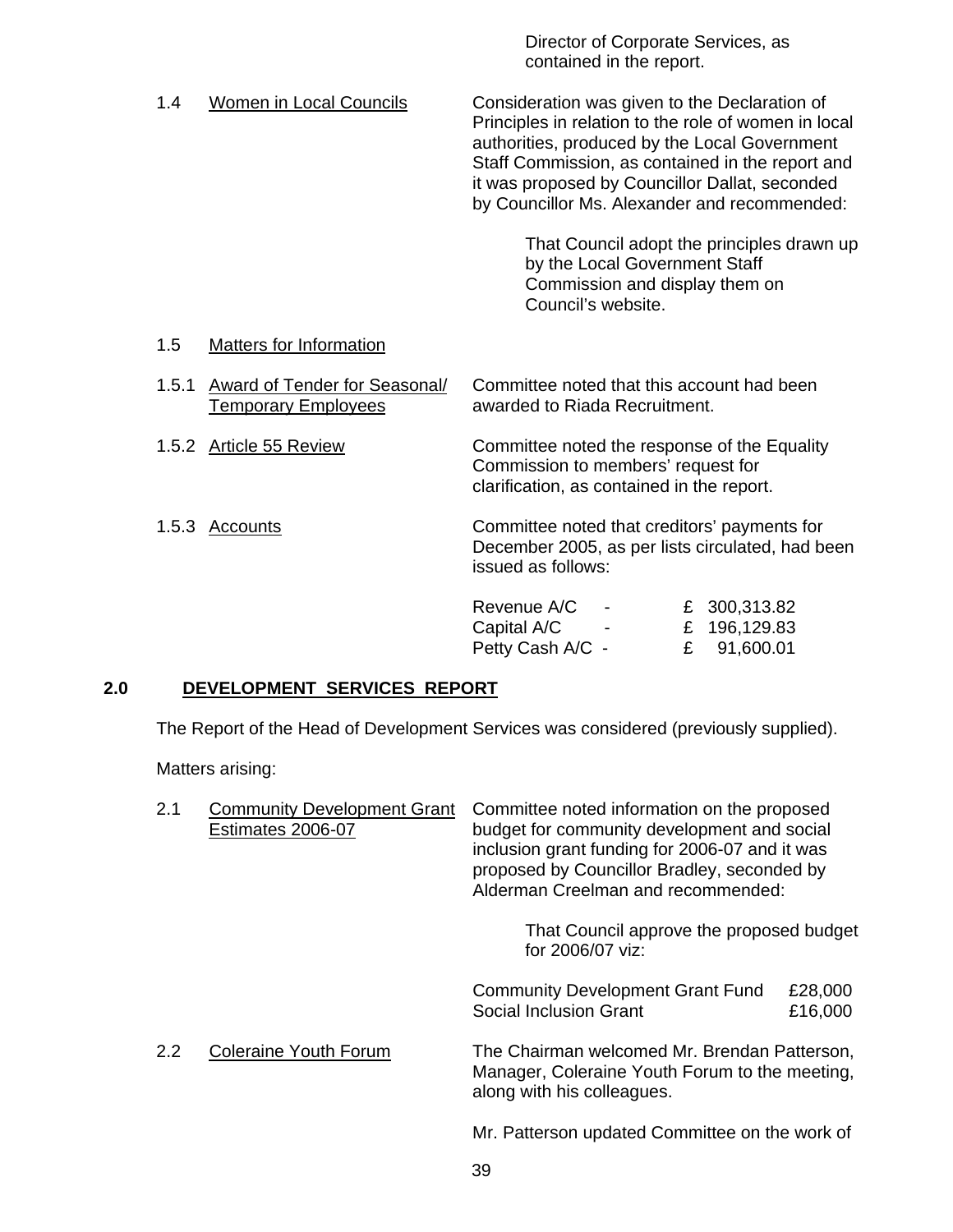Coleraine Youth Forum and its plans for the future. Mr. Patterson then outlined funding requirements for the Forum for the period 2006- 08 and requested Council's assistance with meeting those requirements.

Members congratulated Mr. Patterson on the success of Coleraine Youth Forum and it was proposed by Councillor Ms. Alexander, seconded by Alderman Mrs. Hickey and recommended:

> That Council support the application for funding from Coleraine Youth Forum for the two year period 2006-08, at a cost of £51,679.02.

# 2.3 Coleraine Speciality and Organic Market

 2.3.1 Tender for Market Stalls and Four tenders for the supply of market stalls and Tables tables had been received viz:

|       | Zapp                   | £18,216 |
|-------|------------------------|---------|
|       | Instant Pop Ups        | £21,600 |
| (iii) | Instant Marquees Ltd.  | £22,618 |
| (iv)  | Nicoll Industries Ltd. | £24,264 |

 It was noted that the cheaper of the tenders did not fully satisfy Council's requirements as laid down in the Terms of Reference. It was, therefore, recommended:

> That Council accept the tender from Instant Marquees Ltd. in the sum of £22,618.

 It was noted that 50% of the cost would, it was anticipated, be secured through DETI.

2.3.2 Refrigeration Units Two tenders had been received for the supply of refrigeration units viz:

|  | Lowe Refrigeration        | £1,400 per unit |
|--|---------------------------|-----------------|
|  | <b>Zero Refrigeration</b> | £1,850 per unit |

Recommended:

 That Council accept the lowest tender from Lowe Refrigeration in the sum of £1,400 per unit.

It was noted that a maximum of 3 units would be purchased with an anticipated 50% of the cost secured through DETI.

2.4 Maine Trade Links Council is recommended to endorse a short visit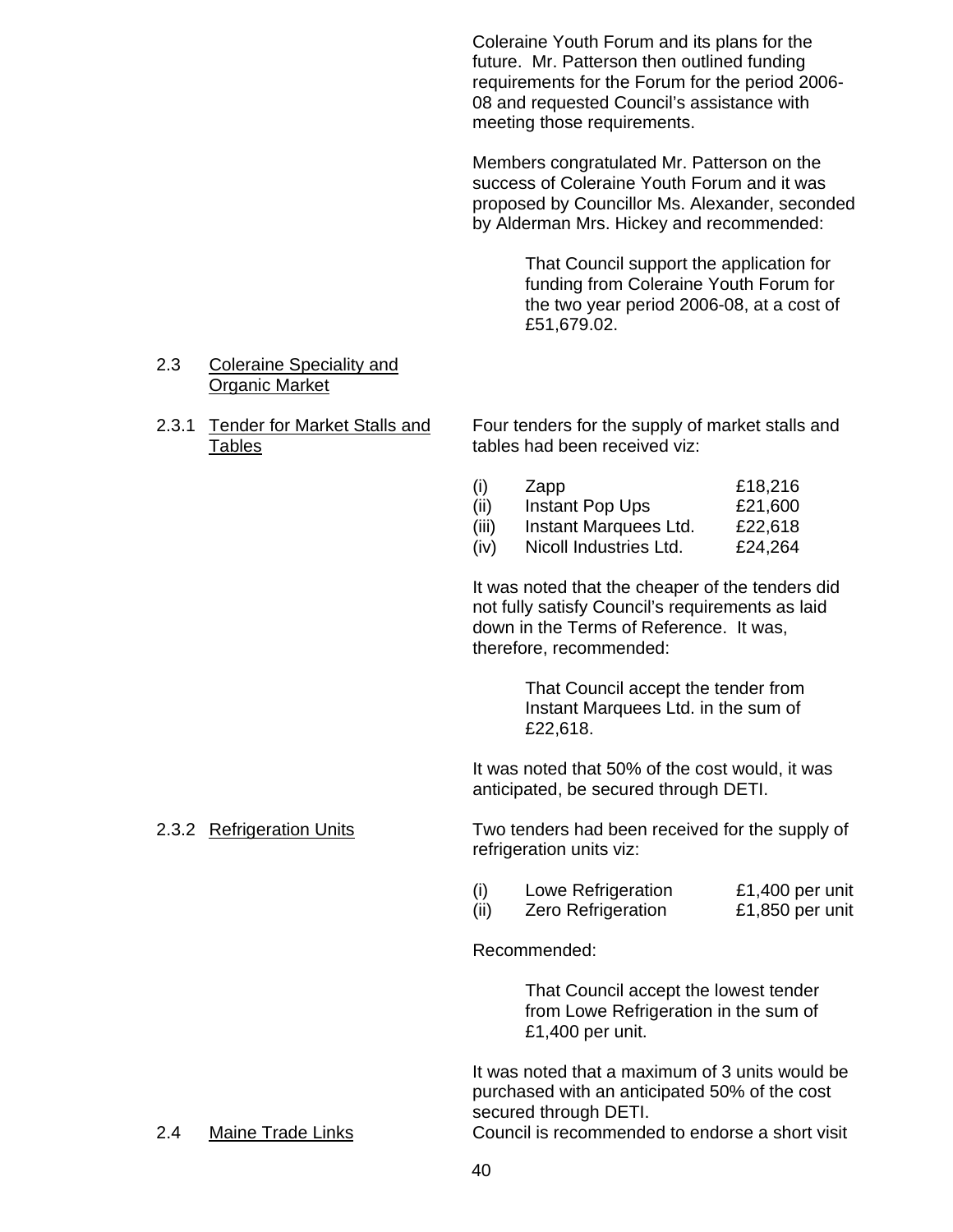to Maine by the Mayor and the Chief Executive, to explore the potential for a reciprocal Trade Mission with the Governor of Maine, the municipal authorities at Bangor and Portland and representatives of the Maine International Trade Centre.

 2.5 CORE and the North East Consideration was given to information on this Partnership topic, as contained in the report, and it was recommended:

> That Council approve a phased transfer of CORE initiatives to the North East Partnership (NEP) and the transfer of £4,000 residual funding from the CORE budget to the NEP to cover Council's contribution to the NEP for 2006-07.

 2.6 Coleraine Harbour Lands Committee noted that the tender to prepare a Masterplan for the Coleraine Harbour lands had been awarded to GVA Grimley at a cost of £19,941.25.

Recommended:

 That Council supports the preparation of the Harbour Land Masterplan on a 50:50 basis with the Harbour Commissioners at a cost to Council of £9,971.00.

Members' concerns regarding the development brief were noted by the Head of Development Services.

- 2.7 Causeway Coast & Glens Council is recommended to approve attendance Heritage Trust Study Trip by the Head of Development Services on a study trip to Iceland organised by the Causeway Coast
- 

2.8 Northern Ireland Tourism Members noted that entries had been invited for Awards 2005-06 in Association this annual awards event which would take place with BMI **butter and Strutter Communist Communist Communist Communist Communist Communist Communist Communist Communist Communist Communist Communist Communist Communist Communist Communist Communist Communist Communist C**  forms were available from the Head of Development Services.

and Glens Heritage Trust, at a cost of £260.

2.9 Primary School Citizenship Members noted information on Primary School Tours Citizenship Tours, as contained in the report.

# **3.0 LAND AND PROPERTY**

The report of the Head of Administrative Services was considered (previously supplied).

Matters arising:

3.1 Mettican Play Area, Garvagh Committee noted that Mr. J. W. Paul, the owner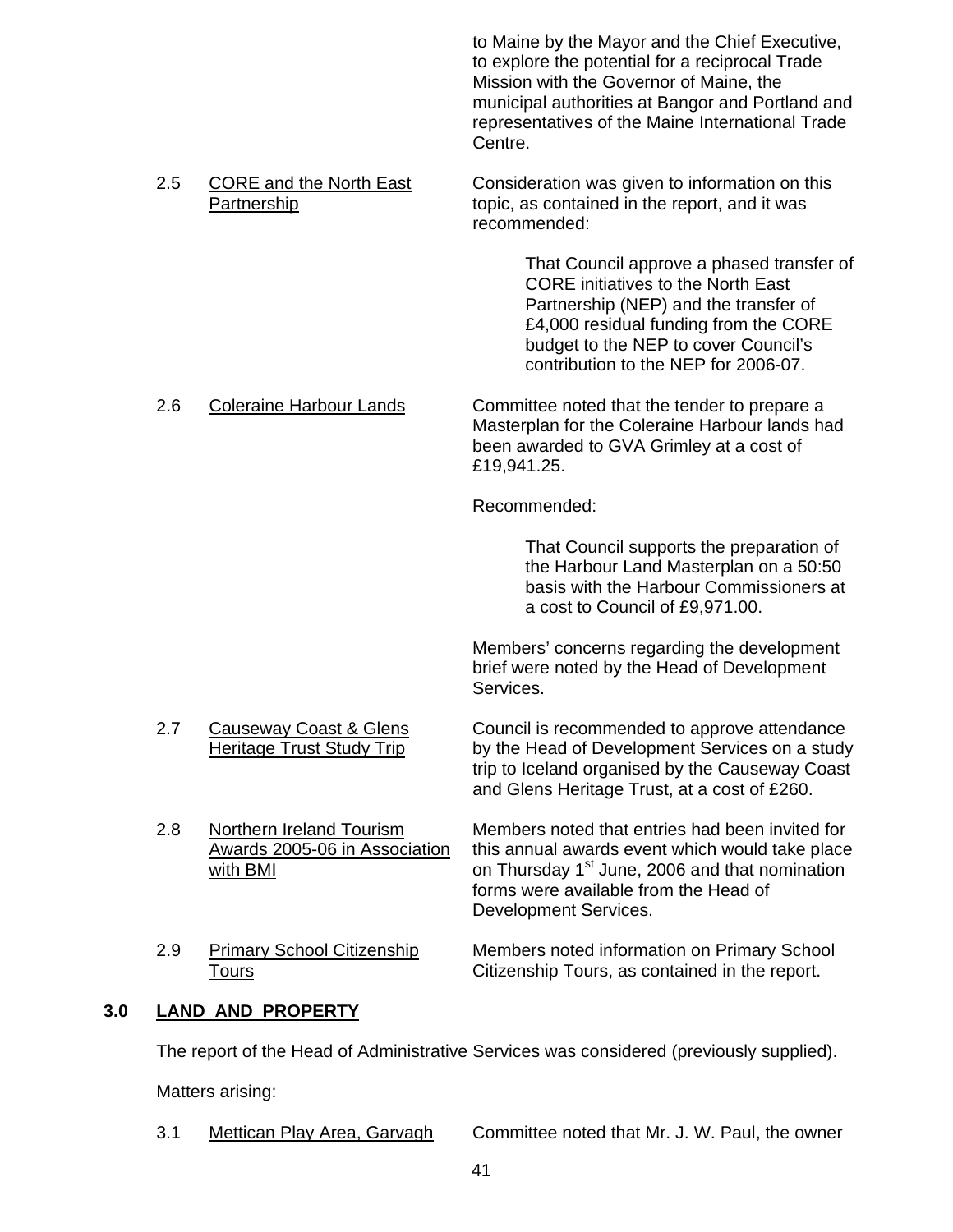of the property next to the Council play park, had offered to regrade the boundary mound between the two properties and erect a new fence on the line of the old fence to Council's satisfaction and at no cost to Council.

3.2 Lansdowne Crescent, Portrush A request had been received from the Ballycastle District of the Independent Loyal Orange Order Institution to use Council's Lansdowne Crescent Green for assembly and as a demonstration field for its Twelfth of July celebrations in 2006.

Recommended:

 That Council agree the request subject to a commitment from the Independent Loyal Orange Order Institution to indemnify Council against all claims and to make good any damage to the Green.

 3.3 Council Chamber – Loose Committee noted that the loose window frame in Window Frame The Council Chamber had been stabilised and would be permanently repaired as soon as possible.

# **4.0 DEPARTMENT OF EDUCATION**

- 4.1 New Post-Primary Committee noted the contents of this document Arrangements (previously supplied).
- 

 4.2 Proposal for a Draft Education Committee noted that this consultation document (Northern Ireland) Order – (previously supplied) would be considered fully at Request for Comments the meeting to be held on  $21<sup>st</sup>$  February, 2006.

## **5.0 CAUSEWAY VOLUNTEER BUREAU - SHOPMOBILITY SCHEME**

 Read letter from Causeway Volunteer Bureau advising the establishment of a 'Shopmobility Scheme' for the Borough and inviting two Councillors to join the committee.

Recommended:

 That Alderman Mrs. Hickey and Councillor Mrs. Johnston be nominated to the committee of the 'Shopmobility Scheme'.

## **6.0 DEPARTMENT OF THE ENVIRONMENT - LOCAL GOVERNMENT DIVISION - REVIEW OF CODE OF LOCAL GOVERNMENT CONDUCT**

Read letter from John Ritchie (previously supplied) advising the Terms of Reference of the Working Group for the Review of the Code of Conduct for Councillors.

Noted.